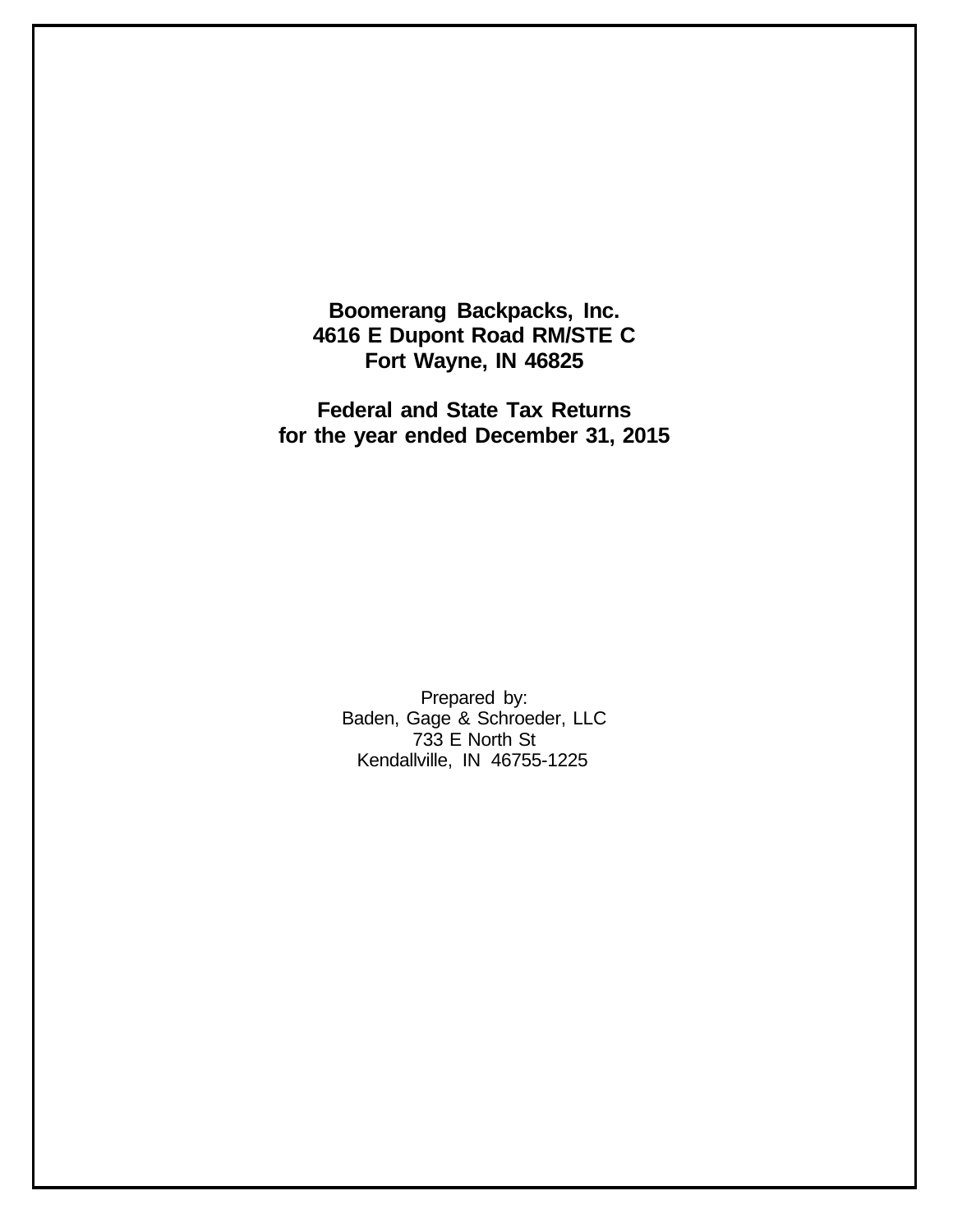|  | 65867 01/22/2016 1:07 PM |  |  |
|--|--------------------------|--|--|
|--|--------------------------|--|--|

|      | . . |
|------|-----|
| Form |     |

Department of the Treasury<br>Internal Revenue Service

u Information about Form 990 and its instructions is at www.irs.gov/form990. **u** Do not enter social security numbers on this form as it may be made public. **990 2015**<br>
Under section 501(c), 527, or 4947(a)(1) of the Internal Revenue Code (except private foundations) **2015** 

OMB No. 1545-0047 **Inspection** 

|                                |                             | For the 2015 calendar year, or tax year beginning                                                                                                                          | and ending                                 |          |                                               |                          |                                            |
|--------------------------------|-----------------------------|----------------------------------------------------------------------------------------------------------------------------------------------------------------------------|--------------------------------------------|----------|-----------------------------------------------|--------------------------|--------------------------------------------|
| в                              | Check if applicable:        | C Name of organization                                                                                                                                                     |                                            |          |                                               |                          | D Employer identification number           |
|                                | Address change              |                                                                                                                                                                            | Boomerang Backpacks, Inc.                  |          |                                               |                          |                                            |
|                                | Name change                 | Doing business as                                                                                                                                                          |                                            |          |                                               |                          | 80-0570852                                 |
|                                |                             | Number and street (or P.O. box if mail is not delivered to street address)                                                                                                 |                                            |          | Room/suite                                    | E Telephone number       |                                            |
|                                | Initial return              | 4616 E Dupont Road RM/STE C                                                                                                                                                |                                            |          |                                               |                          |                                            |
|                                | Final return/<br>terminated | City or town, state or province, country, and ZIP or foreign postal code                                                                                                   |                                            |          |                                               |                          |                                            |
|                                | Amended return              | Fort Wayne                                                                                                                                                                 | IN 46825                                   |          |                                               | G Gross receipts \$      | 304,722                                    |
|                                |                             | F Name and address of principal officer:                                                                                                                                   |                                            |          | H(a) Is this a group return for subordinates? |                          | X No<br>Yes                                |
|                                | Application pending         | Mark Cockroft                                                                                                                                                              |                                            |          |                                               |                          |                                            |
|                                |                             | 3920 N 465 W                                                                                                                                                               |                                            |          | H(b) Are all subordinates included?           |                          | No<br>Yes                                  |
|                                |                             | Angola                                                                                                                                                                     | IN 46703                                   |          |                                               |                          | If "No," attach a list. (see instructions) |
|                                | Tax-exempt status:          | $\overline{X}$ 501(c)(3)<br>501(c)                                                                                                                                         | ) $t$ (insert no.)<br>4947(a)(1) or<br>527 |          |                                               |                          |                                            |
|                                | Website: U                  | www.boomerangbackpacks.org                                                                                                                                                 |                                            |          | H(c) Group exemption number LI                |                          |                                            |
| κ                              | Form of organization:       | X Corporation<br>Trust<br>Association                                                                                                                                      | Other <b>u</b>                             |          | L Year of formation: 2010                     |                          | ΙN<br>M State of legal domicile:           |
|                                | Part I                      | <b>Summary</b>                                                                                                                                                             |                                            |          |                                               |                          |                                            |
|                                |                             | 1 Briefly describe the organization's mission or most significant activities:                                                                                              |                                            |          |                                               |                          |                                            |
|                                |                             | To nourish low income elementary students on weekends by providing                                                                                                         |                                            |          |                                               |                          |                                            |
|                                |                             | backpacks full of food, and to inspire high school students to experience                                                                                                  |                                            |          |                                               |                          |                                            |
|                                |                             | community service through project based learning and student internships.                                                                                                  |                                            |          |                                               |                          |                                            |
| Governance                     |                             | 2 Check this box $\mathbf{u}$   if the organization discontinued its operations or disposed of more than 25% of its net assets.                                            |                                            |          |                                               |                          |                                            |
|                                | 3                           | Number of voting members of the governing body (Part VI, line 1a)                                                                                                          |                                            |          |                                               | 3                        | 8                                          |
| ೲ                              |                             |                                                                                                                                                                            |                                            |          |                                               | $\overline{\mathbf{4}}$  | 8                                          |
|                                |                             |                                                                                                                                                                            |                                            |          |                                               | 5                        | $\mathbf{1}$                               |
| <b>Activities</b>              | 5.                          | Total number of individuals employed in calendar year 2015 (Part V, line 2a) [[[[[[[[[[[[[[[[[[[[[[[[[[[[[[[[                                                              |                                            |          |                                               | 6                        | 468                                        |
|                                |                             | 6 Total number of volunteers (estimate if necessary)                                                                                                                       |                                            |          |                                               |                          |                                            |
|                                |                             | 7a Total unrelated business revenue from Part VIII, column (C), line 12                                                                                                    |                                            |          |                                               | 7a                       | 0<br>0                                     |
|                                |                             |                                                                                                                                                                            |                                            |          | Prior Year                                    | 7b                       | Current Year                               |
|                                |                             |                                                                                                                                                                            |                                            |          |                                               | 162,201                  | 264,318                                    |
|                                | 9                           |                                                                                                                                                                            |                                            |          |                                               |                          | $\left( \right)$                           |
| Revenue                        |                             |                                                                                                                                                                            |                                            |          |                                               | 26                       | 37                                         |
|                                |                             |                                                                                                                                                                            |                                            |          |                                               | 82,982                   | 40,367                                     |
|                                |                             | 11 Other revenue (Part VIII, column (A), lines 5, 6d, 8c, 9c, 10c, and 11e)                                                                                                |                                            |          |                                               |                          |                                            |
|                                |                             | 12 Total revenue - add lines 8 through 11 (must equal Part VIII, column (A), line 12)                                                                                      |                                            |          |                                               | 245,209                  | 304,722                                    |
|                                |                             | 13 Grants and similar amounts paid (Part IX, column (A), lines 1-3)                                                                                                        |                                            |          |                                               |                          | 0                                          |
|                                |                             |                                                                                                                                                                            |                                            |          |                                               |                          | 0                                          |
|                                |                             | 15 Salaries, other compensation, employee benefits (Part IX, column (A), lines 5-10)                                                                                       |                                            |          |                                               |                          | 34,448                                     |
| xpenses                        |                             |                                                                                                                                                                            |                                            |          |                                               |                          |                                            |
|                                |                             |                                                                                                                                                                            |                                            |          |                                               |                          |                                            |
|                                |                             | 17 Other expenses (Part IX, column (A), lines 11a-11d, 11f-24e)                                                                                                            |                                            |          |                                               | 183,371                  | 218,217                                    |
|                                |                             | 18 Total expenses. Add lines 13-17 (must equal Part IX, column (A), line 25) [[[[[[[[[[[[[[[[[[[[[[[[[[[[[[[[                                                              |                                            |          |                                               | 183,371                  | 252,665                                    |
|                                |                             | 19 Revenue less expenses. Subtract line 18 from line 12                                                                                                                    |                                            |          | 61                                            | 838                      | 52,057                                     |
|                                |                             |                                                                                                                                                                            |                                            |          | Beginning of Current Year                     |                          | End of Year                                |
| Net Assets or<br>Fund Balances | 20                          | Total assets (Part X, line 16)                                                                                                                                             |                                            |          |                                               | 313,281                  | 365,338                                    |
|                                |                             | 21 Total liabilities (Part X, line 26)                                                                                                                                     |                                            |          |                                               | 0                        | $\Omega$                                   |
|                                |                             |                                                                                                                                                                            |                                            |          |                                               | 313,281                  | 365,338                                    |
|                                | Part II                     | <b>Signature Block</b>                                                                                                                                                     |                                            |          |                                               |                          |                                            |
|                                |                             | Under penalties of perjury, I declare that I have examined this return, including accompanying schedules and statements, and to the best of my knowledge and belief, it is |                                            |          |                                               |                          |                                            |
|                                |                             | true, correct, and complete. Declaration of preparer (other than officer) is based on all information of which preparer has any knowledge.                                 |                                            |          |                                               |                          |                                            |
|                                |                             |                                                                                                                                                                            |                                            |          |                                               |                          |                                            |
| Sign                           |                             | Signature of officer                                                                                                                                                       |                                            |          |                                               | Date                     |                                            |
| Here                           |                             | Mark Cockroft                                                                                                                                                              |                                            | Director |                                               |                          |                                            |
|                                |                             | Type or print name and title                                                                                                                                               |                                            |          |                                               |                          |                                            |
|                                |                             | Print/Type preparer's name                                                                                                                                                 | Preparer's signature                       |          | Date                                          | Check                    | PTIN                                       |
| Paid                           |                             | Carla B Butler                                                                                                                                                             |                                            |          |                                               | $01/22/16$ self-employed | P00097274                                  |
|                                | Preparer                    | Baden,<br>Firm's name                                                                                                                                                      | Gage & Schroeder,<br><b>LLC</b>            |          |                                               | Firm's $EIN$ }           | 35-1939627                                 |
|                                | <b>Use Only</b>             | 733 E North St                                                                                                                                                             |                                            |          |                                               |                          |                                            |
|                                |                             | Kendallville,<br>Firm's address                                                                                                                                            | IN<br>46755-1225                           |          |                                               | Phone no.                | 260-347-0475                               |
|                                |                             |                                                                                                                                                                            |                                            |          |                                               |                          | $ X $ Yes<br>No                            |

| Sign     |                                                                                         | Signature of officer |                              |  |  |                                                                                   |          |      |              | Date                     |              |      |
|----------|-----------------------------------------------------------------------------------------|----------------------|------------------------------|--|--|-----------------------------------------------------------------------------------|----------|------|--------------|--------------------------|--------------|------|
| Here     |                                                                                         |                      | Mark Cockroft                |  |  |                                                                                   | Director |      |              |                          |              |      |
|          |                                                                                         |                      | Type or print name and title |  |  |                                                                                   |          |      |              |                          |              |      |
|          | Print/Type preparer's name                                                              |                      |                              |  |  | Preparer's signature                                                              |          | Date |              | Check                    | PTIN         |      |
| Paid     | Carla B Butler                                                                          |                      |                              |  |  |                                                                                   |          |      |              | $01/22/16$ self-employed | P00097274    |      |
| Preparer | Firm's name                                                                             |                      | Baden,                       |  |  | Gage & Schroeder,<br>LLC                                                          |          |      | Firm's $EIN$ |                          | 35-1939627   |      |
| Use Only |                                                                                         |                      | 733 E North St               |  |  |                                                                                   |          |      |              |                          |              |      |
|          | Firm's address                                                                          |                      |                              |  |  | Kendallville, IN 46755-1225                                                       |          |      | Phone no.    |                          | 260-347-0475 |      |
|          |                                                                                         |                      |                              |  |  | May the IRS discuss this return with the preparer shown above? (see instructions) |          |      |              |                          | <b>Yes</b>   | l No |
|          | $\sim$ 000 $\sim$<br>Ear Danaruark Daduation, Ant Nation, can the congrate instructions |                      |                              |  |  |                                                                                   |          |      |              |                          |              |      |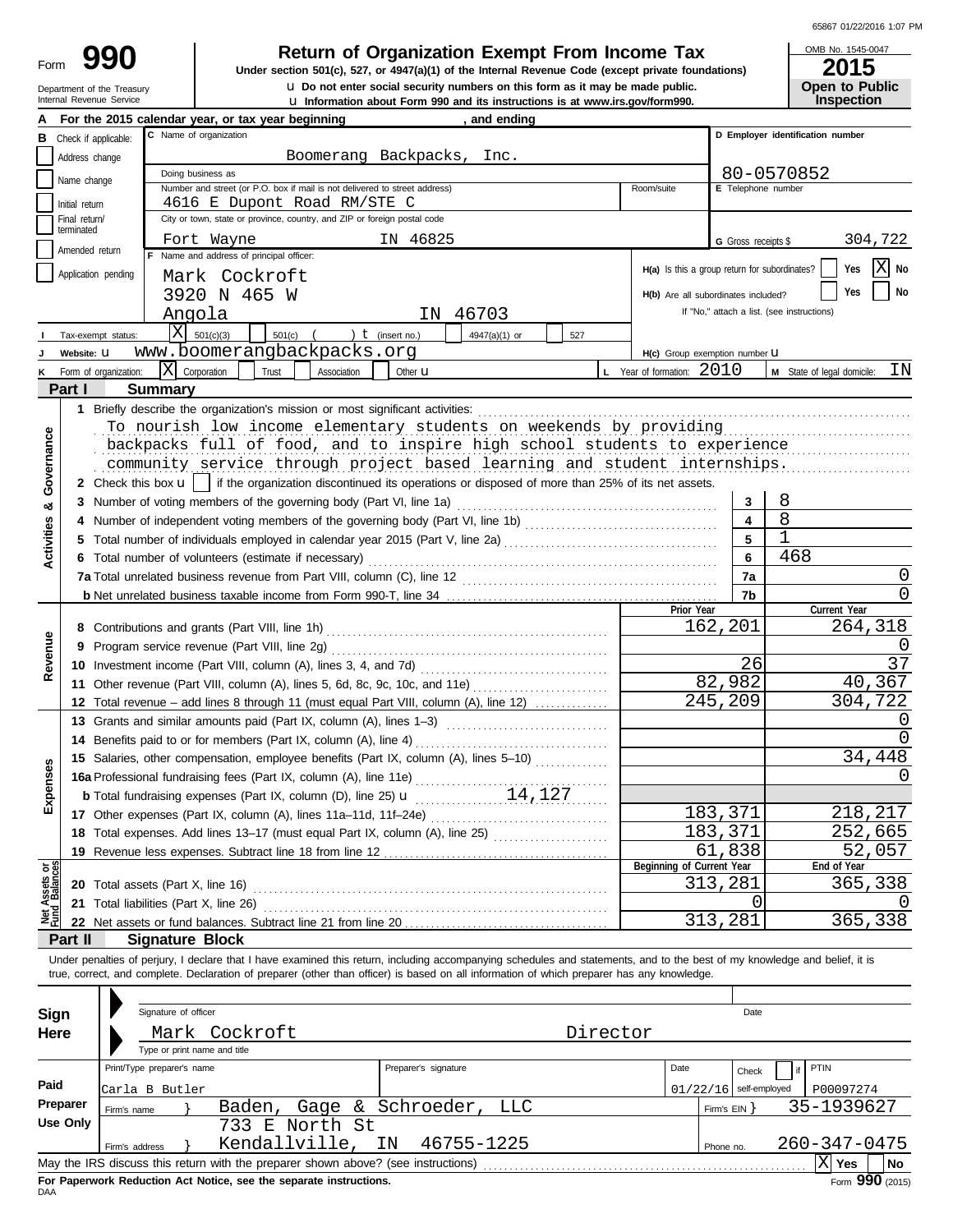|                   | Form 990 (2015) Boomerang Backpacks, Inc.                                   |                        | 80-0570852                                                                                                                                                                                                                                                   | Page 2                                                  |
|-------------------|-----------------------------------------------------------------------------|------------------------|--------------------------------------------------------------------------------------------------------------------------------------------------------------------------------------------------------------------------------------------------------------|---------------------------------------------------------|
| Part III          | <b>Statement of Program Service Accomplishments</b>                         |                        |                                                                                                                                                                                                                                                              |                                                         |
|                   | Briefly describe the organization's mission:                                |                        |                                                                                                                                                                                                                                                              |                                                         |
|                   |                                                                             |                        | To nourish low income elementary students on weekends by providing<br>backpacks full of food, and to inspire high school students to experience<br>community service through project based learning and student internships.                                 |                                                         |
| $\mathbf{2}$<br>3 | If "Yes," describe these new services on Schedule O.                        |                        | Did the organization undertake any significant program services during the year which were not listed on the<br>Did the organization cease conducting, or make significant changes in how it conducts, any program                                           | Yes $ X $ No                                            |
| services?         | If "Yes," describe these changes on Schedule O.                             |                        |                                                                                                                                                                                                                                                              | $\vert\ \vert$ Yes $\vert\overline{\mathrm{X}}\vert$ No |
| 4                 | the total expenses, and revenue, if any, for each program service reported. |                        | Describe the organization's program service accomplishments for each of its three largest program services, as measured by<br>expenses. Section 501(c)(3) and 501(c)(4) organizations are required to report the amount of grants and allocations to others, |                                                         |
|                   |                                                                             |                        |                                                                                                                                                                                                                                                              | ) (Revenue $\quad \$                                    |
|                   |                                                                             |                        | Provide food to low income elementary students on weekends.                                                                                                                                                                                                  |                                                         |
|                   |                                                                             |                        |                                                                                                                                                                                                                                                              |                                                         |
|                   |                                                                             |                        |                                                                                                                                                                                                                                                              |                                                         |
|                   |                                                                             |                        |                                                                                                                                                                                                                                                              |                                                         |
|                   |                                                                             |                        |                                                                                                                                                                                                                                                              |                                                         |
|                   |                                                                             |                        |                                                                                                                                                                                                                                                              |                                                         |
|                   |                                                                             |                        |                                                                                                                                                                                                                                                              |                                                         |
|                   |                                                                             |                        |                                                                                                                                                                                                                                                              |                                                         |
|                   |                                                                             |                        |                                                                                                                                                                                                                                                              |                                                         |
|                   |                                                                             |                        |                                                                                                                                                                                                                                                              |                                                         |
|                   |                                                                             |                        |                                                                                                                                                                                                                                                              |                                                         |
|                   |                                                                             |                        |                                                                                                                                                                                                                                                              |                                                         |
|                   | 4c (Code: ) (Expenses \$                                                    |                        | including grants of \$ (Revenue \$ ) (Revenue \$                                                                                                                                                                                                             |                                                         |
|                   |                                                                             |                        |                                                                                                                                                                                                                                                              |                                                         |
|                   |                                                                             |                        |                                                                                                                                                                                                                                                              |                                                         |
|                   |                                                                             |                        |                                                                                                                                                                                                                                                              |                                                         |
|                   |                                                                             |                        |                                                                                                                                                                                                                                                              |                                                         |
|                   |                                                                             |                        |                                                                                                                                                                                                                                                              |                                                         |
|                   |                                                                             |                        |                                                                                                                                                                                                                                                              |                                                         |
| (Expenses \$      | 4d Other program services (Describe in Schedule O.)<br>23,501               | including grants of \$ | (Revenue \$                                                                                                                                                                                                                                                  |                                                         |
|                   | 4e Total program service expenses <b>u</b>                                  | 217,982                |                                                                                                                                                                                                                                                              |                                                         |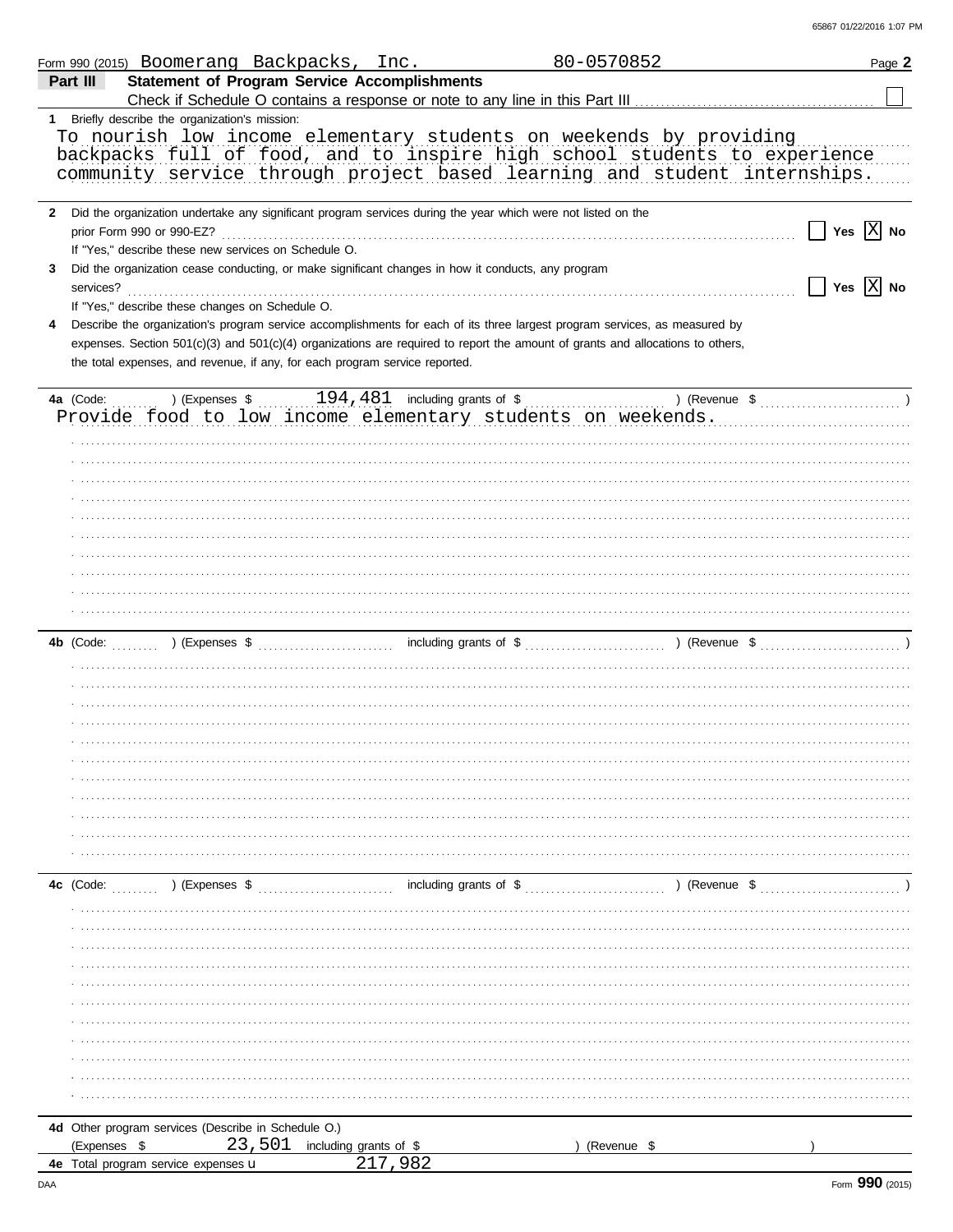| Form<br>990 (2015)<br>~ oomerangت<br>Inc.<br>Backpacks |  | Page |
|--------------------------------------------------------|--|------|
|--------------------------------------------------------|--|------|

|     | Part IV<br><b>Checklist of Required Schedules</b>                                                                                              |                 |     |              |
|-----|------------------------------------------------------------------------------------------------------------------------------------------------|-----------------|-----|--------------|
|     |                                                                                                                                                |                 | Yes | No           |
| 1.  | Is the organization described in section $501(c)(3)$ or $4947(a)(1)$ (other than a private foundation)? If "Yes,"                              |                 |     |              |
|     | complete Schedule A Material Complete Schedule A Material Complete Schedule A Material Complete Schedule A                                     | 1               | Χ   |              |
| 2   |                                                                                                                                                | $\overline{2}$  |     | X            |
| 3   | Did the organization engage in direct or indirect political campaign activities on behalf of or in opposition to                               |                 |     |              |
|     |                                                                                                                                                | 3               |     | Χ            |
| 4   | Section 501(c)(3) organizations. Did the organization engage in lobbying activities, or have a section 501(h)                                  |                 |     |              |
|     |                                                                                                                                                | 4               |     | Χ            |
| 5   | Is the organization a section $501(c)(4)$ , $501(c)(5)$ , or $501(c)(6)$ organization that receives membership dues,                           |                 |     |              |
|     | assessments, or similar amounts as defined in Revenue Procedure 98-19? If "Yes," complete Schedule C,                                          |                 |     |              |
|     |                                                                                                                                                | 5               |     | X            |
| 6   | Did the organization maintain any donor advised funds or any similar funds or accounts for which donors                                        |                 |     |              |
|     | have the right to provide advice on the distribution or investment of amounts in such funds or accounts? If                                    |                 |     |              |
|     |                                                                                                                                                | 6               |     | Χ            |
| 7   | Did the organization receive or hold a conservation easement, including easements to preserve open space,                                      |                 |     |              |
|     |                                                                                                                                                | 7               |     | X            |
| 8   | Did the organization maintain collections of works of art, historical treasures, or other similar assets? If "Yes,"                            |                 |     |              |
|     | complete Schedule D, Part III <b>Marting Complete Schedule D, Part III Marting Complete Schedule D</b> , Part III                              | 8               |     | Χ            |
| 9   | Did the organization report an amount in Part X, line 21, for escrow or custodial account liability, serve as a                                |                 |     |              |
|     | custodian for amounts not listed in Part X; or provide credit counseling, debt management, credit repair, or                                   |                 |     |              |
|     |                                                                                                                                                | 9               |     | X            |
| 10  | Did the organization, directly or through a related organization, hold assets in temporarily restricted                                        |                 |     | Χ            |
|     | endowments, permanent endowments, or quasi-endowments? If "Yes," complete Schedule D, Part V                                                   | 10              |     |              |
| 11  | If the organization's answer to any of the following questions is "Yes," then complete Schedule D, Parts VI,                                   |                 |     |              |
|     | VII, VIII, IX, or X as applicable.<br>a Did the organization report an amount for land, buildings, and equipment in Part X, line 10? If "Yes," |                 |     |              |
|     | complete Schedule D, Part VI                                                                                                                   | 11a             |     | X            |
| b   | Did the organization report an amount for investments—other securities in Part X, line 12 that is 5% or more                                   |                 |     |              |
|     |                                                                                                                                                | 11 <sub>b</sub> |     | Χ            |
| c   | Did the organization report an amount for investments—program related in Part X, line 13 that is 5% or more                                    |                 |     |              |
|     |                                                                                                                                                | 11c             |     | Χ            |
| d   | Did the organization report an amount for other assets in Part X, line 15 that is 5% or more of its total assets                               |                 |     |              |
|     | reported in Part X, line 16? If "Yes," complete Schedule D, Part IX [[CONDERGANDRETER PART]                                                    | 11d             |     | $\mathbf{X}$ |
|     |                                                                                                                                                | 11e             |     | X            |
| f   | Did the organization's separate or consolidated financial statements for the tax year include a footnote that addresses                        |                 |     |              |
|     |                                                                                                                                                | 11f             |     | Χ            |
|     | 12a Did the organization obtain separate, independent audited financial statements for the tax year? If "Yes," complete                        |                 |     |              |
|     |                                                                                                                                                | 12a             |     | Χ            |
|     | <b>b</b> Was the organization included in consolidated, independent audited financial statements for the tax year? If                          |                 |     |              |
|     |                                                                                                                                                | 12 <sub>b</sub> |     | X            |
| 13  |                                                                                                                                                | 13              |     | Χ            |
| 14a |                                                                                                                                                | 14a             |     | Χ            |
| b   | Did the organization have aggregate revenues or expenses of more than \$10,000 from grantmaking,                                               |                 |     |              |
|     | fundraising, business, investment, and program service activities outside the United States, or aggregate                                      |                 |     |              |
|     | foreign investments valued at \$100,000 or more? If "Yes," complete Schedule F, Parts I and IV [[[[[[[[[[[[[[[                                 | 14b             |     | Χ            |
| 15  | Did the organization report on Part IX, column (A), line 3, more than \$5,000 of grants or other assistance to or                              |                 |     |              |
|     |                                                                                                                                                | 15              |     | Χ            |
| 16  | Did the organization report on Part IX, column (A), line 3, more than \$5,000 of aggregate grants or other                                     |                 |     |              |
|     |                                                                                                                                                | 16              |     | Χ            |
| 17  | Did the organization report a total of more than \$15,000 of expenses for professional fundraising services on                                 |                 |     |              |
|     |                                                                                                                                                | 17              |     | Χ            |
| 18  | Did the organization report more than \$15,000 total of fundraising event gross income and contributions on                                    |                 |     |              |
|     |                                                                                                                                                | 18              | Χ   |              |
| 19  | Did the organization report more than \$15,000 of gross income from gaming activities on Part VIII, line 9a?                                   |                 |     |              |
|     |                                                                                                                                                | 19              |     | Χ            |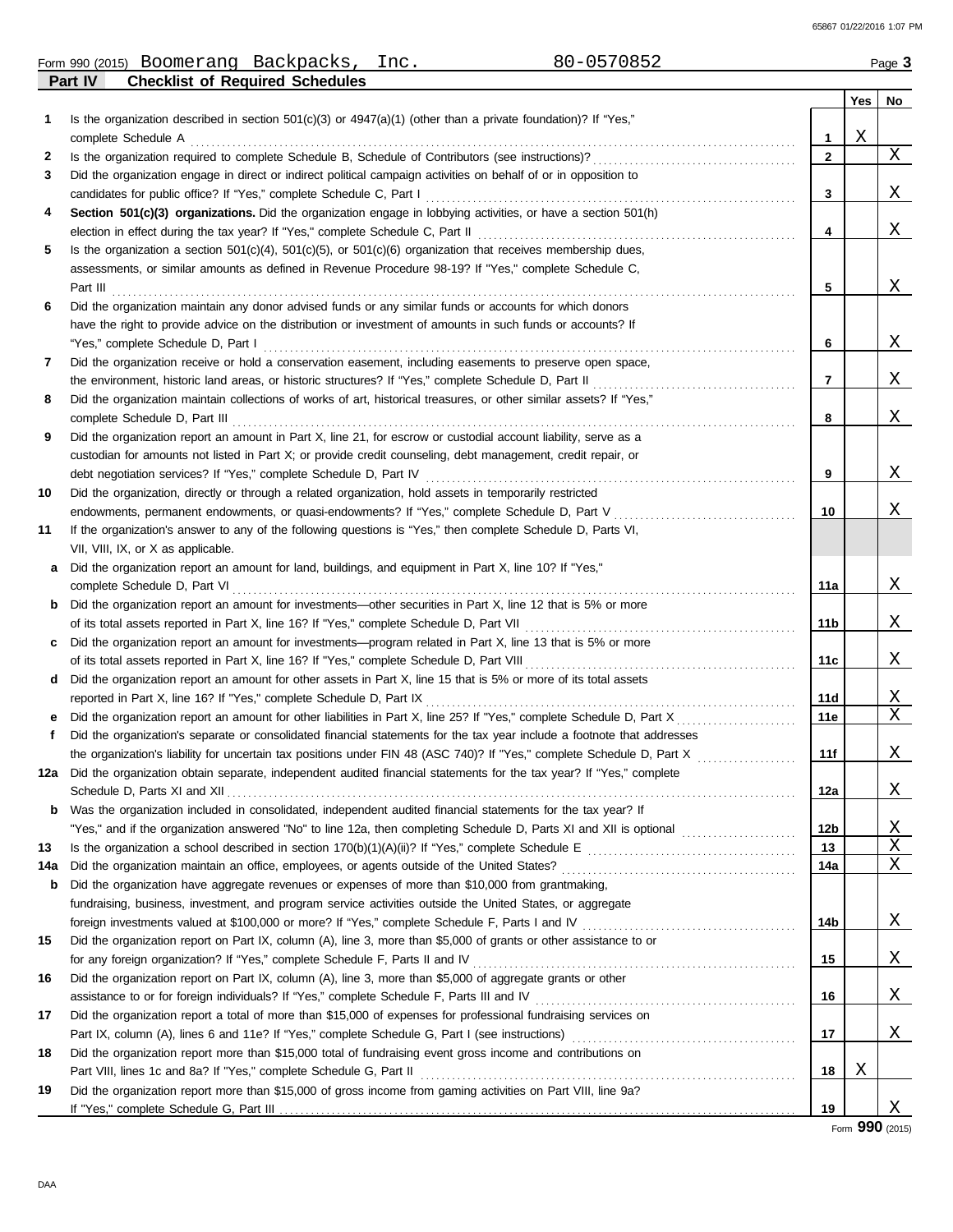|                                                               | 80-0570852<br>Form 990 (2015) Boomerang Backpacks,<br>Inc.                                                                                                                                                                     |                 |     | Page 4      |  |  |  |  |  |  |
|---------------------------------------------------------------|--------------------------------------------------------------------------------------------------------------------------------------------------------------------------------------------------------------------------------|-----------------|-----|-------------|--|--|--|--|--|--|
| Part IV<br><b>Checklist of Required Schedules (continued)</b> |                                                                                                                                                                                                                                |                 |     |             |  |  |  |  |  |  |
|                                                               |                                                                                                                                                                                                                                |                 | Yes | No          |  |  |  |  |  |  |
| 20a                                                           | Did the organization operate one or more hospital facilities? If "Yes," complete Schedule H                                                                                                                                    | 20a             |     | Χ           |  |  |  |  |  |  |
| b                                                             | If "Yes" to line 20a, did the organization attach a copy of its audited financial statements to this return?                                                                                                                   | 20 <sub>b</sub> |     |             |  |  |  |  |  |  |
| 21                                                            | Did the organization report more than \$5,000 of grants or other assistance to any domestic organization or                                                                                                                    |                 |     |             |  |  |  |  |  |  |
|                                                               | domestic government on Part IX, column (A), line 1? If "Yes," complete Schedule I, Parts I and II                                                                                                                              | 21              |     | Χ           |  |  |  |  |  |  |
| 22                                                            | Did the organization report more than \$5,000 of grants or other assistance to or for domestic individuals on                                                                                                                  |                 |     |             |  |  |  |  |  |  |
|                                                               | Part IX, column (A), line 2? If "Yes," complete Schedule I, Parts I and III                                                                                                                                                    | 22              |     | Χ           |  |  |  |  |  |  |
| 23                                                            | Did the organization answer "Yes" to Part VII, Section A, line 3, 4, or 5 about compensation of the                                                                                                                            |                 |     |             |  |  |  |  |  |  |
|                                                               | organization's current and former officers, directors, trustees, key employees, and highest compensated                                                                                                                        |                 |     |             |  |  |  |  |  |  |
|                                                               | employees? If "Yes," complete Schedule J                                                                                                                                                                                       | 23              |     | Χ           |  |  |  |  |  |  |
| 24a                                                           | Did the organization have a tax-exempt bond issue with an outstanding principal amount of more than                                                                                                                            |                 |     |             |  |  |  |  |  |  |
|                                                               | \$100,000 as of the last day of the year, that was issued after December 31, 2002? If "Yes," answer lines 24b                                                                                                                  |                 |     |             |  |  |  |  |  |  |
|                                                               | through 24d and complete Schedule K. If "No," go to line 25a                                                                                                                                                                   | 24a             |     | Χ           |  |  |  |  |  |  |
| b                                                             | Did the organization invest any proceeds of tax-exempt bonds beyond a temporary period exception?                                                                                                                              | 24b             |     |             |  |  |  |  |  |  |
| c                                                             | Did the organization maintain an escrow account other than a refunding escrow at any time during the year                                                                                                                      |                 |     |             |  |  |  |  |  |  |
|                                                               | to defease any tax-exempt bonds?                                                                                                                                                                                               | 24c             |     |             |  |  |  |  |  |  |
| d                                                             |                                                                                                                                                                                                                                | 24d             |     |             |  |  |  |  |  |  |
| 25a                                                           | Section 501(c)(3), 501(c)(4), and 501(c)(29) organizations. Did the organization engage in an excess benefit                                                                                                                   |                 |     |             |  |  |  |  |  |  |
|                                                               | transaction with a disqualified person during the year? If "Yes," complete Schedule L, Part I                                                                                                                                  | 25a             |     | Χ           |  |  |  |  |  |  |
| b                                                             | Is the organization aware that it engaged in an excess benefit transaction with a disqualified person in a prior                                                                                                               |                 |     |             |  |  |  |  |  |  |
|                                                               | year, and that the transaction has not been reported on any of the organization's prior Forms 990 or 990-EZ?                                                                                                                   |                 |     |             |  |  |  |  |  |  |
|                                                               | If "Yes," complete Schedule L, Part I                                                                                                                                                                                          | 25 <sub>b</sub> |     | Χ           |  |  |  |  |  |  |
| 26                                                            | Did the organization report any amount on Part X, line 5, 6, or 22 for receivables from or payables to any                                                                                                                     |                 |     |             |  |  |  |  |  |  |
|                                                               | current or former officers, directors, trustees, key employees, highest compensated employees, or                                                                                                                              |                 |     |             |  |  |  |  |  |  |
|                                                               | disqualified persons? If "Yes," complete Schedule L, Part II                                                                                                                                                                   | 26              |     | Χ           |  |  |  |  |  |  |
| 27                                                            | Did the organization provide a grant or other assistance to an officer, director, trustee, key employee,                                                                                                                       |                 |     |             |  |  |  |  |  |  |
|                                                               | substantial contributor or employee thereof, a grant selection committee member, or to a 35% controlled                                                                                                                        |                 |     |             |  |  |  |  |  |  |
|                                                               | entity or family member of any of these persons? If "Yes," complete Schedule L, Part III                                                                                                                                       | 27              |     | Χ           |  |  |  |  |  |  |
| 28                                                            | Was the organization a party to a business transaction with one of the following parties (see Schedule L,                                                                                                                      |                 |     |             |  |  |  |  |  |  |
|                                                               | Part IV instructions for applicable filing thresholds, conditions, and exceptions):                                                                                                                                            |                 |     |             |  |  |  |  |  |  |
| а                                                             | A current or former officer, director, trustee, or key employee? If "Yes," complete Schedule L, Part IV                                                                                                                        | 28a             |     | Χ           |  |  |  |  |  |  |
| b                                                             | A family member of a current or former officer, director, trustee, or key employee? If "Yes," complete                                                                                                                         |                 |     |             |  |  |  |  |  |  |
|                                                               | Schedule L, Part IV                                                                                                                                                                                                            | 28 <sub>b</sub> |     | Χ           |  |  |  |  |  |  |
| c                                                             | An entity of which a current or former officer, director, trustee, or key employee (or a family member thereof)                                                                                                                |                 |     |             |  |  |  |  |  |  |
|                                                               | was an officer, director, trustee, or direct or indirect owner? If "Yes," complete Schedule L, Part IV                                                                                                                         | 28c             |     | Χ           |  |  |  |  |  |  |
| 29                                                            |                                                                                                                                                                                                                                | 29              |     | $\mathbf X$ |  |  |  |  |  |  |
| 30                                                            | Did the organization receive contributions of art, historical treasures, or other similar assets, or qualified                                                                                                                 |                 |     |             |  |  |  |  |  |  |
|                                                               | conservation contributions? If "Yes," complete Schedule M                                                                                                                                                                      | 30              |     | Χ           |  |  |  |  |  |  |
| 31                                                            | Did the organization liquidate, terminate, or dissolve and cease operations? If "Yes," complete Schedule N,                                                                                                                    |                 |     |             |  |  |  |  |  |  |
|                                                               | Part I                                                                                                                                                                                                                         | 31              |     | Χ           |  |  |  |  |  |  |
| 32                                                            | Did the organization sell, exchange, dispose of, or transfer more than 25% of its net assets? If "Yes,"                                                                                                                        |                 |     |             |  |  |  |  |  |  |
|                                                               | complete Schedule N, Part II (1992) (2008) (2009) (2009) (2019) (2019) (2019) (2019) (2019) (2019) (2019) (2019) (2019) (2019) (2019) (2019) (2019) (2019) (2019) (2019) (2019) (2019) (2019) (2019) (2019) (2019) (2019) (201 | 32              |     | Χ           |  |  |  |  |  |  |
| 33                                                            | Did the organization own 100% of an entity disregarded as separate from the organization under Regulations                                                                                                                     |                 |     |             |  |  |  |  |  |  |
|                                                               |                                                                                                                                                                                                                                | 33              |     | Χ           |  |  |  |  |  |  |
| 34                                                            | Was the organization related to any tax-exempt or taxable entity? If "Yes," complete Schedule R, Parts II, III,                                                                                                                |                 |     |             |  |  |  |  |  |  |
|                                                               | or IV, and Part V, line 1                                                                                                                                                                                                      | 34              |     | Χ           |  |  |  |  |  |  |
| 35a                                                           |                                                                                                                                                                                                                                | <b>35a</b>      |     | Χ           |  |  |  |  |  |  |
| b                                                             | If "Yes" to line 35a, did the organization receive any payment from or engage in any transaction with a                                                                                                                        |                 |     |             |  |  |  |  |  |  |
|                                                               |                                                                                                                                                                                                                                | 35 <sub>b</sub> |     |             |  |  |  |  |  |  |
| 36                                                            | Section 501(c)(3) organizations. Did the organization make any transfers to an exempt non-charitable                                                                                                                           |                 |     |             |  |  |  |  |  |  |
|                                                               | related organization? If "Yes," complete Schedule R, Part V, line 2                                                                                                                                                            | 36              |     | Χ           |  |  |  |  |  |  |
| 37                                                            | Did the organization conduct more than 5% of its activities through an entity that is not a related organization                                                                                                               |                 |     |             |  |  |  |  |  |  |
|                                                               | and that is treated as a partnership for federal income tax purposes? If "Yes," complete Schedule R,                                                                                                                           |                 |     |             |  |  |  |  |  |  |
|                                                               | Part VI                                                                                                                                                                                                                        | 37              |     | Χ           |  |  |  |  |  |  |
| 38                                                            | Did the organization complete Schedule O and provide explanations in Schedule O for Part VI, lines 11b and                                                                                                                     |                 |     |             |  |  |  |  |  |  |
|                                                               | 19? Note. All Form 990 filers are required to complete Schedule O.                                                                                                                                                             | 38              | Χ   |             |  |  |  |  |  |  |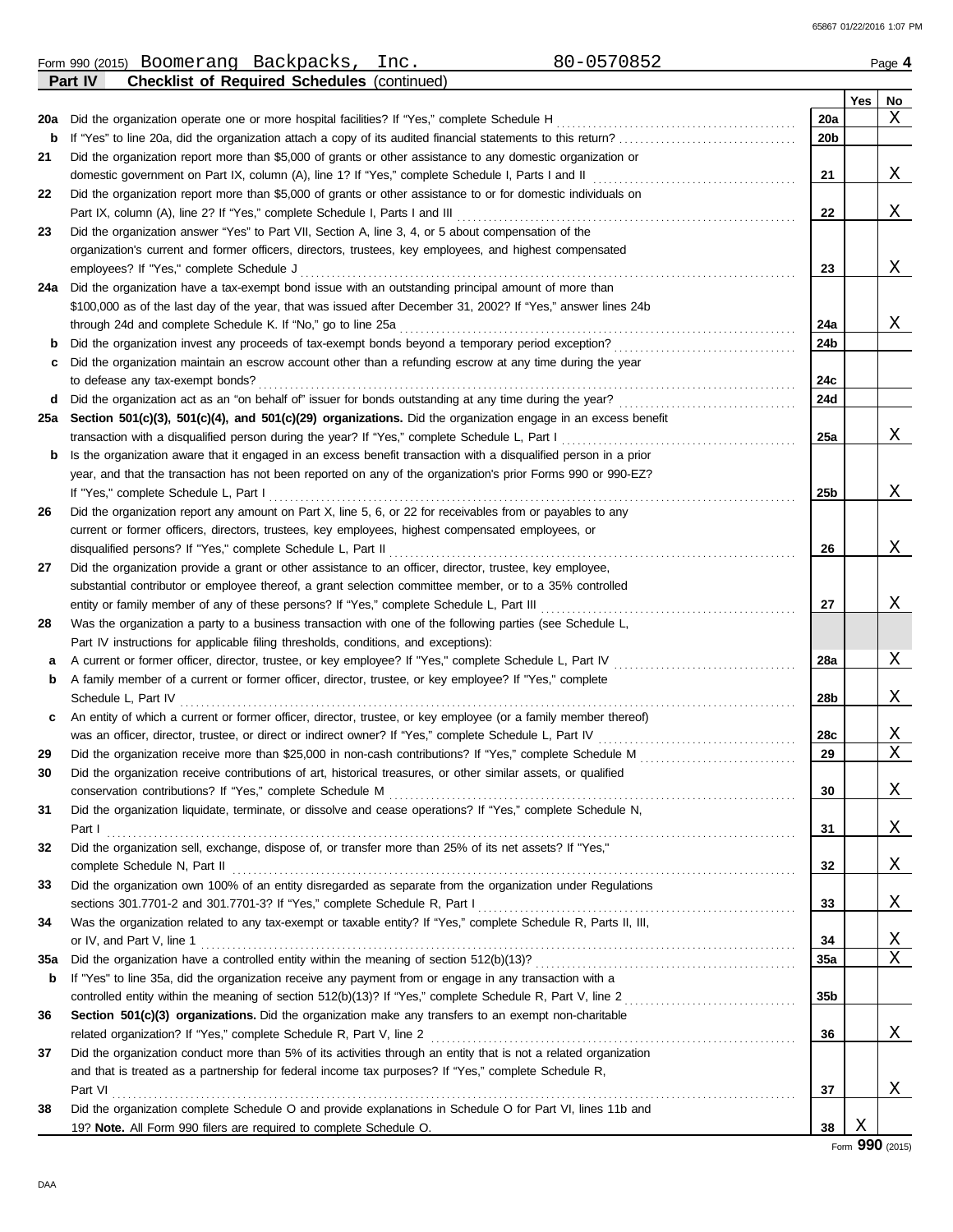|     | 80-0570852<br>Form 990 (2015) Boomerang Backpacks, Inc.                                                                                                                                                            |                |     | Page 5         |
|-----|--------------------------------------------------------------------------------------------------------------------------------------------------------------------------------------------------------------------|----------------|-----|----------------|
|     | Statements Regarding Other IRS Filings and Tax Compliance<br>Part V                                                                                                                                                |                |     |                |
|     | Check if Schedule O contains a response or note to any line in this Part V                                                                                                                                         |                |     |                |
|     |                                                                                                                                                                                                                    |                | Yes | No             |
| 1a  | $\boldsymbol{2}$<br>1a<br>Enter the number reported in Box 3 of Form 1096. Enter -0- if not applicable                                                                                                             |                |     |                |
| b   | $\Omega$<br>1 <sub>b</sub><br>Enter the number of Forms W-2G included in line 1a. Enter -0- if not applicable                                                                                                      |                |     |                |
| c   | Did the organization comply with backup withholding rules for reportable payments to vendors and                                                                                                                   |                |     |                |
|     | reportable gaming (gambling) winnings to prize winners?                                                                                                                                                            | 1c             |     |                |
| 2a  | Enter the number of employees reported on Form W-3, Transmittal of Wage and Tax                                                                                                                                    |                |     |                |
|     | - 1<br>Statements, filed for the calendar year ending with or within the year covered by this return<br>2a                                                                                                         |                |     |                |
| b   | If at least one is reported on line 2a, did the organization file all required federal employment tax returns?                                                                                                     | 2 <sub>b</sub> | Χ   |                |
|     | Note. If the sum of lines 1a and 2a is greater than 250, you may be required to e-file (see instructions)                                                                                                          |                |     |                |
| За  | Did the organization have unrelated business gross income of \$1,000 or more during the year?                                                                                                                      | За             |     | Χ              |
| b   | If "Yes," has it filed a Form 990-T for this year? If "No" to line 3b, provide an explanation in Schedule O                                                                                                        | 3 <sub>b</sub> |     |                |
| 4a  | At any time during the calendar year, did the organization have an interest in, or a signature or other authority                                                                                                  |                |     |                |
|     | over, a financial account in a foreign country (such as a bank account, securities account, or other financial                                                                                                     |                |     |                |
|     | account)?                                                                                                                                                                                                          | 4a             |     | Χ              |
| b   | If "Yes," enter the name of the foreign country: u                                                                                                                                                                 |                |     |                |
|     | See instructions for filing requirements for FinCEN Form 114, Report of Foreign Bank and Financial Accounts                                                                                                        |                |     |                |
|     | (FBAR).                                                                                                                                                                                                            |                |     |                |
| 5a  | Was the organization a party to a prohibited tax shelter transaction at any time during the tax year?                                                                                                              | 5a             |     | <u>X</u><br>X  |
| b   |                                                                                                                                                                                                                    | 5b             |     |                |
| c   | If "Yes" to line 5a or 5b, did the organization file Form 8886-T?                                                                                                                                                  | 5 <sub>c</sub> |     |                |
| 6а  | Does the organization have annual gross receipts that are normally greater than \$100,000, and did the                                                                                                             |                |     | Χ              |
|     | organization solicit any contributions that were not tax deductible as charitable contributions?<br>If "Yes," did the organization include with every solicitation an express statement that such contributions or | 6a             |     |                |
| b   |                                                                                                                                                                                                                    | 6b             |     |                |
| 7   | gifts were not tax deductible?<br>Organizations that may receive deductible contributions under section 170(c).                                                                                                    |                |     |                |
| а   | Did the organization receive a payment in excess of \$75 made partly as a contribution and partly for goods                                                                                                        |                |     |                |
|     | and services provided to the payor?                                                                                                                                                                                | 7a             |     | Χ              |
| b   |                                                                                                                                                                                                                    | 7b             |     |                |
| c   | Did the organization sell, exchange, or otherwise dispose of tangible personal property for which it was                                                                                                           |                |     |                |
|     |                                                                                                                                                                                                                    | 7c             |     | Χ              |
| d   | <b>7d</b>                                                                                                                                                                                                          |                |     |                |
| е   |                                                                                                                                                                                                                    | 7e             |     | Χ              |
|     |                                                                                                                                                                                                                    | 7f             |     | X              |
|     |                                                                                                                                                                                                                    | 7g             |     | $\mathbf X$    |
| h   | If the organization received a contribution of cars, boats, airplanes, or other vehicles, did the organization file a Form 1098-C?                                                                                 | 7h             |     | $\overline{X}$ |
| 8   | Sponsoring organizations maintaining donor advised funds. Did a donor advised fund maintained by the                                                                                                               |                |     |                |
|     | sponsoring organization have excess business holdings at any time during the year?                                                                                                                                 | 8              |     |                |
| 9   | Sponsoring organizations maintaining donor advised funds.                                                                                                                                                          |                |     |                |
| а   | Did the sponsoring organization make any taxable distributions under section 4966?                                                                                                                                 | 9a             |     |                |
| b   |                                                                                                                                                                                                                    | 9b             |     |                |
| 10  | Section 501(c)(7) organizations. Enter:                                                                                                                                                                            |                |     |                |
| а   | 10a                                                                                                                                                                                                                |                |     |                |
| b   | 10b<br>Gross receipts, included on Form 990, Part VIII, line 12, for public use of club facilities                                                                                                                 |                |     |                |
| 11  | Section 501(c)(12) organizations. Enter:                                                                                                                                                                           |                |     |                |
| а   | 11a<br>Gross income from members or shareholders                                                                                                                                                                   |                |     |                |
| b   | Gross income from other sources (Do not net amounts due or paid to other sources                                                                                                                                   |                |     |                |
|     | 11 <sub>b</sub><br>against amounts due or received from them.)                                                                                                                                                     |                |     |                |
| 12a | Section 4947(a)(1) non-exempt charitable trusts. Is the organization filing Form 990 in lieu of Form 1041?                                                                                                         | 12a            |     |                |
| b   | If "Yes," enter the amount of tax-exempt interest received or accrued during the year<br>12b                                                                                                                       |                |     |                |
| 13  | Section 501(c)(29) qualified nonprofit health insurance issuers.                                                                                                                                                   |                |     |                |
| а   | Is the organization licensed to issue qualified health plans in more than one state?                                                                                                                               | 13a            |     |                |
|     | Note. See the instructions for additional information the organization must report on Schedule O.                                                                                                                  |                |     |                |
| b   | Enter the amount of reserves the organization is required to maintain by the states in which                                                                                                                       |                |     |                |
|     | 13 <sub>b</sub>                                                                                                                                                                                                    |                |     |                |
| c   | 13 <sub>c</sub><br>Enter the amount of reserves on hand                                                                                                                                                            |                |     |                |
| 14a | Did the organization receive any payments for indoor tanning services during the tax year?                                                                                                                         | 14a            |     | Χ              |
| b   |                                                                                                                                                                                                                    | 14b            |     |                |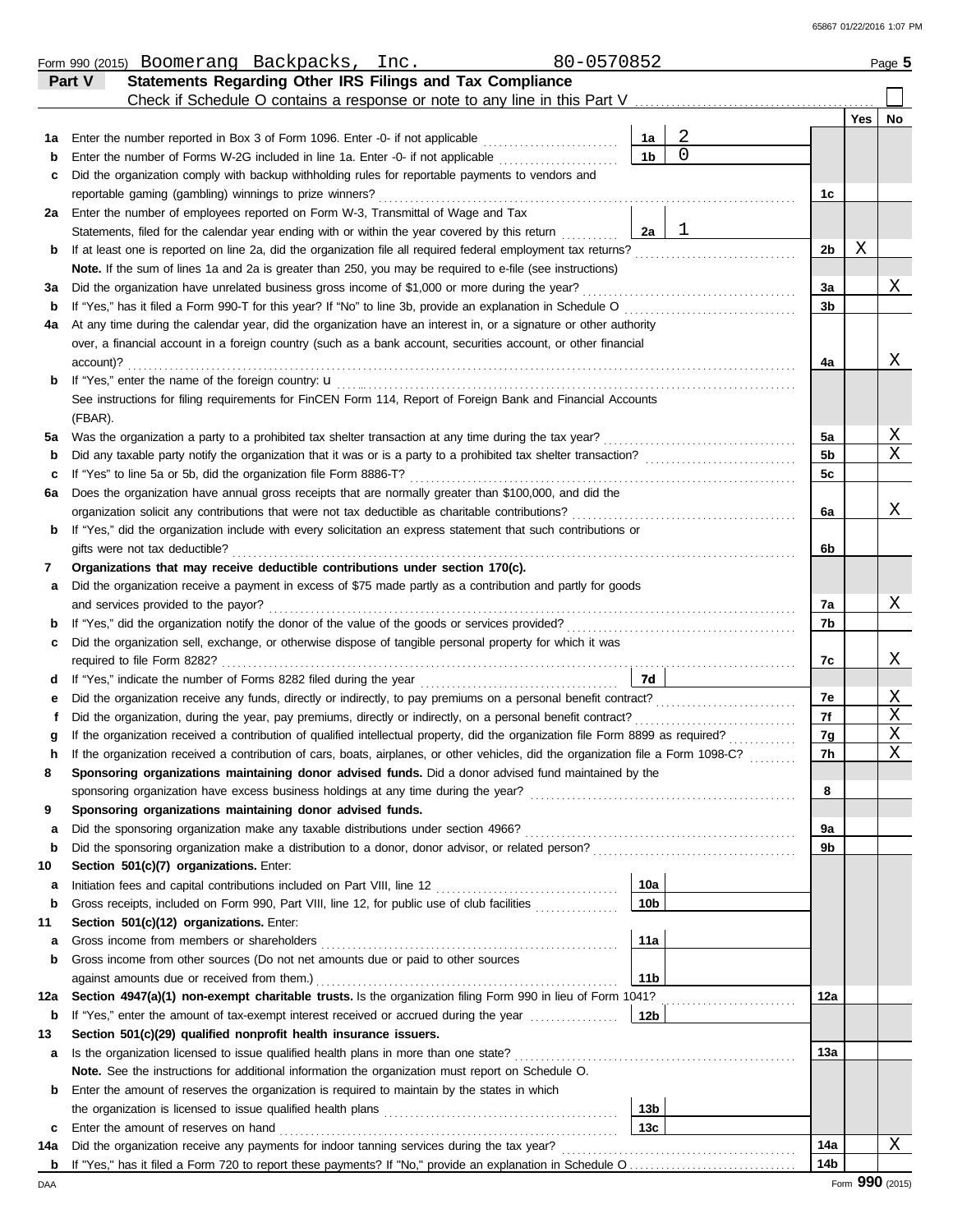|     | Part VI<br>Governance, Management, and Disclosure For each "Yes" response to lines 2 through 7b below, and for a "No"               |    |   |                    |     |                       |
|-----|-------------------------------------------------------------------------------------------------------------------------------------|----|---|--------------------|-----|-----------------------|
|     | response to line 8a, 8b, or 10b below, describe the circumstances, processes, or changes in Schedule O. See instructions.           |    |   |                    |     |                       |
|     |                                                                                                                                     |    |   |                    |     | x                     |
|     | Section A. Governing Body and Management                                                                                            |    |   |                    |     |                       |
|     |                                                                                                                                     |    |   |                    | Yes | No                    |
| 1a  | Enter the number of voting members of the governing body at the end of the tax year                                                 | 1a | 8 |                    |     |                       |
|     | If there are material differences in voting rights among members of the governing body, or                                          |    |   |                    |     |                       |
|     | if the governing body delegated broad authority to an executive committee or similar                                                |    |   |                    |     |                       |
|     | committee, explain in Schedule O.                                                                                                   |    |   |                    |     |                       |
| b   | Enter the number of voting members included in line 1a, above, who are independent                                                  | 1b | 8 |                    |     |                       |
| 2   | Did any officer, director, trustee, or key employee have a family relationship or a business relationship with                      |    |   |                    |     |                       |
|     | any other officer, director, trustee, or key employee?                                                                              |    |   | 2                  |     | Χ                     |
| 3   | Did the organization delegate control over management duties customarily performed by or under the direct                           |    |   |                    |     |                       |
|     | supervision of officers, directors, or trustees, or key employees to a management company or other person?                          |    |   | 3                  |     | Χ                     |
| 4   |                                                                                                                                     |    |   | 4                  |     | $\overline{\text{X}}$ |
| 5   |                                                                                                                                     |    |   | 5                  |     | $\mathbf X$           |
| 6   | Did the organization have members or stockholders?                                                                                  |    |   | 6                  |     | $\mathbf X$           |
| 7a  | Did the organization have members, stockholders, or other persons who had the power to elect or appoint                             |    |   |                    |     |                       |
|     | one or more members of the governing body?                                                                                          |    |   | 7a                 |     | Χ                     |
| b   | Are any governance decisions of the organization reserved to (or subject to approval by) members,                                   |    |   |                    |     |                       |
|     | stockholders, or persons other than the governing body?                                                                             |    |   | 7b                 |     | X                     |
| 8   | Did the organization contemporaneously document the meetings held or written actions undertaken during the year by the following:   |    |   |                    |     |                       |
| а   | The governing body?                                                                                                                 |    |   | 8а                 | Χ   |                       |
| b   | Each committee with authority to act on behalf of the governing body?                                                               |    |   | 8b                 | Χ   |                       |
| 9   | Is there any officer, director, trustee, or key employee listed in Part VII, Section A, who cannot be reached at                    |    |   |                    |     |                       |
|     |                                                                                                                                     |    |   | 9                  |     | Χ                     |
|     | Section B. Policies (This Section B requests information about policies not required by the Internal Revenue Code.)                 |    |   |                    |     |                       |
|     |                                                                                                                                     |    |   |                    | Yes | No                    |
| 10a | Did the organization have local chapters, branches, or affiliates?                                                                  |    |   | 10a                |     | Χ                     |
| b   | If "Yes," did the organization have written policies and procedures governing the activities of such chapters,                      |    |   |                    |     |                       |
|     |                                                                                                                                     |    |   | 10 <sub>b</sub>    |     |                       |
| 11a | Has the organization provided a complete copy of this Form 990 to all members of its governing body before filing the form?         |    |   | 11a                | Χ   |                       |
| b   | Describe in Schedule O the process, if any, used by the organization to review this Form 990.                                       |    |   |                    |     |                       |
| 12a | Did the organization have a written conflict of interest policy? If "No," go to line 13                                             |    |   | 12a                | Χ   |                       |
| b   | Were officers, directors, or trustees, and key employees required to disclose annually interests that could give rise to conflicts? |    |   | 12 <sub>b</sub>    | Χ   |                       |
| c   | Did the organization regularly and consistently monitor and enforce compliance with the policy? If "Yes,"                           |    |   |                    |     |                       |
|     | describe in Schedule O how this was done                                                                                            |    |   | 12c                | Χ   |                       |
|     | Did the organization have a written whistleblower policy?                                                                           |    |   | 13                 | X   |                       |
| 14  |                                                                                                                                     |    |   | 14                 | Χ   |                       |
| 15  | Did the process for determining compensation of the following persons include a review and approval by                              |    |   |                    |     |                       |
|     | independent persons, comparability data, and contemporaneous substantiation of the deliberation and decision?                       |    |   |                    |     |                       |
| а   |                                                                                                                                     |    |   | 15a                |     | <u>X</u>              |
| b   | Other officers or key employees of the organization                                                                                 |    |   | 15b                |     | $\mathbf X$           |
|     | If "Yes" to line 15a or 15b, describe the process in Schedule O (see instructions).                                                 |    |   |                    |     |                       |
| 16a | Did the organization invest in, contribute assets to, or participate in a joint venture or similar arrangement                      |    |   |                    |     |                       |
|     | with a taxable entity during the year?                                                                                              |    |   | 16a                |     | Χ                     |
| b   | If "Yes," did the organization follow a written policy or procedure requiring the organization to evaluate its                      |    |   |                    |     |                       |
|     | participation in joint venture arrangements under applicable federal tax law, and take steps to safeguard the                       |    |   |                    |     |                       |
|     |                                                                                                                                     |    |   | 16b                |     |                       |
|     | <b>Section C. Disclosure</b>                                                                                                        |    |   |                    |     |                       |
| 17  | List the states with which a copy of this Form 990 is required to be filed $\mathbf{u}$ IN                                          |    |   |                    |     |                       |
| 18  | Section 6104 requires an organization to make its Forms 1023 (or 1024 if applicable), 990, and 990-T (Section 501(c)(3)s only)      |    |   |                    |     |                       |
|     | available for public inspection. Indicate how you made these available. Check all that apply.                                       |    |   |                    |     |                       |
|     | Another's website $ X $ Upon request<br>Other (explain in Schedule O)<br>Own website<br>$\mathbf{1}$                                |    |   |                    |     |                       |
| 19  | Describe in Schedule O whether (and if so, how) the organization made its governing documents, conflict of interest policy, and     |    |   |                    |     |                       |
|     | financial statements available to the public during the tax year.                                                                   |    |   |                    |     |                       |
| 20  | State the name, address, and telephone number of the person who possesses the organization's books and records: u                   |    |   |                    |     |                       |
|     | Carla Butler<br>733 E North St                                                                                                      |    |   |                    |     |                       |
|     | Kendallville<br>IN 46755                                                                                                            |    |   | $260 - 347 - 0475$ |     |                       |
| DAA |                                                                                                                                     |    |   |                    |     | Form 990 (2015)       |

Form 990 (2015) Page **6**

Boomerang Backpacks, Inc. 180-0570852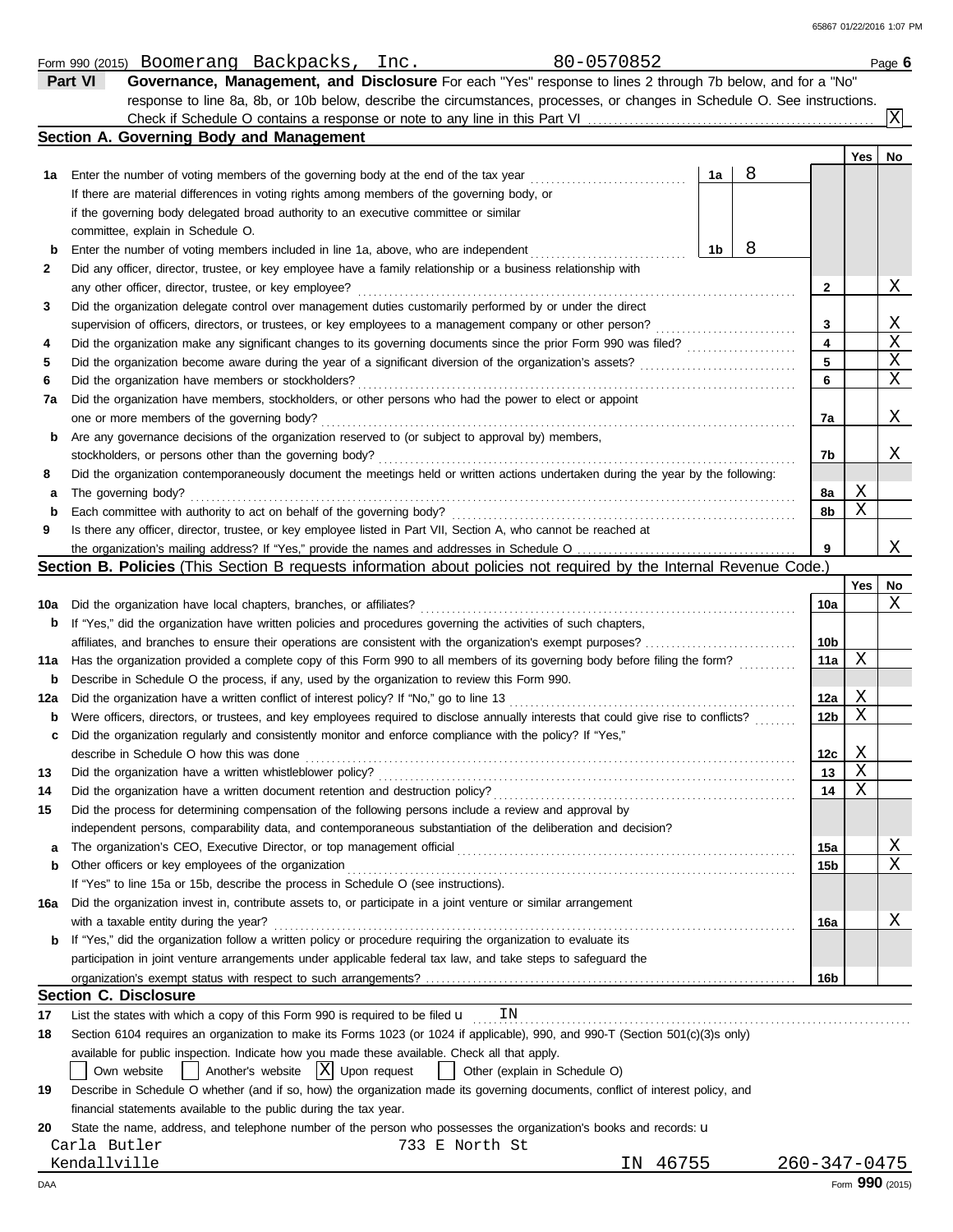|                          | Form 990 (2015) Boomerang Backpacks,<br>Inc.                                                                                                                                                                                       | 80-0570852 | Page 7 |
|--------------------------|------------------------------------------------------------------------------------------------------------------------------------------------------------------------------------------------------------------------------------|------------|--------|
| Part VII                 | Compensation of Officers, Directors, Trustees, Key Employees, Highest Compensated Employees, and                                                                                                                                   |            |        |
|                          | Independent Contractors                                                                                                                                                                                                            |            |        |
|                          |                                                                                                                                                                                                                                    |            |        |
| Section A.               | Officers, Directors, Trustees, Key Employees, and Highest Compensated Employees                                                                                                                                                    |            |        |
| organization's tax year. | 1a Complete this table for all persons required to be listed. Report compensation for the calendar year ending with or within the                                                                                                  |            |        |
|                          | • List all of the organization's <b>current</b> officers, directors, trustees (whether individuals or organizations), regardless of amount of<br>compensation. Enter -0- in columns (D), (E), and (F) if no compensation was paid. |            |        |

● List all of the organization's **current** key employees, if any. See instructions for definition of "key employee."

who received reportable compensation (Box 5 of Form W-2 and/or Box 7 of Form 1099-MISC) of more than \$100,000 from the organization and any related organizations. ■ List the organization's five **current** highest compensated employees (other than an officer, director, trustee, or key employee)<br> **•** Pregiund reportable compensation (Box 5 of Ferm W 2 and/or Box 7 of Ferm 1000 MISC) o

■ List all of the organization's **former** officers, key employees, and highest compensated employees who received more than<br> **•** 00.000 of reportable compensation from the examization and any related examizations \$100,000 of reportable compensation from the organization and any related organizations.

■ List all of the organization's **former directors or trustees** that received, in the capacity as a former director or trustee of the practization more than \$10,000 of reportable compensation from the organization and any organization, more than \$10,000 of reportable compensation from the organization and any related organizations. List persons in the following order: individual trustees or directors; institutional trustees; officers; key employees; highest compensated employees; and former such persons.

 $\overline{X}$  Check this box if neither the organization nor any related organization compensated any current officer, director, or trustee.

| (A)<br>Name and Title      | (B)<br>Average<br>hours per<br>week<br>(list any               | (C)<br>Position<br>(do not check more than one<br>box, unless person is both an<br>officer and a director/trustee) |                       |             |              |                                 |        | (D)<br>Reportable<br>compensation<br>from<br>the | (E)<br>Reportable<br>compensation from<br>related<br>organizations | (F)<br>Estimated<br>amount of<br>other<br>compensation<br>from the |  |
|----------------------------|----------------------------------------------------------------|--------------------------------------------------------------------------------------------------------------------|-----------------------|-------------|--------------|---------------------------------|--------|--------------------------------------------------|--------------------------------------------------------------------|--------------------------------------------------------------------|--|
|                            | hours for<br>related<br>organizations<br>below dotted<br>line) | Individual trustee<br>or director                                                                                  | Institutional trustee | Officer     | Key employee | Highest compensated<br>employee | Former | organization<br>(W-2/1099-MISC)                  | (W-2/1099-MISC)                                                    | organization<br>and related<br>organizations                       |  |
| (1) Mark Cockroft          | 5.00                                                           |                                                                                                                    |                       |             |              |                                 |        |                                                  |                                                                    |                                                                    |  |
| Director<br>(2) David Frey | 0.00                                                           |                                                                                                                    |                       | $\rm X$     |              |                                 |        | 0                                                | 0                                                                  | 0                                                                  |  |
| Board Member               | 1.00<br>0.00                                                   |                                                                                                                    |                       | X           |              |                                 |        | 0                                                | 0                                                                  | 0                                                                  |  |
| (3) Denny Bragg            |                                                                |                                                                                                                    |                       |             |              |                                 |        |                                                  |                                                                    |                                                                    |  |
| Secretary                  | 1.00<br>0.00                                                   |                                                                                                                    |                       | X           |              |                                 |        | 0                                                | 0                                                                  | $\mathbf 0$                                                        |  |
| (4) Kara Conrad            |                                                                |                                                                                                                    |                       |             |              |                                 |        |                                                  |                                                                    |                                                                    |  |
| Board Member               | 1.00<br>0.00                                                   |                                                                                                                    |                       | X           |              |                                 |        | 0                                                | 0                                                                  | 0                                                                  |  |
| (5) Andrea Stieglitz       |                                                                |                                                                                                                    |                       |             |              |                                 |        |                                                  |                                                                    |                                                                    |  |
| Treasurer                  | 1.00<br>0.00                                                   |                                                                                                                    |                       | $\mathbf X$ |              |                                 |        | 0                                                | 0                                                                  | $\mathsf{O}\xspace$                                                |  |
| (6) Kyle Smith             |                                                                |                                                                                                                    |                       |             |              |                                 |        |                                                  |                                                                    |                                                                    |  |
| Board Member               | 1.00<br>0.00                                                   |                                                                                                                    |                       | Χ           |              |                                 |        | 0                                                | 0                                                                  | $\mathbf 0$                                                        |  |
| (7) Sam Stukey             |                                                                |                                                                                                                    |                       |             |              |                                 |        |                                                  |                                                                    |                                                                    |  |
| Board Member               | 1.00<br>0.00                                                   |                                                                                                                    |                       | $\mathbf X$ |              |                                 |        | 0                                                | 0                                                                  | $\mathsf{O}\xspace$                                                |  |
| (8) Lindsey Ravis          | 1.00                                                           |                                                                                                                    |                       |             |              |                                 |        |                                                  |                                                                    |                                                                    |  |
| Board Member               | 0.00                                                           |                                                                                                                    |                       | Χ           |              |                                 |        | 0                                                | 0                                                                  | $\overline{0}$                                                     |  |
| (9)                        |                                                                |                                                                                                                    |                       |             |              |                                 |        |                                                  |                                                                    |                                                                    |  |
|                            |                                                                |                                                                                                                    |                       |             |              |                                 |        |                                                  |                                                                    |                                                                    |  |
| (10)                       |                                                                |                                                                                                                    |                       |             |              |                                 |        |                                                  |                                                                    |                                                                    |  |
|                            |                                                                |                                                                                                                    |                       |             |              |                                 |        |                                                  |                                                                    |                                                                    |  |
| (11)                       |                                                                |                                                                                                                    |                       |             |              |                                 |        |                                                  |                                                                    |                                                                    |  |
|                            |                                                                |                                                                                                                    |                       |             |              |                                 |        |                                                  |                                                                    |                                                                    |  |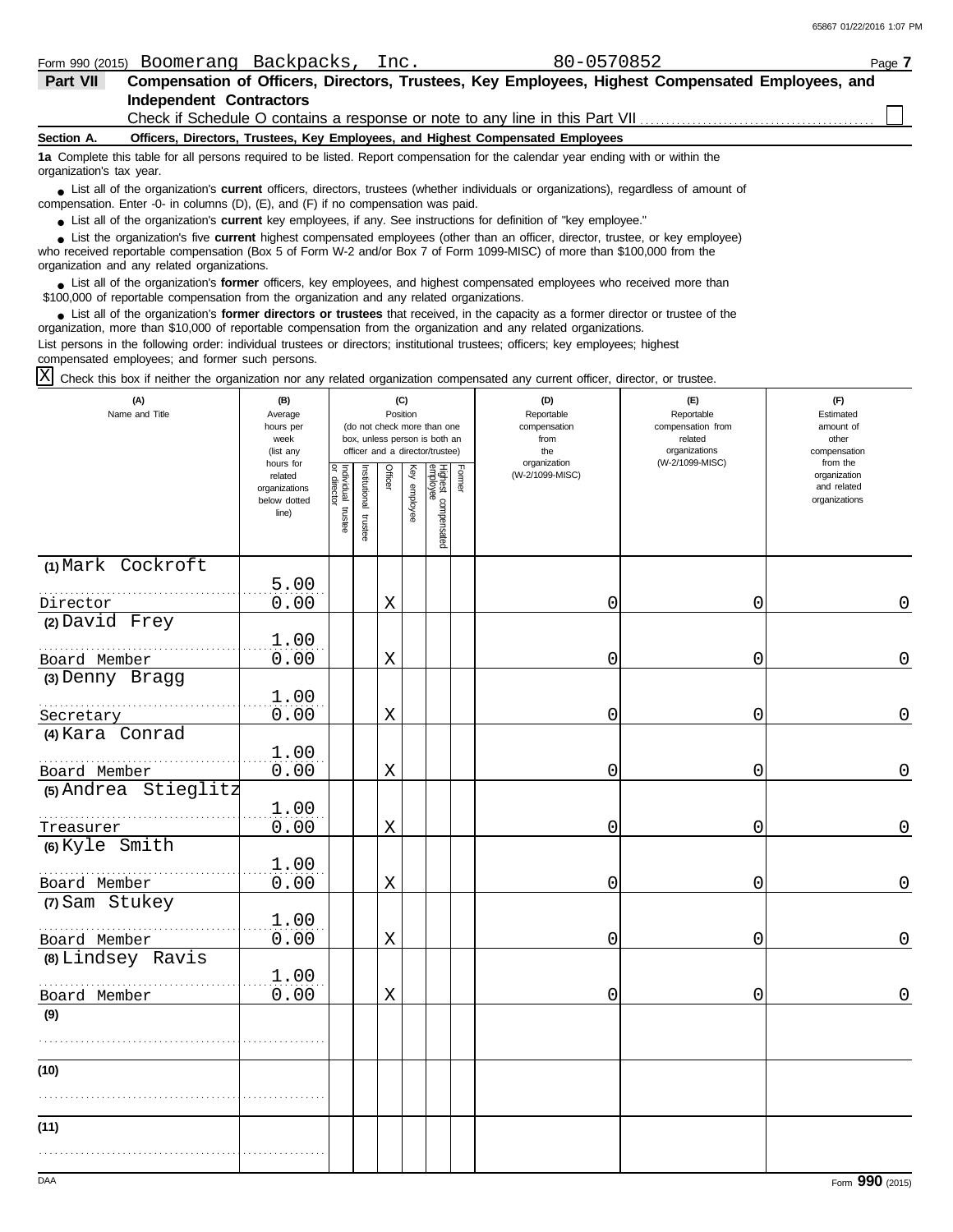| Form 990 (2015) Boomerang Backpacks, Inc.                                                                                                                                                                                                                                                                   |                                                                |                                      |                          |         |                                                                                                                    |                                 |                        | 80-0570852                                                                                             |                                                                                                                                                                                                                                |                                                                    | 65867 01/22/2016 1:07 PM<br>Page 8 |
|-------------------------------------------------------------------------------------------------------------------------------------------------------------------------------------------------------------------------------------------------------------------------------------------------------------|----------------------------------------------------------------|--------------------------------------|--------------------------|---------|--------------------------------------------------------------------------------------------------------------------|---------------------------------|------------------------|--------------------------------------------------------------------------------------------------------|--------------------------------------------------------------------------------------------------------------------------------------------------------------------------------------------------------------------------------|--------------------------------------------------------------------|------------------------------------|
| Part VII                                                                                                                                                                                                                                                                                                    |                                                                |                                      |                          |         |                                                                                                                    |                                 |                        | Section A. Officers, Directors, Trustees, Key Employees, and Highest Compensated Employees (continued) |                                                                                                                                                                                                                                |                                                                    |                                    |
| (A)<br>Name and title                                                                                                                                                                                                                                                                                       | (B)<br>Average<br>hours per<br>week<br>(list any               |                                      |                          |         | (C)<br>Position<br>(do not check more than one<br>box, unless person is both an<br>officer and a director/trustee) |                                 |                        | (D)<br>Reportable<br>compensation<br>from<br>the<br>organization                                       | (E)<br>Reportable<br>compensation from<br>related<br>organizations<br>(W-2/1099-MISC)                                                                                                                                          | (F)<br>Estimated<br>amount of<br>other<br>compensation<br>from the |                                    |
|                                                                                                                                                                                                                                                                                                             | hours for<br>related<br>organizations<br>below dotted<br>line) | Individual<br>or director<br>trustee | Institutional<br>trustee | Officer | Ķey<br>employee                                                                                                    | Highest compensated<br>employee | Former                 | (W-2/1099-MISC)                                                                                        |                                                                                                                                                                                                                                | organization<br>and related<br>organizations                       |                                    |
|                                                                                                                                                                                                                                                                                                             |                                                                |                                      |                          |         |                                                                                                                    |                                 |                        |                                                                                                        |                                                                                                                                                                                                                                |                                                                    |                                    |
|                                                                                                                                                                                                                                                                                                             |                                                                |                                      |                          |         |                                                                                                                    |                                 |                        |                                                                                                        |                                                                                                                                                                                                                                |                                                                    |                                    |
|                                                                                                                                                                                                                                                                                                             |                                                                |                                      |                          |         |                                                                                                                    |                                 |                        |                                                                                                        |                                                                                                                                                                                                                                |                                                                    |                                    |
|                                                                                                                                                                                                                                                                                                             |                                                                |                                      |                          |         |                                                                                                                    |                                 |                        |                                                                                                        |                                                                                                                                                                                                                                |                                                                    |                                    |
|                                                                                                                                                                                                                                                                                                             |                                                                |                                      |                          |         |                                                                                                                    |                                 |                        |                                                                                                        |                                                                                                                                                                                                                                |                                                                    |                                    |
|                                                                                                                                                                                                                                                                                                             |                                                                |                                      |                          |         |                                                                                                                    |                                 |                        |                                                                                                        |                                                                                                                                                                                                                                |                                                                    |                                    |
|                                                                                                                                                                                                                                                                                                             |                                                                |                                      |                          |         |                                                                                                                    |                                 |                        |                                                                                                        |                                                                                                                                                                                                                                |                                                                    |                                    |
|                                                                                                                                                                                                                                                                                                             |                                                                |                                      |                          |         |                                                                                                                    |                                 |                        |                                                                                                        |                                                                                                                                                                                                                                |                                                                    |                                    |
| c Total from continuation sheets to Part VII, Section A<br>d                                                                                                                                                                                                                                                |                                                                |                                      |                          |         |                                                                                                                    |                                 | u<br>u<br>$\mathbf{u}$ |                                                                                                        |                                                                                                                                                                                                                                |                                                                    |                                    |
| Total number of individuals (including but not limited to those listed above) who received more than \$100,000 of<br>$\mathbf{2}$<br>reportable compensation from the organization $\mathbf{u}$ $\mathbf{0}$                                                                                                |                                                                |                                      |                          |         |                                                                                                                    |                                 |                        |                                                                                                        |                                                                                                                                                                                                                                |                                                                    |                                    |
| Did the organization list any former officer, director, or trustee, key employee, or highest compensated<br>3<br>employee on line 1a? If "Yes," complete Schedule J for such individual<br>For any individual listed on line 1a, is the sum of reportable compensation and other compensation from the<br>4 |                                                                |                                      |                          |         |                                                                                                                    |                                 |                        |                                                                                                        |                                                                                                                                                                                                                                | 3                                                                  | Yes<br>No<br>Χ                     |
| organization and related organizations greater than \$150,000? If "Yes," complete Schedule J for such<br>Did any person listed on line 1a receive or accrue compensation from any unrelated organization or individual<br>5                                                                                 |                                                                |                                      |                          |         |                                                                                                                    |                                 |                        |                                                                                                        | individual with the contract of the contract of the contract of the contract of the contract of the contract of the contract of the contract of the contract of the contract of the contract of the contract of the contract o | 4                                                                  | Χ                                  |
| Section B. Independent Contractors                                                                                                                                                                                                                                                                          |                                                                |                                      |                          |         |                                                                                                                    |                                 |                        |                                                                                                        |                                                                                                                                                                                                                                | 5                                                                  | X.                                 |
| Complete this table for your five highest compensated independent contractors that received more than \$100,000 of<br>1<br>compensation from the organization. Report compensation for the calendar year ending with or within the organization's tax year.                                                 |                                                                |                                      |                          |         |                                                                                                                    |                                 |                        |                                                                                                        |                                                                                                                                                                                                                                |                                                                    |                                    |
|                                                                                                                                                                                                                                                                                                             | (A)<br>Name and business address                               |                                      |                          |         |                                                                                                                    |                                 |                        |                                                                                                        | (B)<br>Description of services                                                                                                                                                                                                 |                                                                    | $\overline{C}$<br>Compensation     |
|                                                                                                                                                                                                                                                                                                             |                                                                |                                      |                          |         |                                                                                                                    |                                 |                        |                                                                                                        |                                                                                                                                                                                                                                |                                                                    |                                    |
|                                                                                                                                                                                                                                                                                                             |                                                                |                                      |                          |         |                                                                                                                    |                                 |                        |                                                                                                        |                                                                                                                                                                                                                                |                                                                    |                                    |
|                                                                                                                                                                                                                                                                                                             |                                                                |                                      |                          |         |                                                                                                                    |                                 |                        |                                                                                                        |                                                                                                                                                                                                                                |                                                                    |                                    |
|                                                                                                                                                                                                                                                                                                             |                                                                |                                      |                          |         |                                                                                                                    |                                 |                        |                                                                                                        |                                                                                                                                                                                                                                |                                                                    |                                    |
| Total number of independent contractors (including but not limited to those listed above) who<br>$\mathbf{2}$<br>received more than \$100,000 of compensation from the organization u                                                                                                                       |                                                                |                                      |                          |         |                                                                                                                    |                                 |                        |                                                                                                        | 0                                                                                                                                                                                                                              |                                                                    |                                    |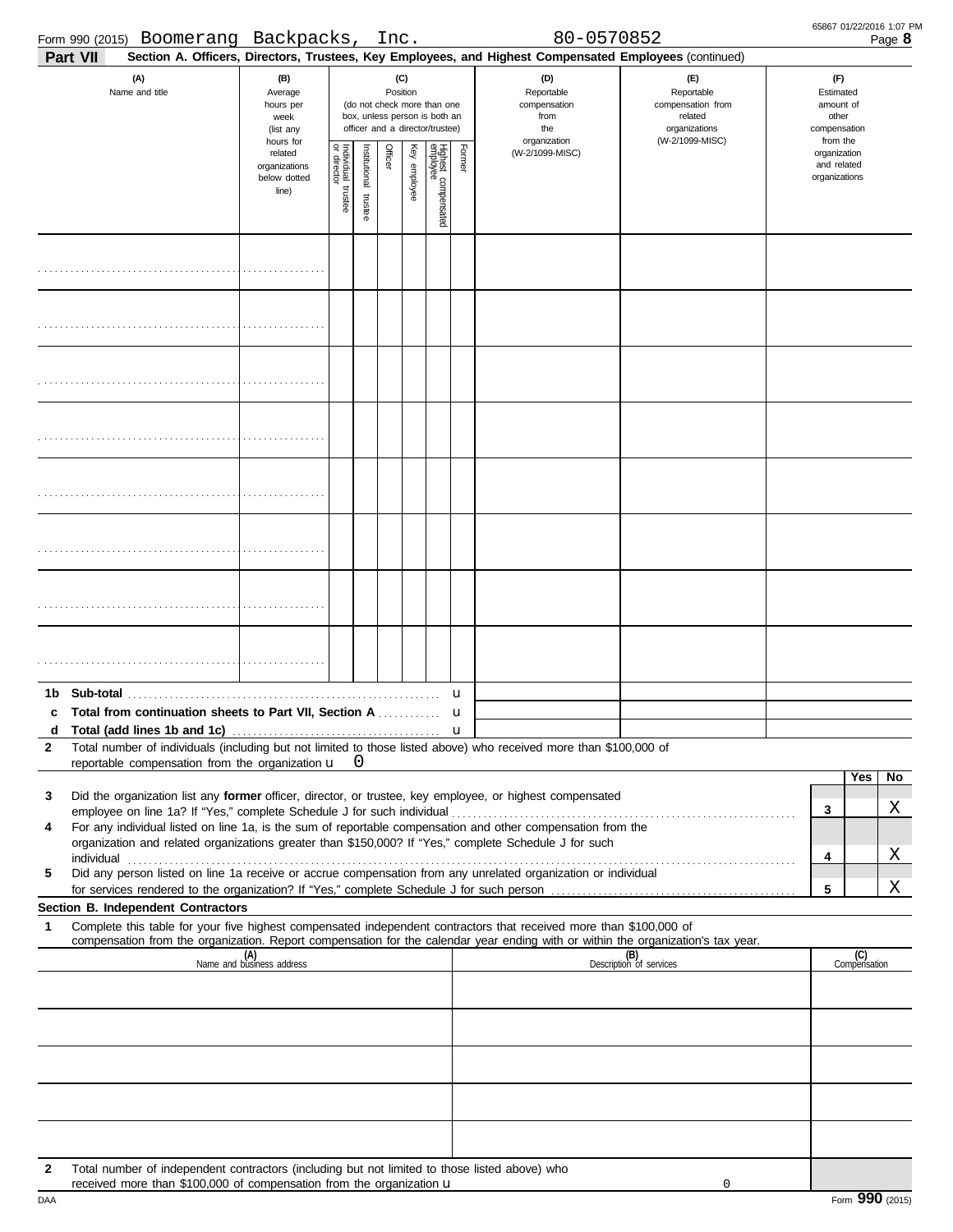|                                                           | Part VIII | <b>Statement of Revenue</b>                                                         |                |               |                   |                      |                                           |                                         |                                                                  |
|-----------------------------------------------------------|-----------|-------------------------------------------------------------------------------------|----------------|---------------|-------------------|----------------------|-------------------------------------------|-----------------------------------------|------------------------------------------------------------------|
|                                                           |           |                                                                                     |                |               |                   | (A)<br>Total revenue | $(B)$<br>Related or<br>exempt<br>function | (C)<br>Unrelated<br>business<br>revenue | (D)<br>Revenue<br>excluded from tax<br>under sections<br>512-514 |
|                                                           |           | 1a Federated campaigns                                                              | 1a             |               |                   |                      | revenue                                   |                                         |                                                                  |
| Contributions, Gifts, Grants<br>and Other Similar Amounts |           | <b>b</b> Membership dues                                                            | 1 <sub>b</sub> |               |                   |                      |                                           |                                         |                                                                  |
|                                                           |           | c Fundraising events                                                                | 1 <sub>c</sub> |               |                   |                      |                                           |                                         |                                                                  |
|                                                           |           | d Related organizations                                                             | 1 <sub>d</sub> |               |                   |                      |                                           |                                         |                                                                  |
|                                                           |           | as as as<br><b>e</b> Government grants (contributions)                              | 1e             |               |                   |                      |                                           |                                         |                                                                  |
|                                                           |           | f All other contributions, gifts, grants,                                           |                |               |                   |                      |                                           |                                         |                                                                  |
|                                                           |           | and similar amounts not included above                                              | 1f             |               | 264,318           |                      |                                           |                                         |                                                                  |
|                                                           |           | Noncash contributions included in lines 1a-1f:                                      |                | $\frac{1}{2}$ | .                 |                      |                                           |                                         |                                                                  |
|                                                           |           |                                                                                     |                |               |                   | 264,318              |                                           |                                         |                                                                  |
|                                                           |           |                                                                                     |                |               | Busn. Code        |                      |                                           |                                         |                                                                  |
| Service Revenue                                           | 2a        |                                                                                     |                |               |                   |                      |                                           |                                         |                                                                  |
|                                                           | b         |                                                                                     |                |               |                   |                      |                                           |                                         |                                                                  |
|                                                           | c         |                                                                                     |                |               |                   |                      |                                           |                                         |                                                                  |
|                                                           | d         |                                                                                     |                |               |                   |                      |                                           |                                         |                                                                  |
|                                                           | е         |                                                                                     |                |               |                   |                      |                                           |                                         |                                                                  |
| Program                                                   |           | f All other program service revenue                                                 |                |               |                   |                      |                                           |                                         |                                                                  |
|                                                           |           |                                                                                     |                |               | u                 |                      |                                           |                                         |                                                                  |
|                                                           | 3         | Investment income (including dividends, interest,                                   |                |               |                   |                      |                                           |                                         |                                                                  |
|                                                           |           | and other similar amounts)                                                          |                |               | u                 | 37                   |                                           |                                         | 37                                                               |
|                                                           | 4         | Income from investment of tax-exempt bond proceeds                                  |                |               | u                 |                      |                                           |                                         |                                                                  |
|                                                           | 5         |                                                                                     |                |               | u                 |                      |                                           |                                         |                                                                  |
|                                                           |           | (i) Real                                                                            |                |               | (ii) Personal     |                      |                                           |                                         |                                                                  |
|                                                           | 6а        | Gross rents                                                                         |                |               |                   |                      |                                           |                                         |                                                                  |
|                                                           | b         | Less: rental exps.                                                                  |                |               |                   |                      |                                           |                                         |                                                                  |
|                                                           | c         | Rental inc. or (loss)                                                               |                |               |                   |                      |                                           |                                         |                                                                  |
|                                                           | d         | <b>7a</b> Gross amount from                                                         |                |               | u                 |                      |                                           |                                         |                                                                  |
|                                                           |           | (i) Securities<br>sales of assets                                                   |                |               | (ii) Other        |                      |                                           |                                         |                                                                  |
|                                                           |           | other than inventory                                                                |                |               |                   |                      |                                           |                                         |                                                                  |
|                                                           | b         | Less: cost or other<br>basis & sales exps.                                          |                |               |                   |                      |                                           |                                         |                                                                  |
|                                                           |           | c Gain or (loss)                                                                    |                |               |                   |                      |                                           |                                         |                                                                  |
|                                                           |           |                                                                                     |                |               | u                 |                      |                                           |                                         |                                                                  |
|                                                           |           | 8a Gross income from fundraising events                                             |                |               |                   |                      |                                           |                                         |                                                                  |
|                                                           |           | (not including $\$\dots$                                                            |                |               |                   |                      |                                           |                                         |                                                                  |
|                                                           |           | of contributions reported on line 1c).                                              |                |               |                   |                      |                                           |                                         |                                                                  |
|                                                           |           | See Part IV, line 18                                                                | a l            |               | 40,367            |                      |                                           |                                         |                                                                  |
| Other Revenue                                             |           | <b>b</b> Less: direct expenses                                                      | b              |               |                   |                      |                                           |                                         |                                                                  |
|                                                           |           | c Net income or (loss) from fundraising events  u                                   |                |               |                   | 40,367               |                                           |                                         |                                                                  |
|                                                           |           | 9a Gross income from gaming activities.                                             |                |               |                   |                      |                                           |                                         |                                                                  |
|                                                           |           | See Part IV, line 19                                                                | a              |               |                   |                      |                                           |                                         |                                                                  |
|                                                           |           | <b>b</b> Less: direct expenses                                                      | b              |               |                   |                      |                                           |                                         |                                                                  |
|                                                           |           | c Net income or (loss) from gaming activities  u                                    |                |               |                   |                      |                                           |                                         |                                                                  |
|                                                           |           | 10a Gross sales of inventory, less                                                  |                |               |                   |                      |                                           |                                         |                                                                  |
|                                                           |           | returns and allowances  a                                                           |                |               |                   |                      |                                           |                                         |                                                                  |
|                                                           |           | <b>b</b> Less: cost of goods sold<br>.<br>.                                         | b              |               |                   |                      |                                           |                                         |                                                                  |
|                                                           |           | c Net income or (loss) from sales of inventory  u                                   |                |               |                   |                      |                                           |                                         |                                                                  |
|                                                           |           | Miscellaneous Revenue                                                               |                |               | <b>Busn. Code</b> |                      |                                           |                                         |                                                                  |
|                                                           | 11a       |                                                                                     |                |               |                   |                      |                                           |                                         |                                                                  |
|                                                           | b         |                                                                                     |                |               |                   |                      |                                           |                                         |                                                                  |
|                                                           | c         |                                                                                     |                |               |                   |                      |                                           |                                         |                                                                  |
|                                                           |           | <b>d</b> All other revenue $\ldots, \ldots, \ldots, \ldots, \ldots, \ldots, \ldots$ |                |               |                   |                      |                                           |                                         |                                                                  |
|                                                           |           |                                                                                     |                |               | $\mathbf{u}$      | 304,722              | $\Omega$                                  | $\Omega$                                | 37                                                               |
|                                                           |           |                                                                                     |                |               | $\mathbf u$       |                      |                                           |                                         |                                                                  |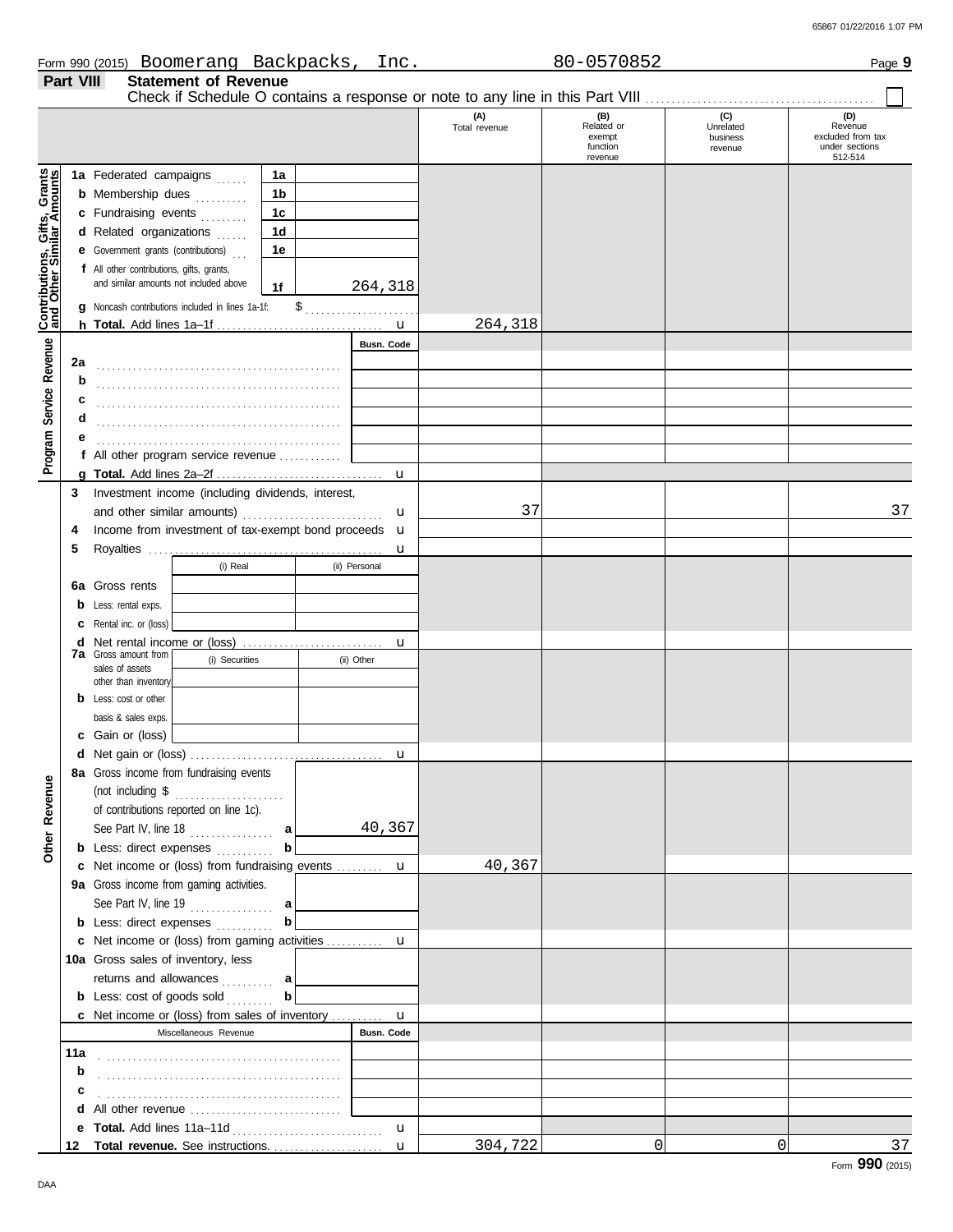# Form 990 (2015) Page **10** Boomerang Backpacks, Inc. 80-0570852

| 'ane | ۱O |
|------|----|
|      |    |

|             | Part IX<br><b>Statement of Functional Expenses</b>                                                                                                                                                                                                                                                                                                                                                                                                                                                                                                                                                                                                     |                |                             |                                    |                         |
|-------------|--------------------------------------------------------------------------------------------------------------------------------------------------------------------------------------------------------------------------------------------------------------------------------------------------------------------------------------------------------------------------------------------------------------------------------------------------------------------------------------------------------------------------------------------------------------------------------------------------------------------------------------------------------|----------------|-----------------------------|------------------------------------|-------------------------|
|             | Section 501(c)(3) and 501(c)(4) organizations must complete all columns. All other organizations must complete column (A).                                                                                                                                                                                                                                                                                                                                                                                                                                                                                                                             |                |                             |                                    |                         |
|             | Check if Schedule O contains a response or note to any line in this Part IX                                                                                                                                                                                                                                                                                                                                                                                                                                                                                                                                                                            | (A)            | (B)                         | (C)                                | (D)                     |
|             | Do not include amounts reported on lines 6b,<br>7b, 8b, 9b, and 10b of Part VIII.                                                                                                                                                                                                                                                                                                                                                                                                                                                                                                                                                                      | Total expenses | Program service<br>expenses | Management and<br>general expenses | Fundraising<br>expenses |
| $\mathbf 1$ | Grants and other assistance to domestic organizations                                                                                                                                                                                                                                                                                                                                                                                                                                                                                                                                                                                                  |                |                             |                                    |                         |
|             | and domestic governments. See Part IV, line 21                                                                                                                                                                                                                                                                                                                                                                                                                                                                                                                                                                                                         |                |                             |                                    |                         |
| 2           | Grants and other assistance to domestic                                                                                                                                                                                                                                                                                                                                                                                                                                                                                                                                                                                                                |                |                             |                                    |                         |
|             | individuals. See Part IV, line 22                                                                                                                                                                                                                                                                                                                                                                                                                                                                                                                                                                                                                      |                |                             |                                    |                         |
| 3           | Grants and other assistance to foreign                                                                                                                                                                                                                                                                                                                                                                                                                                                                                                                                                                                                                 |                |                             |                                    |                         |
|             | organizations, foreign governments, and foreign                                                                                                                                                                                                                                                                                                                                                                                                                                                                                                                                                                                                        |                |                             |                                    |                         |
|             | individuals. See Part IV, lines 15 and 16                                                                                                                                                                                                                                                                                                                                                                                                                                                                                                                                                                                                              |                |                             |                                    |                         |
| 4           | Benefits paid to or for members                                                                                                                                                                                                                                                                                                                                                                                                                                                                                                                                                                                                                        |                |                             |                                    |                         |
| 5           | Compensation of current officers, directors,                                                                                                                                                                                                                                                                                                                                                                                                                                                                                                                                                                                                           |                |                             |                                    |                         |
|             | trustees, and key employees<br>.                                                                                                                                                                                                                                                                                                                                                                                                                                                                                                                                                                                                                       |                |                             |                                    |                         |
| 6           | Compensation not included above, to disqualified                                                                                                                                                                                                                                                                                                                                                                                                                                                                                                                                                                                                       |                |                             |                                    |                         |
|             | persons (as defined under section 4958(f)(1)) and                                                                                                                                                                                                                                                                                                                                                                                                                                                                                                                                                                                                      |                |                             |                                    |                         |
|             | persons described in section 4958(c)(3)(B)                                                                                                                                                                                                                                                                                                                                                                                                                                                                                                                                                                                                             |                |                             |                                    |                         |
| 7           | Other salaries and wages                                                                                                                                                                                                                                                                                                                                                                                                                                                                                                                                                                                                                               | 32,000         | 19,200                      | 6,400                              | 6,400                   |
| 8           | Pension plan accruals and contributions (include                                                                                                                                                                                                                                                                                                                                                                                                                                                                                                                                                                                                       |                |                             |                                    |                         |
|             | section 401(k) and 403(b) employer contributions)                                                                                                                                                                                                                                                                                                                                                                                                                                                                                                                                                                                                      |                |                             |                                    |                         |
| 9           | Other employee benefits                                                                                                                                                                                                                                                                                                                                                                                                                                                                                                                                                                                                                                |                |                             |                                    |                         |
| 10          |                                                                                                                                                                                                                                                                                                                                                                                                                                                                                                                                                                                                                                                        | 2,448          | 1,468                       | 490                                | 490                     |
| 11          | Fees for services (non-employees):                                                                                                                                                                                                                                                                                                                                                                                                                                                                                                                                                                                                                     |                |                             |                                    |                         |
| а           | Management                                                                                                                                                                                                                                                                                                                                                                                                                                                                                                                                                                                                                                             |                |                             |                                    |                         |
| b           |                                                                                                                                                                                                                                                                                                                                                                                                                                                                                                                                                                                                                                                        |                |                             |                                    |                         |
| c           |                                                                                                                                                                                                                                                                                                                                                                                                                                                                                                                                                                                                                                                        | 1,440          |                             | 1,440                              |                         |
| d           |                                                                                                                                                                                                                                                                                                                                                                                                                                                                                                                                                                                                                                                        |                |                             |                                    |                         |
| е           | Professional fundraising services. See Part IV, line 17                                                                                                                                                                                                                                                                                                                                                                                                                                                                                                                                                                                                |                |                             |                                    |                         |
| f           | Investment management fees                                                                                                                                                                                                                                                                                                                                                                                                                                                                                                                                                                                                                             |                |                             |                                    |                         |
| g           | Other. (If line 11g amount exceeds 10% of line 25, column                                                                                                                                                                                                                                                                                                                                                                                                                                                                                                                                                                                              |                |                             |                                    |                         |
|             | (A) amount, list line 11g expenses on Schedule O.)                                                                                                                                                                                                                                                                                                                                                                                                                                                                                                                                                                                                     |                |                             |                                    |                         |
| 12          | Advertising and promotion                                                                                                                                                                                                                                                                                                                                                                                                                                                                                                                                                                                                                              |                |                             |                                    |                         |
| 13          |                                                                                                                                                                                                                                                                                                                                                                                                                                                                                                                                                                                                                                                        | 9,019          |                             | 9,019                              |                         |
| 14          | Information technology                                                                                                                                                                                                                                                                                                                                                                                                                                                                                                                                                                                                                                 |                |                             |                                    |                         |
| 15          | Royalties                                                                                                                                                                                                                                                                                                                                                                                                                                                                                                                                                                                                                                              |                |                             |                                    |                         |
| 16          |                                                                                                                                                                                                                                                                                                                                                                                                                                                                                                                                                                                                                                                        | 650            | 390                         | 130                                | 130                     |
| 17          | Travel                                                                                                                                                                                                                                                                                                                                                                                                                                                                                                                                                                                                                                                 | 4,073          | 2,443                       | 815                                | 815                     |
| 18          | Payments of travel or entertainment expenses                                                                                                                                                                                                                                                                                                                                                                                                                                                                                                                                                                                                           |                |                             |                                    |                         |
|             | for any federal, state, or local public officials                                                                                                                                                                                                                                                                                                                                                                                                                                                                                                                                                                                                      |                |                             |                                    |                         |
| 19          | Conferences, conventions, and meetings                                                                                                                                                                                                                                                                                                                                                                                                                                                                                                                                                                                                                 |                |                             |                                    |                         |
| 20          |                                                                                                                                                                                                                                                                                                                                                                                                                                                                                                                                                                                                                                                        |                |                             |                                    |                         |
| 21          |                                                                                                                                                                                                                                                                                                                                                                                                                                                                                                                                                                                                                                                        |                |                             |                                    |                         |
| 22          | Depreciation, depletion, and amortization                                                                                                                                                                                                                                                                                                                                                                                                                                                                                                                                                                                                              | 2,262          |                             | 2,262                              |                         |
| 23          | $In surface \begin{equation} \begin{equation} \begin{bmatrix} \text{maximize} \end{bmatrix} \end{equation} \begin{equation} \begin{bmatrix} \text{maximize} \end{bmatrix} \end{equation} \begin{equation} \begin{bmatrix} \text{maximize} \end{bmatrix} \end{equation} \begin{equation} \begin{bmatrix} \text{maximize} \end{bmatrix} \end{equation} \begin{equation} \begin{bmatrix} \text{maximize} \end{bmatrix} \end{equation} \begin{equation} \begin{bmatrix} \text{maximize} \end{bmatrix} \end{equation} \begin{equation} \begin{bmatrix} \text{maximize} \end{bmatrix} \end{equation} \begin$<br>Other expenses. Itemize expenses not covered |                |                             |                                    |                         |
| 24          | above (List miscellaneous expenses in line 24e. If                                                                                                                                                                                                                                                                                                                                                                                                                                                                                                                                                                                                     |                |                             |                                    |                         |
|             | line 24e amount exceeds 10% of line 25, column                                                                                                                                                                                                                                                                                                                                                                                                                                                                                                                                                                                                         |                |                             |                                    |                         |
|             | (A) amount, list line 24e expenses on Schedule O.)                                                                                                                                                                                                                                                                                                                                                                                                                                                                                                                                                                                                     |                |                             |                                    |                         |
| a           | Food Purchases                                                                                                                                                                                                                                                                                                                                                                                                                                                                                                                                                                                                                                         | 192,281        | 192,281                     |                                    |                         |
| b           | COGS                                                                                                                                                                                                                                                                                                                                                                                                                                                                                                                                                                                                                                                   | 6,292          |                             |                                    | 6, 292                  |
| c           | Grant Writing & Consult                                                                                                                                                                                                                                                                                                                                                                                                                                                                                                                                                                                                                                | 1,500          | 1,500                       |                                    |                         |
| d           | Membership Fees                                                                                                                                                                                                                                                                                                                                                                                                                                                                                                                                                                                                                                        | 700            | 700                         |                                    |                         |
| е           |                                                                                                                                                                                                                                                                                                                                                                                                                                                                                                                                                                                                                                                        |                |                             |                                    |                         |
| 25          | Total functional expenses. Add lines 1 through 24e                                                                                                                                                                                                                                                                                                                                                                                                                                                                                                                                                                                                     | 252,665        | 217,982                     | 20,556                             | 14,127                  |
| 26          | Joint costs. Complete this line only if the                                                                                                                                                                                                                                                                                                                                                                                                                                                                                                                                                                                                            |                |                             |                                    |                         |
|             | organization reported in column (B) joint costs<br>from a combined educational campaign and                                                                                                                                                                                                                                                                                                                                                                                                                                                                                                                                                            |                |                             |                                    |                         |
|             | fundraising solicitation. Check here u<br>if                                                                                                                                                                                                                                                                                                                                                                                                                                                                                                                                                                                                           |                |                             |                                    |                         |
|             | following SOP 98-2 (ASC 958-720)                                                                                                                                                                                                                                                                                                                                                                                                                                                                                                                                                                                                                       |                |                             |                                    |                         |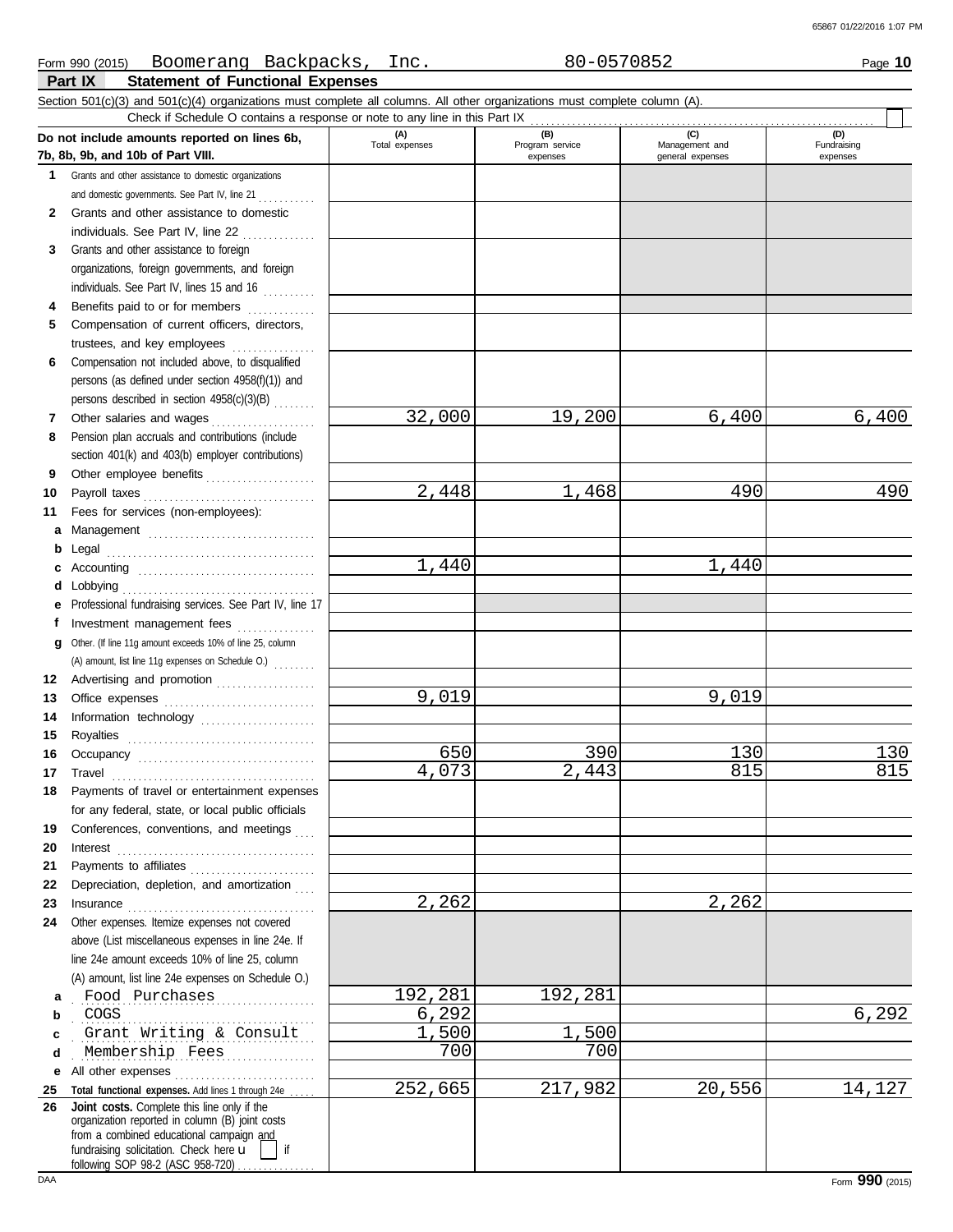|                 | Part X   | <b>Balance Sheet</b>                                                                                                                                                                                                                |                          |                |                    |
|-----------------|----------|-------------------------------------------------------------------------------------------------------------------------------------------------------------------------------------------------------------------------------------|--------------------------|----------------|--------------------|
|                 |          |                                                                                                                                                                                                                                     |                          |                |                    |
|                 |          |                                                                                                                                                                                                                                     | (A)<br>Beginning of year |                | (B)<br>End of year |
|                 | 1        |                                                                                                                                                                                                                                     |                          | 1              |                    |
|                 | 2        |                                                                                                                                                                                                                                     | 313,281                  | $\overline{2}$ | 365,338            |
|                 | 3        |                                                                                                                                                                                                                                     |                          | 3              |                    |
|                 | 4        |                                                                                                                                                                                                                                     |                          | 4              |                    |
|                 | 5        | Loans and other receivables from current and former officers, directors,                                                                                                                                                            |                          |                |                    |
|                 |          | trustees, key employees, and highest compensated employees.                                                                                                                                                                         |                          |                |                    |
|                 |          | Complete Part II of Schedule L                                                                                                                                                                                                      |                          | 5              |                    |
|                 | 6        | Loans and other receivables from other disqualified persons (as defined under section                                                                                                                                               |                          |                |                    |
|                 |          | $4958(f)(1)$ , persons described in section $4958(c)(3)(B)$ , and contributing employers and                                                                                                                                        |                          |                |                    |
|                 |          | sponsoring organizations of section 501(c)(9) voluntary employees' beneficiary                                                                                                                                                      |                          |                |                    |
|                 |          | organizations (see instructions). Complete Part II of Schedule L                                                                                                                                                                    |                          | 6              |                    |
| Assets          | 7        |                                                                                                                                                                                                                                     |                          | $\overline{7}$ |                    |
|                 | 8        | Inventories for sale or use <i>communication</i> and the state of the state of the state of the state of the state of the state of the state of the state of the state of the state of the state of the state of the state of the s |                          | 8              |                    |
|                 | 9        |                                                                                                                                                                                                                                     |                          | 9              |                    |
|                 | 10a      | Land, buildings, and equipment: cost or                                                                                                                                                                                             |                          |                |                    |
|                 |          |                                                                                                                                                                                                                                     |                          |                |                    |
|                 | b        | 10b                                                                                                                                                                                                                                 |                          | 10c            |                    |
|                 | 11       |                                                                                                                                                                                                                                     |                          | 11             |                    |
|                 | 12       |                                                                                                                                                                                                                                     |                          | 12             |                    |
|                 | 13       |                                                                                                                                                                                                                                     |                          | 13             |                    |
|                 | 14       | Intangible assets                                                                                                                                                                                                                   |                          | 14             |                    |
|                 | 15       | Other assets. See Part IV, line 11                                                                                                                                                                                                  | 313,281                  | 15             |                    |
|                 | 16       |                                                                                                                                                                                                                                     |                          | 16             | 365,338            |
|                 | 17<br>18 | Grants payable                                                                                                                                                                                                                      |                          | 17<br>18       |                    |
|                 | 19       |                                                                                                                                                                                                                                     |                          | 19             |                    |
|                 | 20       |                                                                                                                                                                                                                                     |                          | 20             |                    |
|                 | 21       |                                                                                                                                                                                                                                     |                          | 21             |                    |
|                 | 22       | Loans and other payables to current and former officers, directors,                                                                                                                                                                 |                          |                |                    |
| Liabilities     |          | trustees, key employees, highest compensated employees, and                                                                                                                                                                         |                          |                |                    |
|                 |          | disqualified persons. Complete Part II of Schedule L                                                                                                                                                                                |                          | 22             |                    |
|                 | 23       |                                                                                                                                                                                                                                     |                          | 23             |                    |
|                 | 24       |                                                                                                                                                                                                                                     |                          | 24             |                    |
|                 | 25       | Other liabilities (including federal income tax, payables to related third                                                                                                                                                          |                          |                |                    |
|                 |          | parties, and other liabilities not included on lines 17-24). Complete Part X                                                                                                                                                        |                          |                |                    |
|                 |          |                                                                                                                                                                                                                                     |                          | 25             |                    |
|                 | 26       |                                                                                                                                                                                                                                     | 0                        | 26             | 0                  |
|                 |          | $ \mathbf{X} $ and<br>Organizations that follow SFAS 117 (ASC 958), check here u                                                                                                                                                    |                          |                |                    |
|                 |          | complete lines 27 through 29, and lines 33 and 34.                                                                                                                                                                                  |                          |                |                    |
| <b>Balances</b> | 27       |                                                                                                                                                                                                                                     | 313,281                  | 27             | 365,338            |
|                 | 28       |                                                                                                                                                                                                                                     |                          | 28             |                    |
| Fund            | 29       |                                                                                                                                                                                                                                     |                          | 29             |                    |
|                 |          | Organizations that do not follow SFAS 117 (ASC 958), check here u<br>and                                                                                                                                                            |                          |                |                    |
| ð               |          | complete lines 30 through 34.                                                                                                                                                                                                       |                          |                |                    |
| Assets          | 30       | Capital stock or trust principal, or current funds                                                                                                                                                                                  |                          | 30             |                    |
|                 | 31       |                                                                                                                                                                                                                                     |                          | 31             |                    |
| ğ               | 32       | Retained earnings, endowment, accumulated income, or other funds                                                                                                                                                                    |                          | 32             |                    |
|                 | 33       |                                                                                                                                                                                                                                     | 313,281                  | 33             | 365,338            |
|                 | 34       |                                                                                                                                                                                                                                     | 313,281                  | 34             | 365,338            |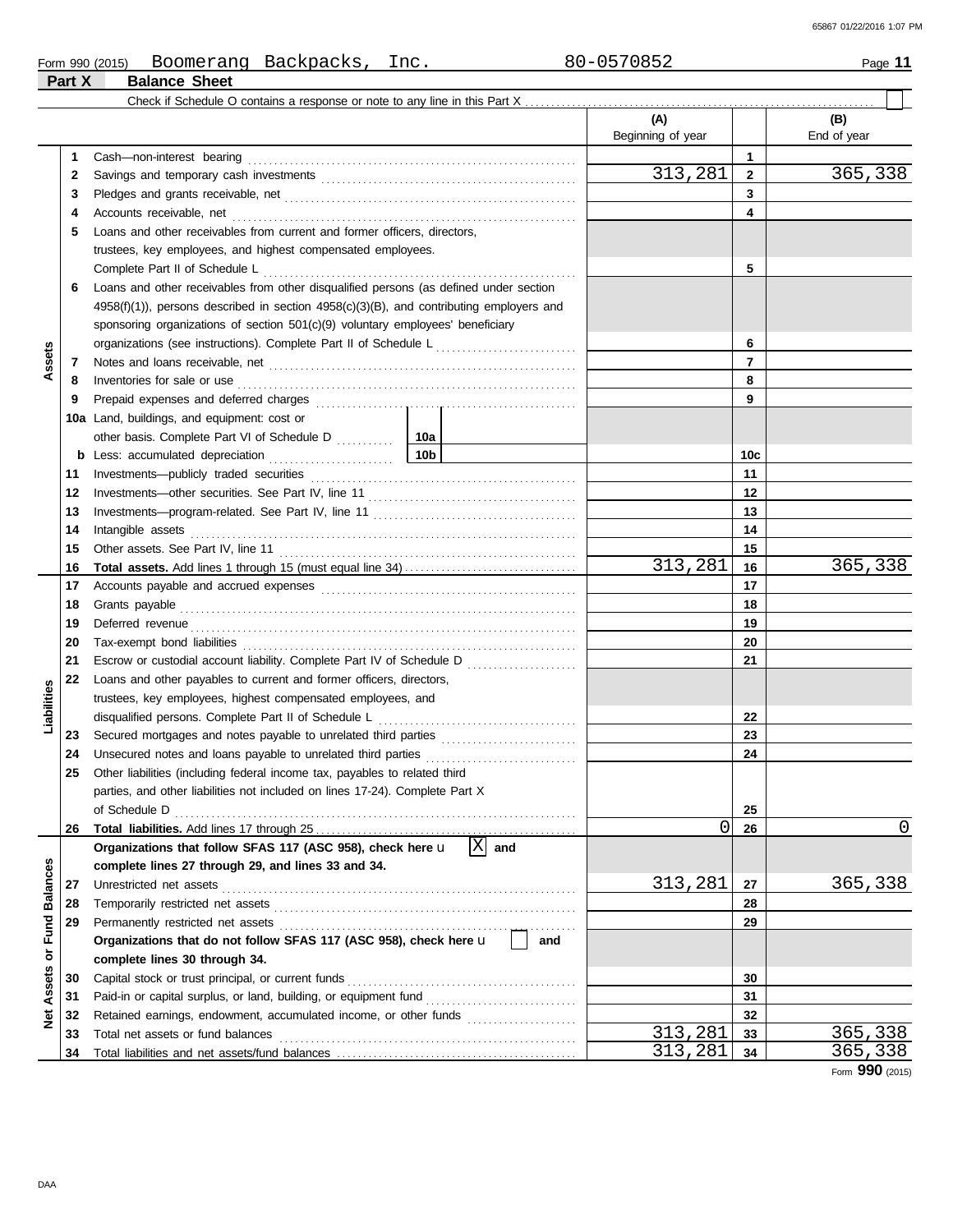|    | 80-0570852<br>Form 990 (2015) Boomerang Backpacks, Inc.                                                                                                                                                                        |                         |                |            | Page 12   |
|----|--------------------------------------------------------------------------------------------------------------------------------------------------------------------------------------------------------------------------------|-------------------------|----------------|------------|-----------|
|    | <b>Reconciliation of Net Assets</b><br>Part XI                                                                                                                                                                                 |                         |                |            |           |
|    |                                                                                                                                                                                                                                |                         |                |            |           |
| 1  |                                                                                                                                                                                                                                | $\mathbf{1}$            |                | 304,722    |           |
| 2  |                                                                                                                                                                                                                                | $\overline{2}$          |                | 252,665    |           |
| 3  | Revenue less expenses. Subtract line 2 from line 1                                                                                                                                                                             | $\mathbf{3}$            |                | 52,057     |           |
| 4  |                                                                                                                                                                                                                                | $\overline{\mathbf{4}}$ |                | 313,281    |           |
| 5  |                                                                                                                                                                                                                                | 5                       |                |            |           |
| 6  | Donated services and use of facilities <b>constants and interview of facilities</b>                                                                                                                                            | 6                       |                |            |           |
| 7  | Investment expenses <b>contract and the expenses</b>                                                                                                                                                                           | $\overline{7}$          |                |            |           |
| 8  | Prior period adjustments entertainments and a statement of the statement of the statement of the statement of the statement of the statement of the statement of the statement of the statement of the statement of the statem | 8                       |                |            |           |
| 9  |                                                                                                                                                                                                                                | 9                       |                |            |           |
| 10 | Net assets or fund balances at end of year. Combine lines 3 through 9 (must equal Part X, line                                                                                                                                 |                         |                |            |           |
|    |                                                                                                                                                                                                                                | 10                      |                | 365,338    |           |
|    | Part XII<br><b>Financial Statements and Reporting</b>                                                                                                                                                                          |                         |                |            |           |
|    |                                                                                                                                                                                                                                |                         |                |            |           |
|    |                                                                                                                                                                                                                                |                         |                | <b>Yes</b> | <b>No</b> |
| 1  | X <br>Cash<br>Accounting method used to prepare the Form 990:<br>Other<br>Accrual                                                                                                                                              |                         |                |            |           |
|    | If the organization changed its method of accounting from a prior year or checked "Other," explain in                                                                                                                          |                         |                |            |           |
|    | Schedule O.                                                                                                                                                                                                                    |                         |                |            |           |
|    | 2a Were the organization's financial statements compiled or reviewed by an independent accountant?                                                                                                                             |                         | 2a             | X          |           |
|    | If "Yes," check a box below to indicate whether the financial statements for the year were compiled or                                                                                                                         |                         |                |            |           |
|    | reviewed on a separate basis, consolidated basis, or both:                                                                                                                                                                     |                         |                |            |           |
|    | lΧl<br>Separate basis<br>Consolidated basis<br>Both consolidated and separate basis                                                                                                                                            |                         |                |            |           |
|    | <b>b</b> Were the organization's financial statements audited by an independent accountant?                                                                                                                                    |                         | 2 <sub>b</sub> |            | Χ         |
|    | If "Yes," check a box below to indicate whether the financial statements for the year were audited on a                                                                                                                        |                         |                |            |           |
|    | separate basis, consolidated basis, or both:                                                                                                                                                                                   |                         |                |            |           |
|    | Separate basis<br>Consolidated basis<br>  Both consolidated and separate basis                                                                                                                                                 |                         |                |            |           |
|    | c If "Yes" to line 2a or 2b, does the organization have a committee that assumes responsibility for oversight                                                                                                                  |                         |                |            |           |
|    | of the audit, review, or compilation of its financial statements and selection of an independent accountant?                                                                                                                   |                         | 2c             |            |           |
|    | If the organization changed either its oversight process or selection process during the tax year, explain in                                                                                                                  |                         |                |            |           |
|    | Schedule O.                                                                                                                                                                                                                    |                         |                |            |           |
|    | 3a As a result of a federal award, was the organization required to undergo an audit or audits as set forth in                                                                                                                 |                         |                |            |           |
|    | the Single Audit Act and OMB Circular A-133?                                                                                                                                                                                   |                         | 3a             |            | Χ         |
|    | <b>b</b> If "Yes," did the organization undergo the required audit or audits? If the organization did not undergo the                                                                                                          |                         |                |            |           |
|    |                                                                                                                                                                                                                                |                         | 3b             |            |           |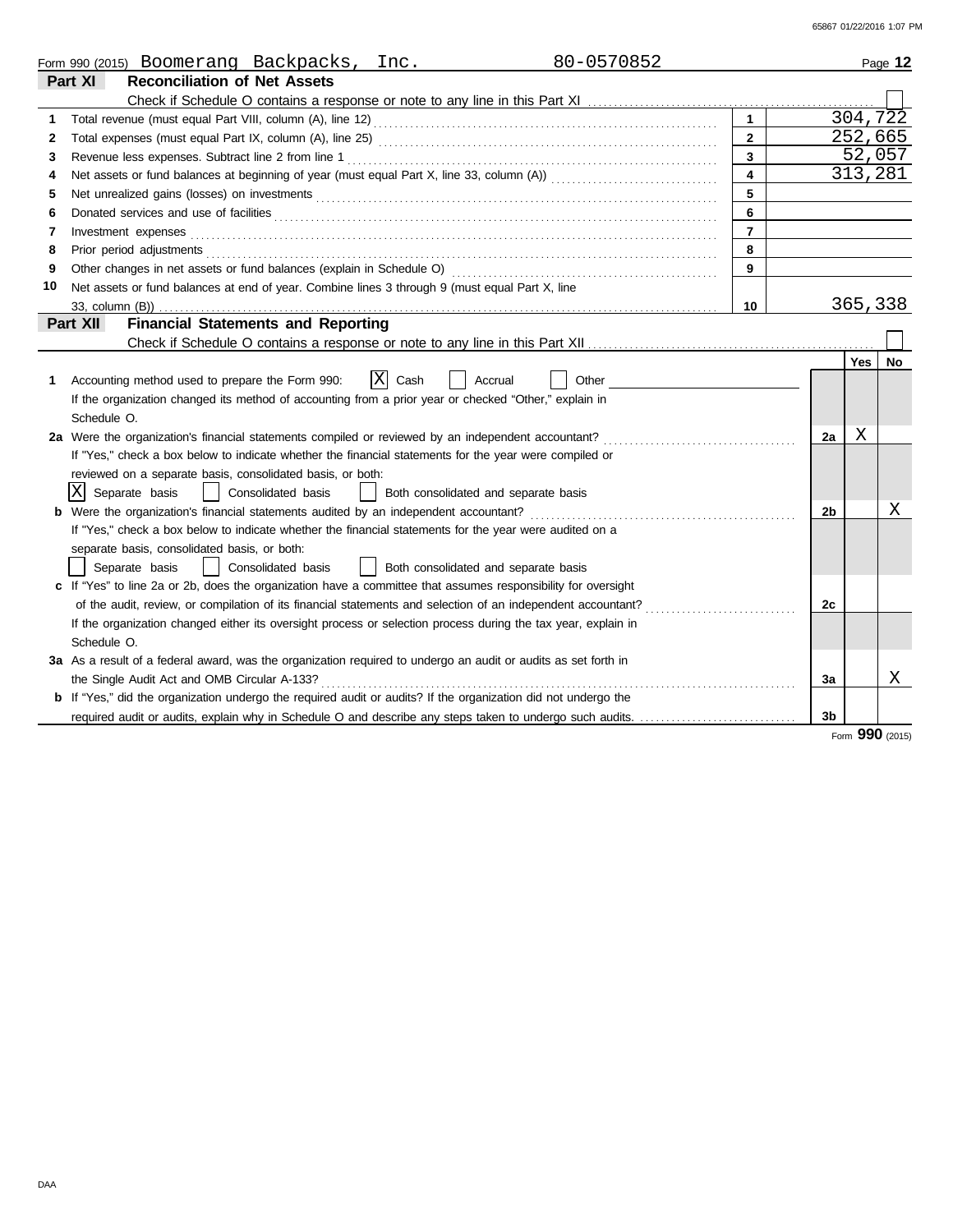| 65867 01/22/2016 1:07 PM |  |
|--------------------------|--|
|                          |  |

| <b>SCHEDULE A</b>                                      |                                                                                                  | <b>Public Charity Status and Public Support</b>                                                                                                                                                                                                                       |     |                                       |                        | OMB No. 1545-0047              |  |  |  |  |
|--------------------------------------------------------|--------------------------------------------------------------------------------------------------|-----------------------------------------------------------------------------------------------------------------------------------------------------------------------------------------------------------------------------------------------------------------------|-----|---------------------------------------|------------------------|--------------------------------|--|--|--|--|
| (Form 990 or 990-EZ)                                   |                                                                                                  | Complete if the organization is a section $501(c)(3)$ organization or a section                                                                                                                                                                                       |     |                                       |                        | 15                             |  |  |  |  |
|                                                        |                                                                                                  | 4947(a)(1) nonexempt charitable trust.                                                                                                                                                                                                                                |     |                                       |                        |                                |  |  |  |  |
| Department of the Treasury<br>Internal Revenue Service |                                                                                                  | u Attach to Form 990 or Form 990-EZ.<br><b>u</b> Information about Schedule A (Form 990 or 990-EZ) and its instructions is at www.irs.gov/form990.                                                                                                                    |     |                                       |                        | Open to Public<br>Inspection   |  |  |  |  |
| Name of the organization                               |                                                                                                  |                                                                                                                                                                                                                                                                       |     |                                       |                        | Employer identification number |  |  |  |  |
|                                                        | Boomerang Backpacks,                                                                             | Inc.                                                                                                                                                                                                                                                                  |     |                                       |                        | 80-0570852                     |  |  |  |  |
| Part I                                                 |                                                                                                  | Reason for Public Charity Status (All organizations must complete this part.) See instructions.                                                                                                                                                                       |     |                                       |                        |                                |  |  |  |  |
|                                                        |                                                                                                  | The organization is not a private foundation because it is: (For lines 1 through 11, check only one box.)                                                                                                                                                             |     |                                       |                        |                                |  |  |  |  |
| 1                                                      |                                                                                                  | A church, convention of churches, or association of churches described in section 170(b)(1)(A)(i).                                                                                                                                                                    |     |                                       |                        |                                |  |  |  |  |
| 2<br>3                                                 |                                                                                                  | A school described in section 170(b)(1)(A)(ii). (Attach Schedule E (Form 990 or 990-EZ).)<br>A hospital or a cooperative hospital service organization described in section 170(b)(1)(A)(iii).                                                                        |     |                                       |                        |                                |  |  |  |  |
| 4                                                      |                                                                                                  | A medical research organization operated in conjunction with a hospital described in section 170(b)(1)(A)(iii). Enter the hospital's name,                                                                                                                            |     |                                       |                        |                                |  |  |  |  |
| city, and state:                                       |                                                                                                  |                                                                                                                                                                                                                                                                       |     |                                       |                        |                                |  |  |  |  |
| 5                                                      |                                                                                                  | An organization operated for the benefit of a college or university owned or operated by a governmental unit described in                                                                                                                                             |     |                                       |                        |                                |  |  |  |  |
|                                                        | section 170(b)(1)(A)(iv). (Complete Part II.)                                                    |                                                                                                                                                                                                                                                                       |     |                                       |                        |                                |  |  |  |  |
| 6                                                      | A federal, state, or local government or governmental unit described in section 170(b)(1)(A)(v). |                                                                                                                                                                                                                                                                       |     |                                       |                        |                                |  |  |  |  |
| X<br>7                                                 |                                                                                                  | An organization that normally receives a substantial part of its support from a governmental unit or from the general public                                                                                                                                          |     |                                       |                        |                                |  |  |  |  |
| 8                                                      | described in section 170(b)(1)(A)(vi). (Complete Part II.)                                       | A community trust described in section 170(b)(1)(A)(vi). (Complete Part II.)                                                                                                                                                                                          |     |                                       |                        |                                |  |  |  |  |
| 9                                                      |                                                                                                  | An organization that normally receives: (1) more than 33 1/3% of its support from contributions, membership fees, and gross                                                                                                                                           |     |                                       |                        |                                |  |  |  |  |
|                                                        |                                                                                                  | receipts from activities related to its exempt functions—subject to certain exceptions, and (2) no more than 33 1/3% of its                                                                                                                                           |     |                                       |                        |                                |  |  |  |  |
|                                                        |                                                                                                  | support from gross investment income and unrelated business taxable income (less section 511 tax) from businesses                                                                                                                                                     |     |                                       |                        |                                |  |  |  |  |
|                                                        |                                                                                                  | acquired by the organization after June 30, 1975. See section 509(a)(2). (Complete Part III.)                                                                                                                                                                         |     |                                       |                        |                                |  |  |  |  |
| 10                                                     |                                                                                                  | An organization organized and operated exclusively to test for public safety. See section 509(a)(4).                                                                                                                                                                  |     |                                       |                        |                                |  |  |  |  |
| 11                                                     |                                                                                                  | An organization organized and operated exclusively for the benefit of, to perform the functions of, or to carry out the purposes of<br>one or more publicly supported organizations described in section 509(a)(1) or section 509(a)(2). See section 509(a)(3). Check |     |                                       |                        |                                |  |  |  |  |
|                                                        |                                                                                                  | the box in lines 11a through 11d that describes the type of supporting organization and complete lines 11e, 11f, and 11g.                                                                                                                                             |     |                                       |                        |                                |  |  |  |  |
| а                                                      |                                                                                                  | Type I. A supporting organization operated, supervised, or controlled by its supported organization(s), typically by giving                                                                                                                                           |     |                                       |                        |                                |  |  |  |  |
|                                                        |                                                                                                  | the supported organization(s) the power to regularly appoint or elect a majority of the directors or trustees of the supporting                                                                                                                                       |     |                                       |                        |                                |  |  |  |  |
|                                                        | organization. You must complete Part IV, Sections A and B.                                       |                                                                                                                                                                                                                                                                       |     |                                       |                        |                                |  |  |  |  |
| b                                                      |                                                                                                  | Type II. A supporting organization supervised or controlled in connection with its supported organization(s), by having                                                                                                                                               |     |                                       |                        |                                |  |  |  |  |
|                                                        |                                                                                                  | control or management of the supporting organization vested in the same persons that control or manage the supported                                                                                                                                                  |     |                                       |                        |                                |  |  |  |  |
| c                                                      | organization(s). You must complete Part IV, Sections A and C.                                    | Type III functionally integrated. A supporting organization operated in connection with, and functionally integrated with,                                                                                                                                            |     |                                       |                        |                                |  |  |  |  |
|                                                        |                                                                                                  | its supported organization(s) (see instructions). You must complete Part IV, Sections A, D, and E.                                                                                                                                                                    |     |                                       |                        |                                |  |  |  |  |
| d                                                      |                                                                                                  | Type III non-functionally integrated. A supporting organization operated in connection with its supported organization(s)                                                                                                                                             |     |                                       |                        |                                |  |  |  |  |
|                                                        |                                                                                                  | that is not functionally integrated. The organization generally must satisfy a distribution requirement and an attentiveness                                                                                                                                          |     |                                       |                        |                                |  |  |  |  |
|                                                        |                                                                                                  | requirement (see instructions). You must complete Part IV, Sections A and D, and Part V.                                                                                                                                                                              |     |                                       |                        |                                |  |  |  |  |
| е                                                      |                                                                                                  | Check this box if the organization received a written determination from the IRS that it is a Type I, Type II, Type III                                                                                                                                               |     |                                       |                        |                                |  |  |  |  |
|                                                        | Enter the number of supported organizations                                                      | functionally integrated, or Type III non-functionally integrated supporting organization.                                                                                                                                                                             |     |                                       |                        |                                |  |  |  |  |
| g                                                      | Provide the following information about the supported organization(s).                           |                                                                                                                                                                                                                                                                       |     |                                       |                        |                                |  |  |  |  |
| (i) Name of supported                                  | (ii) EIN                                                                                         | (iii) Type of organization                                                                                                                                                                                                                                            |     | (iv) Is the organization              | (v) Amount of monetary | (vi) Amount of                 |  |  |  |  |
| organization                                           |                                                                                                  | (described on lines 1-9<br>above (see instructions))                                                                                                                                                                                                                  |     | listed in your governing<br>document? | support (see           | other support (see             |  |  |  |  |
|                                                        |                                                                                                  |                                                                                                                                                                                                                                                                       |     |                                       | instructions)          | instructions)                  |  |  |  |  |
|                                                        |                                                                                                  |                                                                                                                                                                                                                                                                       | Yes | No                                    |                        |                                |  |  |  |  |
| (A)                                                    |                                                                                                  |                                                                                                                                                                                                                                                                       |     |                                       |                        |                                |  |  |  |  |
|                                                        |                                                                                                  |                                                                                                                                                                                                                                                                       |     |                                       |                        |                                |  |  |  |  |
| (B)                                                    |                                                                                                  |                                                                                                                                                                                                                                                                       |     |                                       |                        |                                |  |  |  |  |
| (C)                                                    |                                                                                                  |                                                                                                                                                                                                                                                                       |     |                                       |                        |                                |  |  |  |  |
|                                                        |                                                                                                  |                                                                                                                                                                                                                                                                       |     |                                       |                        |                                |  |  |  |  |
| (D)                                                    |                                                                                                  |                                                                                                                                                                                                                                                                       |     |                                       |                        |                                |  |  |  |  |
|                                                        |                                                                                                  |                                                                                                                                                                                                                                                                       |     |                                       |                        |                                |  |  |  |  |
| (E)                                                    |                                                                                                  |                                                                                                                                                                                                                                                                       |     |                                       |                        |                                |  |  |  |  |
|                                                        |                                                                                                  |                                                                                                                                                                                                                                                                       |     |                                       |                        |                                |  |  |  |  |

**Total**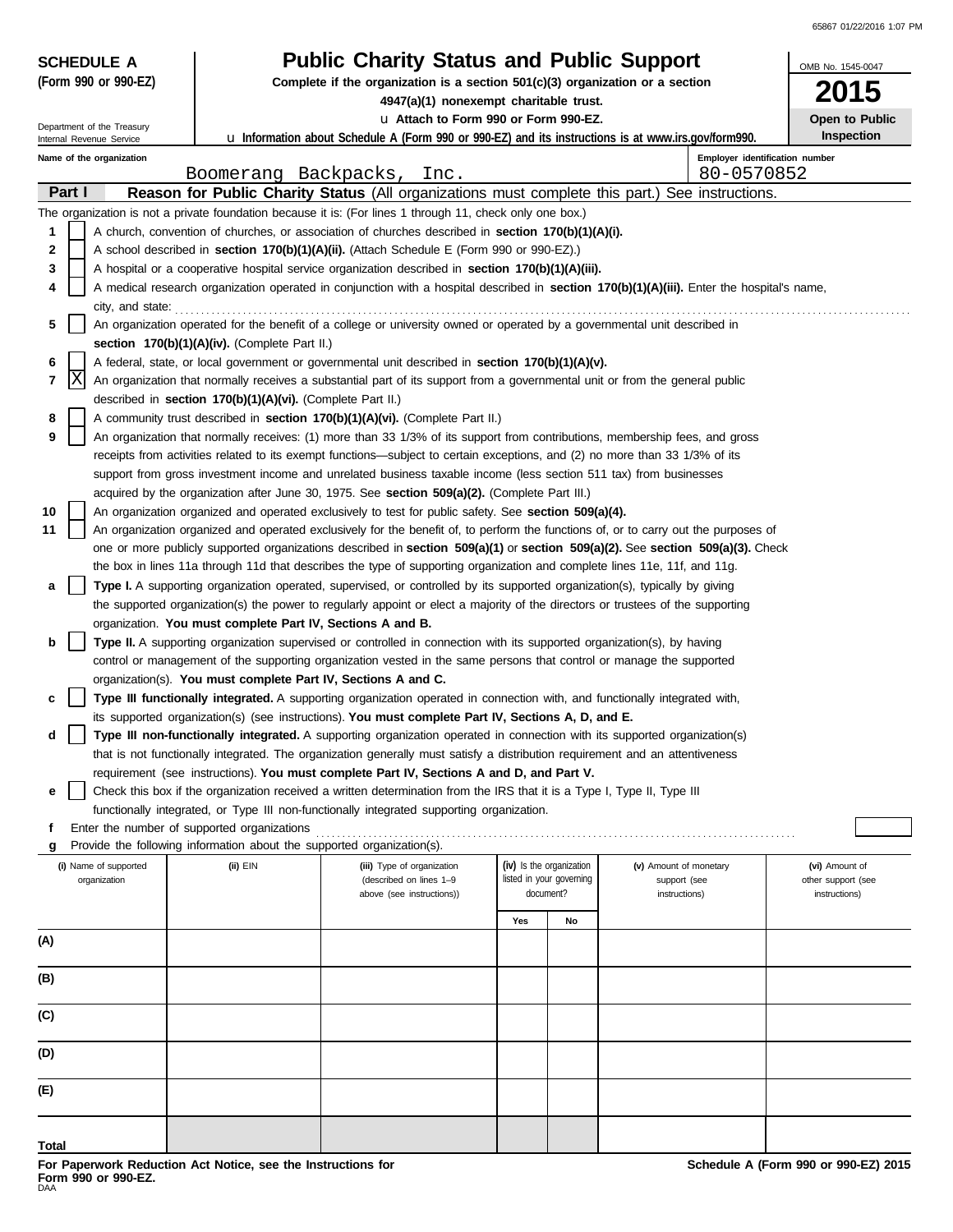(Complete only if you checked the box on line 5, 7, or 8 of Part I or if the organization failed to qualify under **Part II** Support Schedule for Organizations Described in Sections 170(b)(1)(A)(iv) and 170(b)(1)(A)(vi) Part III. If the organization fails to qualify under the tests listed below, please complete Part III.)

|              | <b>Section A. Public Support</b>                                                                                                                                                                                   |            |            |            |            |            |                         |
|--------------|--------------------------------------------------------------------------------------------------------------------------------------------------------------------------------------------------------------------|------------|------------|------------|------------|------------|-------------------------|
|              | Calendar year (or fiscal year beginning in) u                                                                                                                                                                      | (a) 2011   | (b) $2012$ | $(c)$ 2013 | (d) $2014$ | (e) $2015$ | (f) Total               |
| 1            | Gifts, grants, contributions, and<br>membership fees received. (Do not<br>include any "unusual grants.")                                                                                                           | 184,504    | 163,496    | 171,265    | 162,201    | 263,697    | 945,163                 |
| $\mathbf{2}$ | Tax revenues levied for the<br>organization's benefit and either paid<br>to or expended on its behalf                                                                                                              |            |            |            |            |            |                         |
| 3            | The value of services or facilities<br>furnished by a governmental unit to the<br>organization without charge                                                                                                      |            |            |            |            |            |                         |
| 4            | Total. Add lines 1 through 3<br>.                                                                                                                                                                                  | 184,504    | 163,496    | 171,265    | 162,201    | 263,697    | 945,163                 |
| 5            | The portion of total contributions by<br>each person (other than a<br>governmental unit or publicly<br>supported organization) included on<br>line 1 that exceeds 2% of the amount<br>shown on line 11, column (f) |            |            |            |            |            |                         |
| 6            | Public support. Subtract line 5 from line 4.                                                                                                                                                                       |            |            |            |            |            | 945,163                 |
|              | <b>Section B. Total Support</b>                                                                                                                                                                                    |            |            |            |            |            |                         |
|              | Calendar year (or fiscal year beginning in) u                                                                                                                                                                      | (a) $2011$ | (b) 2012   | $(c)$ 2013 | (d) $2014$ | (e) $2015$ | (f) Total               |
| 7            | Amounts from line 4<br>.                                                                                                                                                                                           | 184,504    | 163,496    | 171,265    | 162,201    | 263,697    | 945,163                 |
| 8            | Gross income from interest, dividends,<br>payments received on securities loans,<br>rents, royalties and income from similar<br><b>SOUICES</b>                                                                     | 15         | 21         | 23         | 26         | 37         | 122                     |
| 9            | Net income from unrelated business<br>activities, whether or not the business<br>is regularly carried on                                                                                                           |            |            |            |            |            |                         |
| 10           | Other income. Do not include gain or<br>loss from the sale of capital assets                                                                                                                                       | 19,556     | 31,759     | 25,891     | 82,982     | 34,075     | 194,263                 |
| 11           | Total support. Add lines 7 through 10                                                                                                                                                                              |            |            |            |            |            | 1,139,548               |
| 12           | Gross receipts from related activities, etc. (see instructions)                                                                                                                                                    |            |            |            |            | $12 \,$    | 40,367                  |
| 13           | First five years. If the Form 990 is for the organization's first, second, third, fourth, or fifth tax year as a section 501(c)(3)                                                                                 |            |            |            |            |            |                         |
|              | organization, check this box and stop here                                                                                                                                                                         |            |            |            |            |            |                         |
|              | Section C. Computation of Public Support Percentage                                                                                                                                                                |            |            |            |            |            |                         |
| 14           | Public support percentage for 2015 (line 6, column (f) divided by line 11, column (f) [[[[[[[[[[[[[[[[[[[[[[[                                                                                                      |            |            |            |            | 14         | 82.94%                  |
| 15           |                                                                                                                                                                                                                    |            |            |            |            | 15         | %                       |
| 16a          | 33 1/3% support test-2015. If the organization did not check the box on line 13, and line 14 is 33 1/3% or more, check this                                                                                        |            |            |            |            |            |                         |
|              | box and stop here. The organization qualifies as a publicly supported organization                                                                                                                                 |            |            |            |            |            | $\overline{\mathbf{x}}$ |
| b            | 33 1/3% support test-2014. If the organization did not check a box on line 13 or 16a, and line 15 is 33 1/3% or more,                                                                                              |            |            |            |            |            |                         |
|              | check this box and stop here. The organization qualifies as a publicly supported organization                                                                                                                      |            |            |            |            |            |                         |
| 17a          | 10%-facts-and-circumstances test-2015. If the organization did not check a box on line 13, 16a, or 16b, and line 14 is                                                                                             |            |            |            |            |            |                         |
|              | 10% or more, and if the organization meets the "facts-and-circumstances" test, check this box and stop here. Explain in                                                                                            |            |            |            |            |            |                         |
|              | Part VI how the organization meets the "facts-and-circumstances" test. The organization qualifies as a publicly supported                                                                                          |            |            |            |            |            |                         |
|              | organization                                                                                                                                                                                                       |            |            |            |            |            |                         |
| b            | 10%-facts-and-circumstances test-2014. If the organization did not check a box on line 13, 16a, 16b, or 17a, and line                                                                                              |            |            |            |            |            |                         |
|              | 15 is 10% or more, and if the organization meets the "facts-and-circumstances" test, check this box and stop here.                                                                                                 |            |            |            |            |            |                         |
|              | Explain in Part VI how the organization meets the "facts-and-circumstances" test. The organization qualifies as a publicly                                                                                         |            |            |            |            |            |                         |
|              | supported organization                                                                                                                                                                                             |            |            |            |            |            |                         |
| 18           | Private foundation. If the organization did not check a box on line 13, 16a, 16b, 17a, or 17b, check this box and see                                                                                              |            |            |            |            |            |                         |
|              | instructions                                                                                                                                                                                                       |            |            |            |            |            |                         |

**Schedule A (Form 990 or 990-EZ) 2015**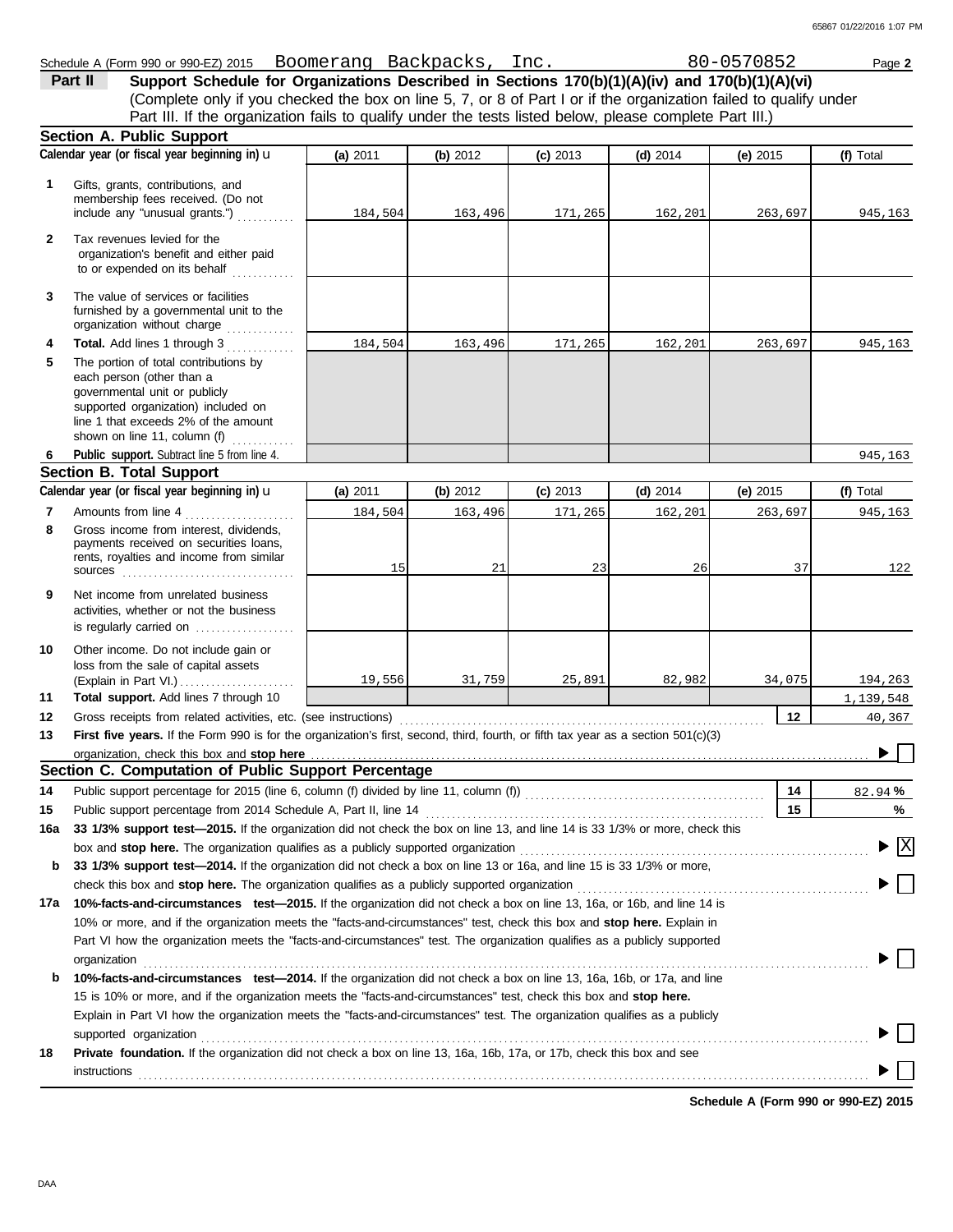|          | Schedule A (Form 990 or 990-EZ) 2015  Boomerang Backpacks,        |  | 80-0570852 | Page 3 |
|----------|-------------------------------------------------------------------|--|------------|--------|
| Part III | Support Schedule for Organizations Described in Section 509(a)(2) |  |            |        |

|              | . a<br>oupport ocheaule for Organizations Described in Oection Jos(a)(z)<br>(Complete only if you checked the box on line 9 of Part I or if the organization failed to qualify under Part II. |            |          |            |            |            |           |
|--------------|-----------------------------------------------------------------------------------------------------------------------------------------------------------------------------------------------|------------|----------|------------|------------|------------|-----------|
|              | If the organization fails to qualify under the tests listed below, please complete Part II.)                                                                                                  |            |          |            |            |            |           |
|              | <b>Section A. Public Support</b>                                                                                                                                                              |            |          |            |            |            |           |
|              | Calendar year (or fiscal year beginning in) u                                                                                                                                                 | (a) 2011   | (b) 2012 | $(c)$ 2013 | (d) $2014$ | (e) $2015$ | (f) Total |
| 1            | Gifts, grants, contributions, and membership<br>fees received. (Do not include any "unusual<br>grants.") $\ldots \ldots \ldots \ldots \ldots \ldots \ldots \ldots \ldots \ldots \ldots$       |            |          |            |            |            |           |
| $\mathbf{2}$ | Gross receipts from admissions, merchandise<br>sold or services performed, or facilities<br>furnished in any activity that is related to the<br>organization's tax-exempt purpose             |            |          |            |            |            |           |
| 3            | Gross receipts from activities that are not an<br>unrelated trade or business under section 513                                                                                               |            |          |            |            |            |           |
| 4            | Tax revenues levied for the<br>organization's benefit and either paid<br>to or expended on its behalf                                                                                         |            |          |            |            |            |           |
| 5            | The value of services or facilities<br>furnished by a governmental unit to the<br>organization without charge                                                                                 |            |          |            |            |            |           |
| 6            | Total. Add lines 1 through 5<br>.                                                                                                                                                             |            |          |            |            |            |           |
|              | 7a Amounts included on lines 1, 2, and 3<br>received from disqualified persons                                                                                                                |            |          |            |            |            |           |
| b            | Amounts included on lines 2 and 3<br>received from other than disqualified<br>persons that exceed the greater of \$5,000<br>or 1% of the amount on line 13 for the year $\ldots$              |            |          |            |            |            |           |
| C            | Add lines 7a and 7b                                                                                                                                                                           |            |          |            |            |            |           |
| 8            | Public support. (Subtract line 7c from<br>line $6.$ )                                                                                                                                         |            |          |            |            |            |           |
|              | <b>Section B. Total Support</b>                                                                                                                                                               |            |          |            |            |            |           |
|              | Calendar year (or fiscal year beginning in) u                                                                                                                                                 | (a) $2011$ | (b) 2012 | $(c)$ 2013 | (d) $2014$ | (e) $2015$ | (f) Total |
| 9            | Amounts from line 6                                                                                                                                                                           |            |          |            |            |            |           |
| 10a          | Gross income from interest, dividends,<br>payments received on securities loans, rents,<br>royalties and income from similar sources                                                          |            |          |            |            |            |           |
| b            | Unrelated business taxable income (less<br>section 511 taxes) from businesses<br>acquired after June 30, 1975                                                                                 |            |          |            |            |            |           |
|              | c Add lines 10a and 10b $\ldots$                                                                                                                                                              |            |          |            |            |            |           |
| 11           | Net income from unrelated business<br>activities not included in line 10b, whether<br>or not the business is regularly carried on                                                             |            |          |            |            |            |           |
| 12           | Other income. Do not include gain or<br>loss from the sale of capital assets<br>(Explain in Part VI.)                                                                                         |            |          |            |            |            |           |
| 13           | Total support. (Add lines 9, 10c, 11,                                                                                                                                                         |            |          |            |            |            |           |
|              | and 12.) $\ldots$                                                                                                                                                                             |            |          |            |            |            |           |
| 14           | First five years. If the Form 990 is for the organization's first, second, third, fourth, or fifth tax year as a section 501(c)(3)                                                            |            |          |            |            |            |           |
|              | Section C. Computation of Public Support Percentage                                                                                                                                           |            |          |            |            |            |           |
| 15           |                                                                                                                                                                                               |            |          |            |            | 15         | %         |
| 16           |                                                                                                                                                                                               |            |          |            |            | 16         | %         |
|              | Section D. Computation of Investment Income Percentage                                                                                                                                        |            |          |            |            |            |           |
| 17           |                                                                                                                                                                                               |            |          |            |            | 17         | %         |
| 18           | Investment income percentage from 2014 Schedule A, Part III, line 17                                                                                                                          |            |          |            |            | 18         | %         |
| 19a          | 33 1/3% support tests—2015. If the organization did not check the box on line 14, and line 15 is more than 33 1/3%, and line                                                                  |            |          |            |            |            |           |
|              | 17 is not more than 33 1/3%, check this box and stop here. The organization qualifies as a publicly supported organization                                                                    |            |          |            |            |            |           |
| b            | 33 1/3% support tests-2014. If the organization did not check a box on line 14 or line 19a, and line 16 is more than 33 1/3%, and                                                             |            |          |            |            |            |           |
|              |                                                                                                                                                                                               |            |          |            |            |            |           |
| 20           | Private foundation. If the organization did not check a box on line 14, 19a, or 19b, check this box and see instructions <i>[[[[[[[[[[[[[]]]</i> ]]                                           |            |          |            |            |            |           |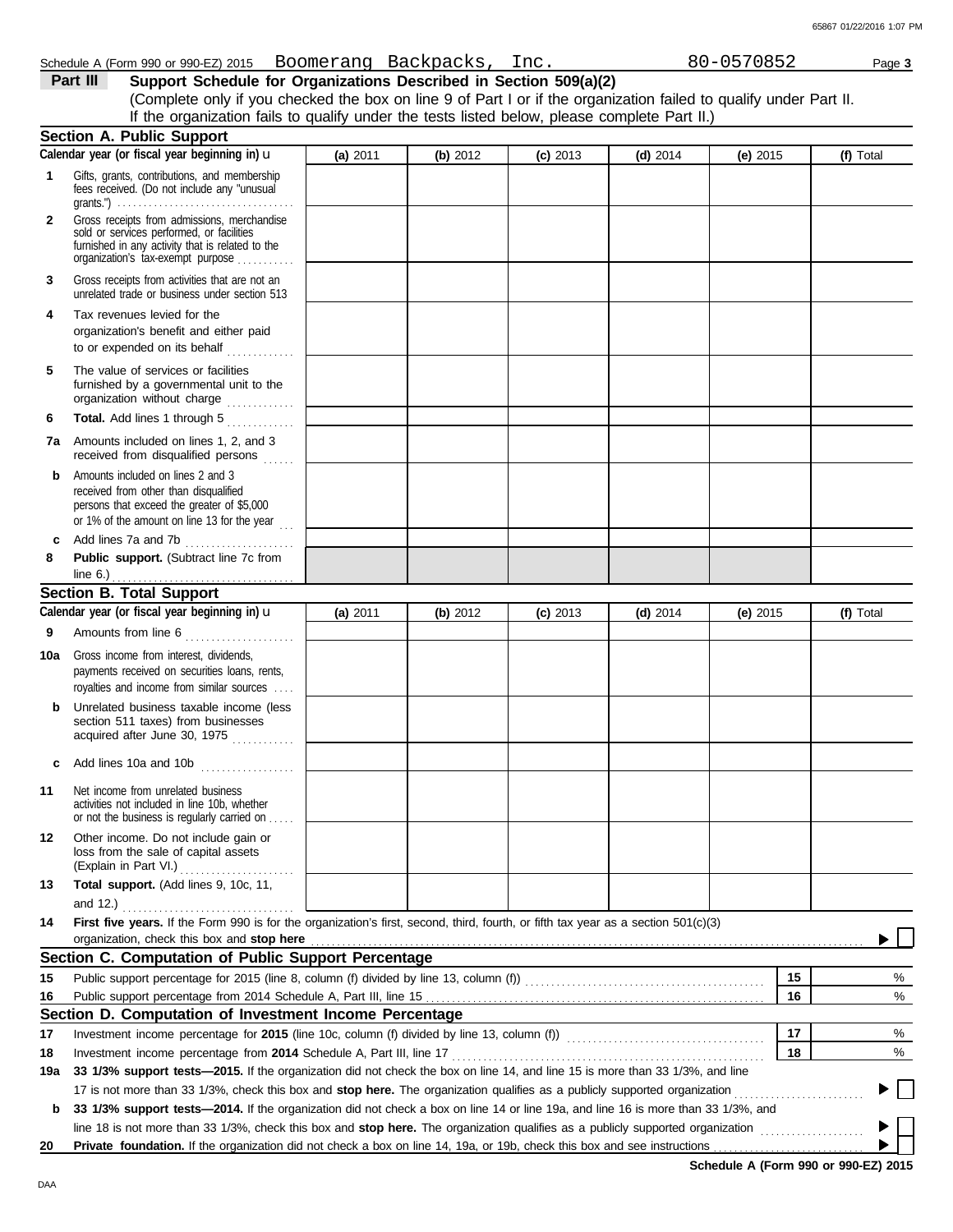|     | Boomerang Backpacks, Inc.<br>Schedule A (Form 990 or 990-EZ) 2015                                                                                                                                                                         | 80-0570852      |     | Page 4 |
|-----|-------------------------------------------------------------------------------------------------------------------------------------------------------------------------------------------------------------------------------------------|-----------------|-----|--------|
|     | Part IV<br><b>Supporting Organizations</b>                                                                                                                                                                                                |                 |     |        |
|     | (Complete only if you checked a box in line 11 on Part I. If you checked 11a of Part I, complete Sections A                                                                                                                               |                 |     |        |
|     | and B. If you checked 11b of Part I, complete Sections A and C. If you checked 11c of Part I, complete                                                                                                                                    |                 |     |        |
|     | Sections A, D, and E. If you checked 11d of Part I, complete Sections A and D, and complete Part V.)                                                                                                                                      |                 |     |        |
|     | Section A. All Supporting Organizations                                                                                                                                                                                                   |                 |     |        |
| 1   | Are all of the organization's supported organizations listed by name in the organization's governing                                                                                                                                      |                 | Yes | No     |
|     | documents? If "No," describe in Part VI how the supported organizations are designated. If designated by                                                                                                                                  |                 |     |        |
|     | class or purpose, describe the designation. If historic and continuing relationship, explain.                                                                                                                                             | 1               |     |        |
| 2   | Did the organization have any supported organization that does not have an IRS determination of status                                                                                                                                    |                 |     |        |
|     | under section 509(a)(1) or (2)? If "Yes," explain in <b>Part VI</b> how the organization determined that the supported                                                                                                                    |                 |     |        |
|     | organization was described in section 509(a)(1) or (2).                                                                                                                                                                                   | $\mathbf{2}$    |     |        |
| За  | Did the organization have a supported organization described in section $501(c)(4)$ , $(5)$ , or $(6)$ ? If "Yes," answer                                                                                                                 |                 |     |        |
|     | (b) and (c) below.                                                                                                                                                                                                                        | За              |     |        |
| b   | Did the organization confirm that each supported organization qualified under section $501(c)(4)$ , $(5)$ , or $(6)$ and                                                                                                                  |                 |     |        |
|     | satisfied the public support tests under section $509(a)(2)$ ? If "Yes," describe in <b>Part VI</b> when and how the                                                                                                                      |                 |     |        |
|     | organization made the determination.                                                                                                                                                                                                      | 3b              |     |        |
| c   | Did the organization ensure that all support to such organizations was used exclusively for section $170(c)(2)(B)$                                                                                                                        |                 |     |        |
|     | purposes? If "Yes," explain in Part VI what controls the organization put in place to ensure such use.                                                                                                                                    | 3c              |     |        |
| 4a  | Was any supported organization not organized in the United States ("foreign supported organization")? If                                                                                                                                  |                 |     |        |
| b   | "Yes," and if you checked 11a or 11b in Part I, answer (b) and (c) below.<br>Did the organization have ultimate control and discretion in deciding whether to make grants to the foreign                                                  | 4a              |     |        |
|     | supported organization? If "Yes," describe in Part VI how the organization had such control and discretion                                                                                                                                |                 |     |        |
|     | despite being controlled or supervised by or in connection with its supported organizations.                                                                                                                                              | 4b              |     |        |
| c   | Did the organization support any foreign supported organization that does not have an IRS determination                                                                                                                                   |                 |     |        |
|     | under sections $501(c)(3)$ and $509(a)(1)$ or (2)? If "Yes," explain in <b>Part VI</b> what controls the organization used                                                                                                                |                 |     |        |
|     | to ensure that all support to the foreign supported organization was used exclusively for section $170(c)(2)(B)$                                                                                                                          |                 |     |        |
|     | purposes.                                                                                                                                                                                                                                 | 4c              |     |        |
| 5a  | Did the organization add, substitute, or remove any supported organizations during the tax year? If "Yes,"                                                                                                                                |                 |     |        |
|     | answer (b) and (c) below (if applicable). Also, provide detail in <b>Part VI</b> , including (i) the names and EIN                                                                                                                        |                 |     |        |
|     | numbers of the supported organizations added, substituted, or removed; (ii) the reasons for each such action;                                                                                                                             |                 |     |        |
|     | (iii) the authority under the organization's organizing document authorizing such action; and (iv) how the action                                                                                                                         |                 |     |        |
|     | was accomplished (such as by amendment to the organizing document).                                                                                                                                                                       | 5a              |     |        |
| b   | Type I or Type II only. Was any added or substituted supported organization part of a class already                                                                                                                                       |                 |     |        |
|     | designated in the organization's organizing document?                                                                                                                                                                                     | 5b              |     |        |
| c   | <b>Substitutions only.</b> Was the substitution the result of an event beyond the organization's control?                                                                                                                                 | 5c              |     |        |
| 6   | Did the organization provide support (whether in the form of grants or the provision of services or facilities) to<br>anyone other than (i) its supported organizations, (ii) individuals that are part of the charitable class benefited |                 |     |        |
|     | by one or more of its supported organizations, or (iii) other supporting organizations that also support or                                                                                                                               |                 |     |        |
|     | benefit one or more of the filing organization's supported organizations? If "Yes," provide detail in Part VI.                                                                                                                            | 6               |     |        |
| 7   | Did the organization provide a grant, loan, compensation, or other similar payment to a substantial contributor                                                                                                                           |                 |     |        |
|     | (defined in section 4958(c)(3)(C)), a family member of a substantial contributor, or a 35% controlled entity with                                                                                                                         |                 |     |        |
|     | regard to a substantial contributor? If "Yes," complete Part I of Schedule L (Form 990 or 990-EZ).                                                                                                                                        | 7               |     |        |
| 8   | Did the organization make a loan to a disqualified person (as defined in section 4958) not described in line 7?                                                                                                                           |                 |     |        |
|     | If "Yes," complete Part I of Schedule L (Form 990 or 990-EZ).                                                                                                                                                                             | 8               |     |        |
| 9а  | Was the organization controlled directly or indirectly at any time during the tax year by one or more                                                                                                                                     |                 |     |        |
|     | disqualified persons as defined in section 4946 (other than foundation managers and organizations described                                                                                                                               |                 |     |        |
|     | in section $509(a)(1)$ or $(2)$ ? If "Yes," provide detail in Part VI.                                                                                                                                                                    | 9a              |     |        |
| b   | Did one or more disqualified persons (as defined in line 9a) hold a controlling interest in any entity in which                                                                                                                           |                 |     |        |
|     | the supporting organization had an interest? If "Yes," provide detail in Part VI.                                                                                                                                                         | 9b              |     |        |
| c   | Did a disqualified person (as defined in line 9a) have an ownership interest in, or derive any personal benefit                                                                                                                           |                 |     |        |
|     | from, assets in which the supporting organization also had an interest? If "Yes," provide detail in Part VI.                                                                                                                              | 9с              |     |        |
| 10a | Was the organization subject to the excess business holdings rules of section 4943 because of section                                                                                                                                     |                 |     |        |
|     | 4943(f) (regarding certain Type II supporting organizations, and all Type III non-functionally integrated<br>supporting organizations)? If "Yes," answer 10b below.                                                                       | 10a             |     |        |
| b   | Did the organization have any excess business holdings in the tax year? (Use Schedule C, Form 4720, to                                                                                                                                    |                 |     |        |
|     |                                                                                                                                                                                                                                           |                 |     |        |
|     | determine whether the organization had excess business holdings.)                                                                                                                                                                         | 10 <sub>b</sub> |     |        |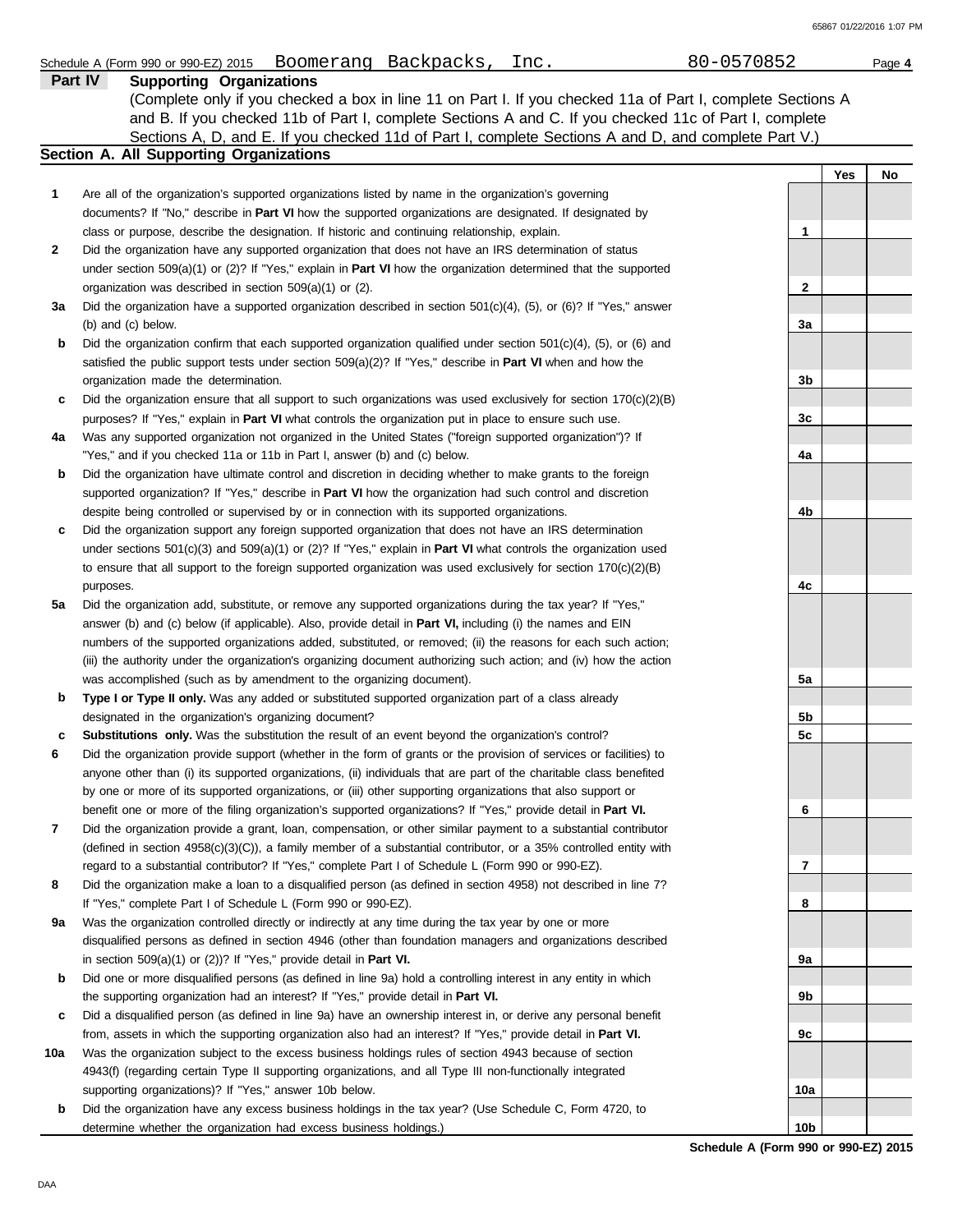|                | Schedule A (Form 990 or 990-EZ) 2015  BOOMErang Backpacks ,<br>Inc.                                                       | 80-0570852      |     | Page 5 |
|----------------|---------------------------------------------------------------------------------------------------------------------------|-----------------|-----|--------|
| <b>Part IV</b> | <b>Supporting Organizations (continued)</b>                                                                               |                 |     |        |
|                |                                                                                                                           |                 | Yes | No     |
| 11             | Has the organization accepted a gift or contribution from any of the following persons?                                   |                 |     |        |
| a              | A person who directly or indirectly controls, either alone or together with persons described in (b) and (c)              |                 |     |        |
|                | below, the governing body of a supported organization?                                                                    | 11a             |     |        |
| b              | A family member of a person described in (a) above?                                                                       | 11 <sub>b</sub> |     |        |
|                | A 35% controlled entity of a person described in (a) or (b) above? If "Yes" to a, b, or c, provide detail in Part VI.     | 11c             |     |        |
|                | <b>Section B. Type I Supporting Organizations</b>                                                                         |                 |     |        |
|                |                                                                                                                           |                 | Yes | No     |
| 1              | Did the directors, trustees, or membership of one or more supported organizations have the power to                       |                 |     |        |
|                | regularly appoint or elect at least a majority of the organization's directors or trustees at all times during the        |                 |     |        |
|                | tax year? If "No," describe in <b>Part VI</b> how the supported organization(s) effectively operated, supervised, or      |                 |     |        |
|                | controlled the organization's activities. If the organization had more than one supported organization,                   |                 |     |        |
|                | describe how the powers to appoint and/or remove directors or trustees were allocated among the supported                 |                 |     |        |
|                | organizations and what conditions or restrictions, if any, applied to such powers during the tax year.                    | 1               |     |        |
| 2              | Did the organization operate for the benefit of any supported organization other than the supported                       |                 |     |        |
|                | organization(s) that operated, supervised, or controlled the supporting organization? If "Yes," explain in Part           |                 |     |        |
|                |                                                                                                                           |                 |     |        |
|                | VI how providing such benefit carried out the purposes of the supported organization(s) that operated,                    |                 |     |        |
|                | supervised, or controlled the supporting organization.                                                                    | $\mathbf{2}$    |     |        |
|                | Section C. Type II Supporting Organizations                                                                               |                 |     |        |
|                |                                                                                                                           |                 | Yes | No     |
| 1              | Were a majority of the organization's directors or trustees during the tax year also a majority of the directors          |                 |     |        |
|                | or trustees of each of the organization's supported organization(s)? If "No," describe in Part VI how control             |                 |     |        |
|                | or management of the supporting organization was vested in the same persons that controlled or managed                    |                 |     |        |
|                | the supported organization(s).                                                                                            | 1               |     |        |
|                | Section D. All Type III Supporting Organizations                                                                          |                 |     |        |
|                |                                                                                                                           |                 | Yes | No     |
| 1              | Did the organization provide to each of its supported organizations, by the last day of the fifth month of the            |                 |     |        |
|                | organization's tax year, (i) a written notice describing the type and amount of support provided during the prior tax     |                 |     |        |
|                | year, (ii) a copy of the Form 990 that was most recently filed as of the date of notification, and (iii) copies of the    |                 |     |        |
|                | organization's governing documents in effect on the date of notification, to the extent not previously provided?          | 1               |     |        |
| 2              | Were any of the organization's officers, directors, or trustees either (i) appointed or elected by the supported          |                 |     |        |
|                | organization(s) or (ii) serving on the governing body of a supported organization? If "No," explain in <b>Part VI</b> how |                 |     |        |

| the organization maintained a close and continuous working relationship with the supported organization(s).         |
|---------------------------------------------------------------------------------------------------------------------|
| By reason of the relationship described in (2), did the organization's supported organizations have a               |
| significant voice in the organization's investment policies and in directing the use of the organization's          |
| income or assets at all times during the tax year? If "Yes," describe in <b>Part VI</b> the role the organization's |
| supported organizations played in this regard.                                                                      |

## **Section E. Type III Functionally-Integrated Supporting Organizations**

**1** Check the box next to the method that the organization used to satisfy the Integral Part Test during the year (**see instructions**):

The organization satisfied the Activities Test. Complete **line 2** below. **a**

The organization is the parent of each of its supported organizations. Complete **line 3** below.

The organization supported a governmental entity. Describe in Part VI how you supported a government entity (see instructions). **c**

|  | 2 Activities Test. Answer (a) and (b) below. |  |  |  |  |  |  |
|--|----------------------------------------------|--|--|--|--|--|--|
|--|----------------------------------------------|--|--|--|--|--|--|

- **a** Did substantially all of the organization's activities during the tax year directly further the exempt purposes of the supported organization(s) to which the organization was responsive? If "Yes," then in **Part VI identify those supported organizations and explain** how these activities directly furthered their exempt purposes, how the organization was responsive to those supported organizations, and how the organization determined that these activities constituted substantially all of its activities.
- **b** Did the activities described in (a) constitute activities that, but for the organization's involvement, one or more of the organization's supported organization(s) would have been engaged in? If "Yes," explain in **Part VI** the reasons for the organization's position that its supported organization(s) would have engaged in these activities but for the organization's involvement.
- **3** Parent of Supported Organizations. **Answer (a) and (b) below.**
- **a** Did the organization have the power to regularly appoint or elect a majority of the officers, directors, or trustees of each of the supported organizations? Provide details in **Part VI.**
- **b** Did the organization exercise a substantial degree of direction over the policies, programs, and activities of each of its supported organizations? If "Yes," describe in **Part VI** the role played by the organization in this regard.

**Yes No 2a 2b 3a 3b**

**2**

**3**

**b**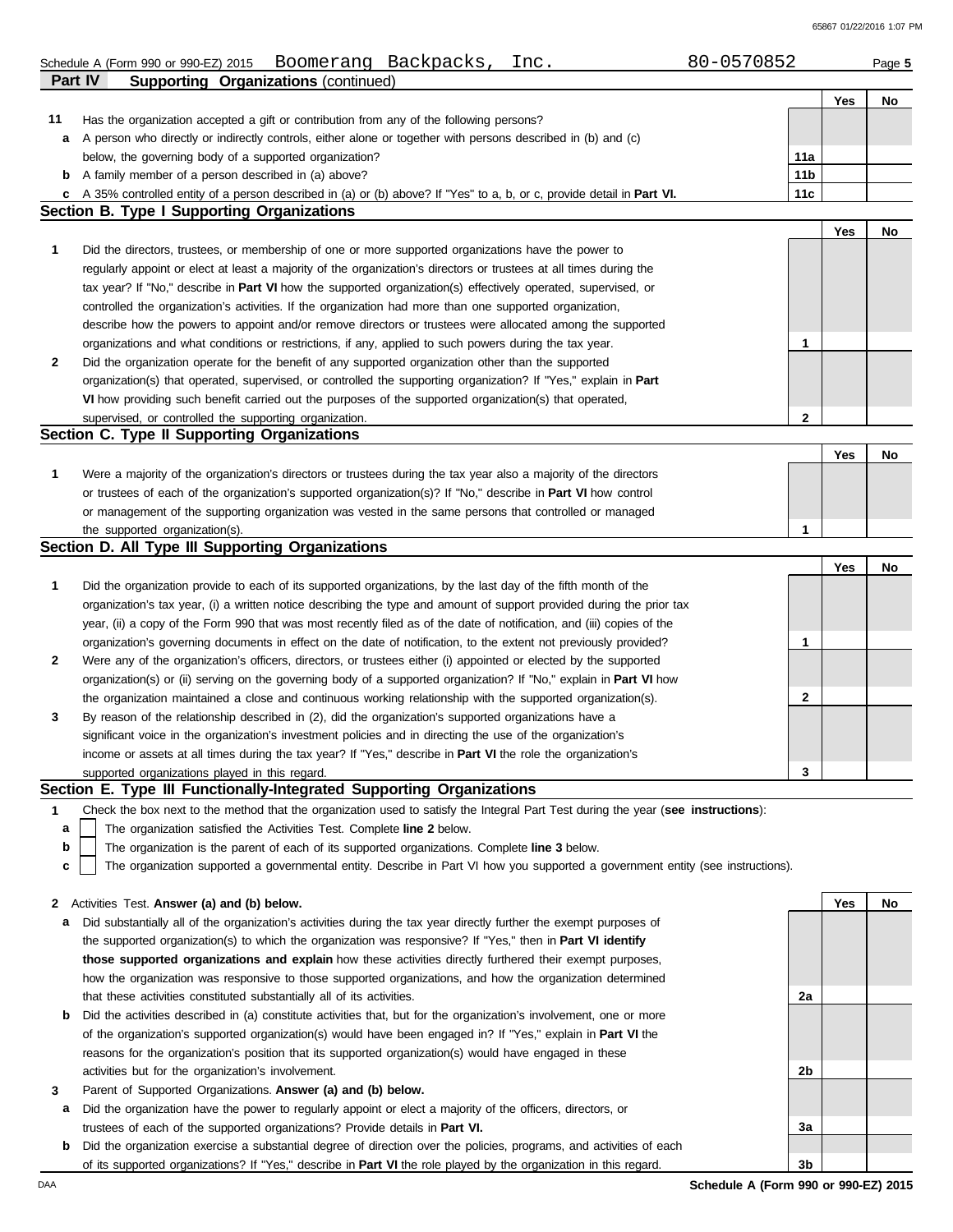| Schedule A (Form 990 or 990-EZ) 2015 Boomerang Backpacks, Inc.                                                                     |                | 80-0570852     | Page 6                         |
|------------------------------------------------------------------------------------------------------------------------------------|----------------|----------------|--------------------------------|
| Part V<br>Type III Non-Functionally Integrated 509(a)(3) Supporting Organizations                                                  |                |                |                                |
| 1<br>Check here if the organization satisfied the Integral Part Test as a qualifying trust on Nov. 20, 1970. See instructions. All |                |                |                                |
| other Type III non-functionally integrated supporting organizations must complete Sections A through E.                            |                |                |                                |
| Section A - Adjusted Net Income                                                                                                    |                | (A) Prior Year | (B) Current Year<br>(optional) |
| Net short-term capital gain<br>1                                                                                                   | 1              |                |                                |
| 2<br>Recoveries of prior-year distributions                                                                                        | $\mathbf{2}$   |                |                                |
| 3<br>Other gross income (see instructions)                                                                                         | 3              |                |                                |
| Add lines 1 through 3<br>4                                                                                                         | 4              |                |                                |
| 5<br>Depreciation and depletion                                                                                                    | 5              |                |                                |
| 6<br>Portion of operating expenses paid or incurred for production or                                                              |                |                |                                |
| collection of gross income or for management, conservation, or                                                                     |                |                |                                |
| maintenance of property held for production of income (see instructions)                                                           | 6              |                |                                |
| Other expenses (see instructions)<br>7                                                                                             | $\overline{7}$ |                |                                |
| 8<br><b>Adjusted Net Income</b> (subtract lines 5, 6 and 7 from line 4)                                                            | 8              |                |                                |
| <b>Section B - Minimum Asset Amount</b>                                                                                            |                | (A) Prior Year | (B) Current Year<br>(optional) |
| Aggregate fair market value of all non-exempt-use assets (see<br>1                                                                 |                |                |                                |
| instructions for short tax year or assets held for part of year):                                                                  |                |                |                                |
| Average monthly value of securities<br>a                                                                                           | 1a             |                |                                |
| Average monthly cash balances<br>b                                                                                                 | 1 <sub>b</sub> |                |                                |
| Fair market value of other non-exempt-use assets<br>C                                                                              | 1c             |                |                                |
| <b>Total</b> (add lines 1a, 1b, and 1c)<br>d                                                                                       | 1d             |                |                                |
| Discount claimed for blockage or other<br>e                                                                                        |                |                |                                |
| factors (explain in detail in <b>Part VI)</b> :                                                                                    |                |                |                                |
| $\mathbf{2}$<br>Acquisition indebtedness applicable to non-exempt-use assets                                                       | $\overline{2}$ |                |                                |
| 3<br>Subtract line 2 from line 1d                                                                                                  | 3              |                |                                |
| 4<br>Cash deemed held for exempt use. Enter 1-1/2% of line 3 (for greater amount,                                                  |                |                |                                |
| see instructions).                                                                                                                 | 4              |                |                                |
| 5<br>Net value of non-exempt-use assets (subtract line 4 from line 3)                                                              | 5              |                |                                |
| 6<br>035. Multiply line 5 by                                                                                                       | 6              |                |                                |
| 7<br>Recoveries of prior-year distributions                                                                                        | $\overline{7}$ |                |                                |
| Minimum Asset Amount (add line 7 to line 6)<br>8                                                                                   | 8              |                |                                |
| Section C - Distributable Amount                                                                                                   |                |                | <b>Current Year</b>            |
| Adjusted net income for prior year (from Section A, line 8, Column A)<br>1                                                         | 1              |                |                                |
| $\mathbf{2}$<br>Enter 85% of line 1                                                                                                | $\mathbf{2}$   |                |                                |
| 3<br>Minimum asset amount for prior year (from Section B, line 8, Column A)                                                        | 3              |                |                                |
| 4<br>Enter greater of line 2 or line 3                                                                                             | 4              |                |                                |
| 5<br>Income tax imposed in prior year                                                                                              | 5              |                |                                |
| <b>Distributable Amount.</b> Subtract line 5 from line 4, unless subject to<br>6                                                   |                |                |                                |
| emergency temporary reduction (see instructions)                                                                                   | 6              |                |                                |

**7** instructions). Check here if the current year is the organization's first as a non-functionally-integrated Type III supporting organization (see

**Schedule A (Form 990 or 990-EZ) 2015**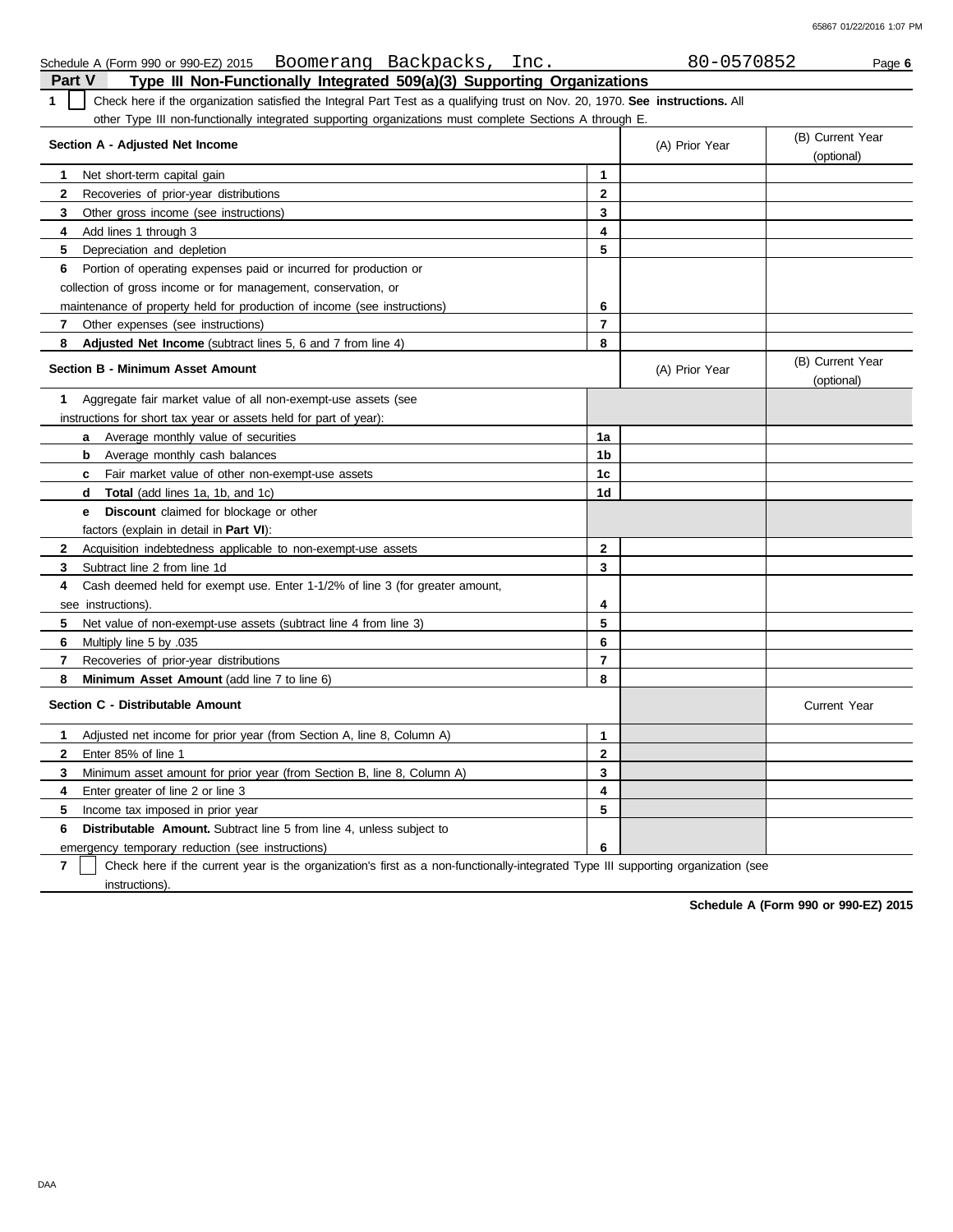| Part V                           | Type III Non-Functionally Integrated 509(a)(3) Supporting Organizations (continued)                              |                                    |                                               |                                                  |  |  |  |  |
|----------------------------------|------------------------------------------------------------------------------------------------------------------|------------------------------------|-----------------------------------------------|--------------------------------------------------|--|--|--|--|
| <b>Section D - Distributions</b> | <b>Current Year</b>                                                                                              |                                    |                                               |                                                  |  |  |  |  |
| 1.                               | Amounts paid to supported organizations to accomplish exempt purposes                                            |                                    |                                               |                                                  |  |  |  |  |
| 2                                | Amounts paid to perform activity that directly furthers exempt purposes of supported                             |                                    |                                               |                                                  |  |  |  |  |
|                                  | organizations, in excess of income from activity                                                                 |                                    |                                               |                                                  |  |  |  |  |
| 3                                | Administrative expenses paid to accomplish exempt purposes of supported organizations                            |                                    |                                               |                                                  |  |  |  |  |
| 4                                | Amounts paid to acquire exempt-use assets                                                                        |                                    |                                               |                                                  |  |  |  |  |
| 5                                | Qualified set-aside amounts (prior IRS approval required)                                                        |                                    |                                               |                                                  |  |  |  |  |
| 6                                | Other distributions (describe in <b>Part VI</b> ). See instructions.                                             |                                    |                                               |                                                  |  |  |  |  |
| 7                                | Total annual distributions. Add lines 1 through 6.                                                               |                                    |                                               |                                                  |  |  |  |  |
| 8                                | Distributions to attentive supported organizations to which the organization is responsive                       |                                    |                                               |                                                  |  |  |  |  |
|                                  | (provide details in Part VI). See instructions.                                                                  |                                    |                                               |                                                  |  |  |  |  |
| 9                                | Distributable amount for 2015 from Section C, line 6                                                             |                                    |                                               |                                                  |  |  |  |  |
| 10                               | Line 8 amount divided by Line 9 amount                                                                           |                                    |                                               |                                                  |  |  |  |  |
|                                  | Section E - Distribution Allocations (see instructions)                                                          | (i)<br><b>Excess Distributions</b> | (ii)<br><b>Underdistributions</b><br>Pre-2015 | (iii)<br><b>Distributable</b><br>Amount for 2015 |  |  |  |  |
| 1                                | Distributable amount for 2015 from Section C, line 6                                                             |                                    |                                               |                                                  |  |  |  |  |
| 2                                | Underdistributions, if any, for years prior to 2015                                                              |                                    |                                               |                                                  |  |  |  |  |
|                                  | (reasonable cause required-see instructions)                                                                     |                                    |                                               |                                                  |  |  |  |  |
| 3                                | Excess distributions carryover, if any, to 2015:                                                                 |                                    |                                               |                                                  |  |  |  |  |
| a                                |                                                                                                                  |                                    |                                               |                                                  |  |  |  |  |
| b                                |                                                                                                                  |                                    |                                               |                                                  |  |  |  |  |
| c                                |                                                                                                                  |                                    |                                               |                                                  |  |  |  |  |
|                                  |                                                                                                                  |                                    |                                               |                                                  |  |  |  |  |
|                                  |                                                                                                                  |                                    |                                               |                                                  |  |  |  |  |
|                                  | f Total of lines 3a through e                                                                                    |                                    |                                               |                                                  |  |  |  |  |
|                                  | g Applied to underdistributions of prior years                                                                   |                                    |                                               |                                                  |  |  |  |  |
|                                  | h Applied to 2015 distributable amount                                                                           |                                    |                                               |                                                  |  |  |  |  |
|                                  | <i>i</i> Carryover from 2010 not applied (see instructions)                                                      |                                    |                                               |                                                  |  |  |  |  |
|                                  | Remainder. Subtract lines 3g, 3h, and 3i from 3f.                                                                |                                    |                                               |                                                  |  |  |  |  |
| 4                                | Distributions for 2015 from Section                                                                              |                                    |                                               |                                                  |  |  |  |  |
|                                  | \$<br>D, line $7:$                                                                                               |                                    |                                               |                                                  |  |  |  |  |
|                                  | <b>a</b> Applied to underdistributions of prior years                                                            |                                    |                                               |                                                  |  |  |  |  |
|                                  | <b>b</b> Applied to 2015 distributable amount                                                                    |                                    |                                               |                                                  |  |  |  |  |
| 5                                | <b>c</b> Remainder. Subtract lines 4a and 4b from 4.<br>Remaining underdistributions for years prior to 2015, if |                                    |                                               |                                                  |  |  |  |  |
|                                  |                                                                                                                  |                                    |                                               |                                                  |  |  |  |  |
|                                  | any. Subtract lines 3g and 4a from line 2 (if amount<br>greater than zero, see instructions).                    |                                    |                                               |                                                  |  |  |  |  |
|                                  |                                                                                                                  |                                    |                                               |                                                  |  |  |  |  |
|                                  | Remaining underdistributions for 2015. Subtract lines 3h<br>6                                                    |                                    |                                               |                                                  |  |  |  |  |
|                                  | and 4b from line 1 (if amount greater than zero, see<br>instructions).                                           |                                    |                                               |                                                  |  |  |  |  |
| 7                                | Excess distributions carryover to 2016. Add lines 3j                                                             |                                    |                                               |                                                  |  |  |  |  |
|                                  | and 4c.                                                                                                          |                                    |                                               |                                                  |  |  |  |  |
| 8                                | Breakdown of line 7:                                                                                             |                                    |                                               |                                                  |  |  |  |  |
| а                                |                                                                                                                  |                                    |                                               |                                                  |  |  |  |  |
| b                                |                                                                                                                  |                                    |                                               |                                                  |  |  |  |  |
|                                  | <b>c</b> Excess from 2013                                                                                        |                                    |                                               |                                                  |  |  |  |  |
|                                  | <b>d</b> Excess from 2014                                                                                        |                                    |                                               |                                                  |  |  |  |  |
|                                  | <b>e</b> Excess from 2015                                                                                        |                                    |                                               |                                                  |  |  |  |  |
|                                  |                                                                                                                  |                                    |                                               |                                                  |  |  |  |  |

**Schedule A (Form 990 or 990-EZ) 2015**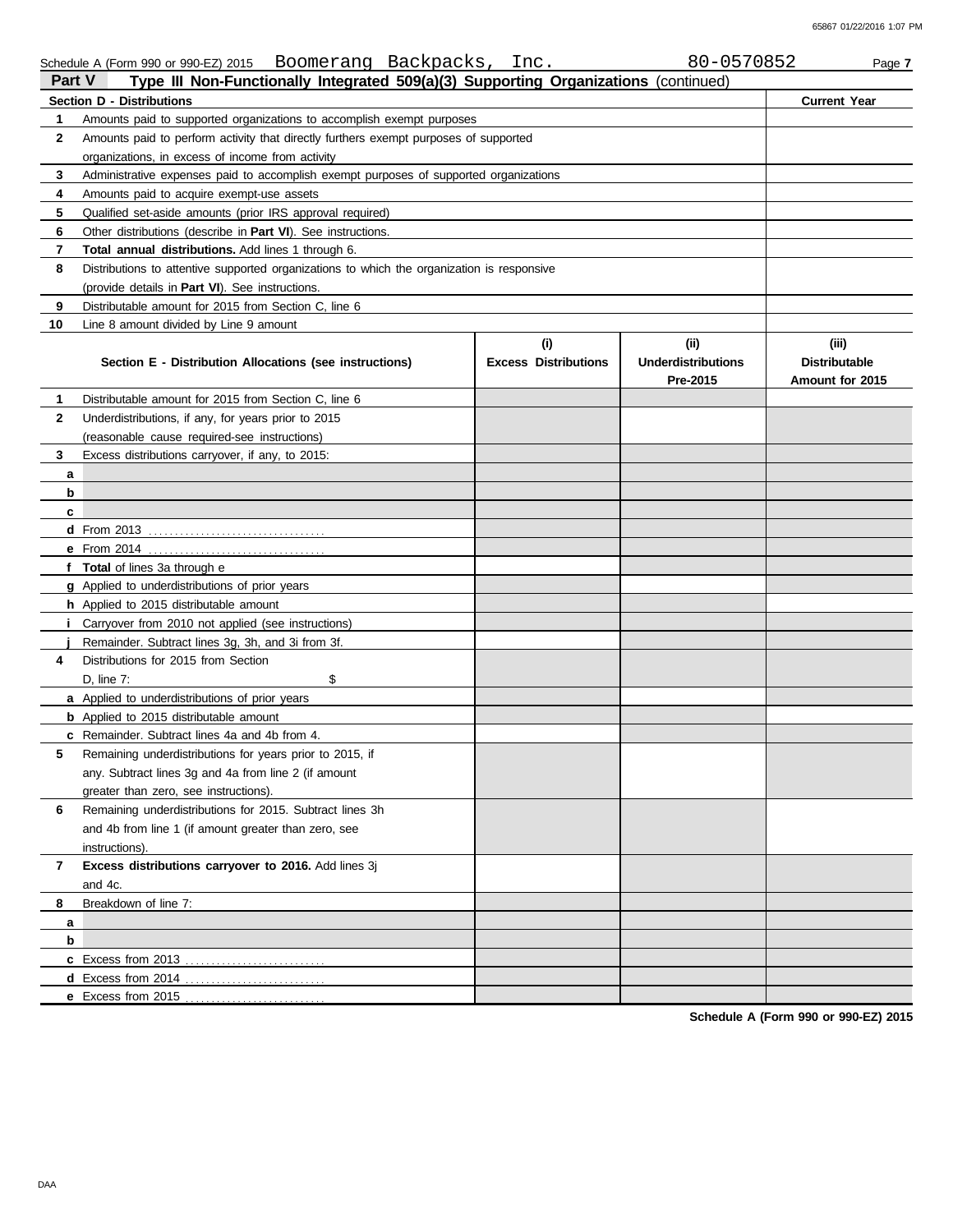|             | Schedule A (Form 990 or 990-EZ) 2015 Boomerang Backpacks, Inc. |    |                                                                                                | 80-0570852                                                                                                                                                                                                                                                                                                                                                                                                                                                                               | Page 8 |
|-------------|----------------------------------------------------------------|----|------------------------------------------------------------------------------------------------|------------------------------------------------------------------------------------------------------------------------------------------------------------------------------------------------------------------------------------------------------------------------------------------------------------------------------------------------------------------------------------------------------------------------------------------------------------------------------------------|--------|
| Part VI     |                                                                |    |                                                                                                | Supplemental Information. Provide the explanations required by Part II, line 10; Part II, line 17a or 17b; Part<br>III, line 12; Part IV, Section A, lines 1, 2, 3b, 3c, 4b, 4c, 5a, 6, 9a, 9b, 9c, 11a, 11b, and 11c; Part IV, Section<br>B, lines 1 and 2; Part IV, Section C, line 1; Part IV, Section D, lines 2 and 3; Part IV, Section E, lines 1c, 2a, 2b,<br>3a and 3b; Part V, line 1; Part V, Section B, line 1e; Part V, Section D, lines 5, 6, and 8; and Part V, Section E, |        |
|             |                                                                |    | lines 2, 5, and 6. Also complete this part for any additional information. (See instructions.) |                                                                                                                                                                                                                                                                                                                                                                                                                                                                                          |        |
|             | Part II, Line 10 - Other Income Detail                         |    |                                                                                                |                                                                                                                                                                                                                                                                                                                                                                                                                                                                                          |        |
| Fundraising |                                                                | \$ | 194,263                                                                                        |                                                                                                                                                                                                                                                                                                                                                                                                                                                                                          |        |
|             |                                                                |    |                                                                                                |                                                                                                                                                                                                                                                                                                                                                                                                                                                                                          |        |
|             |                                                                |    |                                                                                                |                                                                                                                                                                                                                                                                                                                                                                                                                                                                                          |        |
|             |                                                                |    |                                                                                                |                                                                                                                                                                                                                                                                                                                                                                                                                                                                                          |        |
|             |                                                                |    |                                                                                                |                                                                                                                                                                                                                                                                                                                                                                                                                                                                                          |        |
|             |                                                                |    |                                                                                                |                                                                                                                                                                                                                                                                                                                                                                                                                                                                                          |        |
|             |                                                                |    |                                                                                                |                                                                                                                                                                                                                                                                                                                                                                                                                                                                                          |        |
|             |                                                                |    |                                                                                                |                                                                                                                                                                                                                                                                                                                                                                                                                                                                                          |        |
|             |                                                                |    |                                                                                                |                                                                                                                                                                                                                                                                                                                                                                                                                                                                                          |        |
|             |                                                                |    |                                                                                                |                                                                                                                                                                                                                                                                                                                                                                                                                                                                                          |        |
|             |                                                                |    |                                                                                                |                                                                                                                                                                                                                                                                                                                                                                                                                                                                                          |        |
|             |                                                                |    |                                                                                                |                                                                                                                                                                                                                                                                                                                                                                                                                                                                                          |        |
|             |                                                                |    |                                                                                                |                                                                                                                                                                                                                                                                                                                                                                                                                                                                                          |        |
|             |                                                                |    |                                                                                                |                                                                                                                                                                                                                                                                                                                                                                                                                                                                                          |        |
|             |                                                                |    |                                                                                                |                                                                                                                                                                                                                                                                                                                                                                                                                                                                                          |        |
|             |                                                                |    |                                                                                                |                                                                                                                                                                                                                                                                                                                                                                                                                                                                                          |        |
|             |                                                                |    |                                                                                                |                                                                                                                                                                                                                                                                                                                                                                                                                                                                                          |        |
|             |                                                                |    |                                                                                                |                                                                                                                                                                                                                                                                                                                                                                                                                                                                                          |        |
|             |                                                                |    |                                                                                                |                                                                                                                                                                                                                                                                                                                                                                                                                                                                                          |        |
|             |                                                                |    |                                                                                                |                                                                                                                                                                                                                                                                                                                                                                                                                                                                                          |        |
|             |                                                                |    |                                                                                                |                                                                                                                                                                                                                                                                                                                                                                                                                                                                                          |        |
|             |                                                                |    |                                                                                                |                                                                                                                                                                                                                                                                                                                                                                                                                                                                                          |        |
|             |                                                                |    |                                                                                                |                                                                                                                                                                                                                                                                                                                                                                                                                                                                                          |        |
|             |                                                                |    |                                                                                                |                                                                                                                                                                                                                                                                                                                                                                                                                                                                                          |        |
|             |                                                                |    |                                                                                                |                                                                                                                                                                                                                                                                                                                                                                                                                                                                                          |        |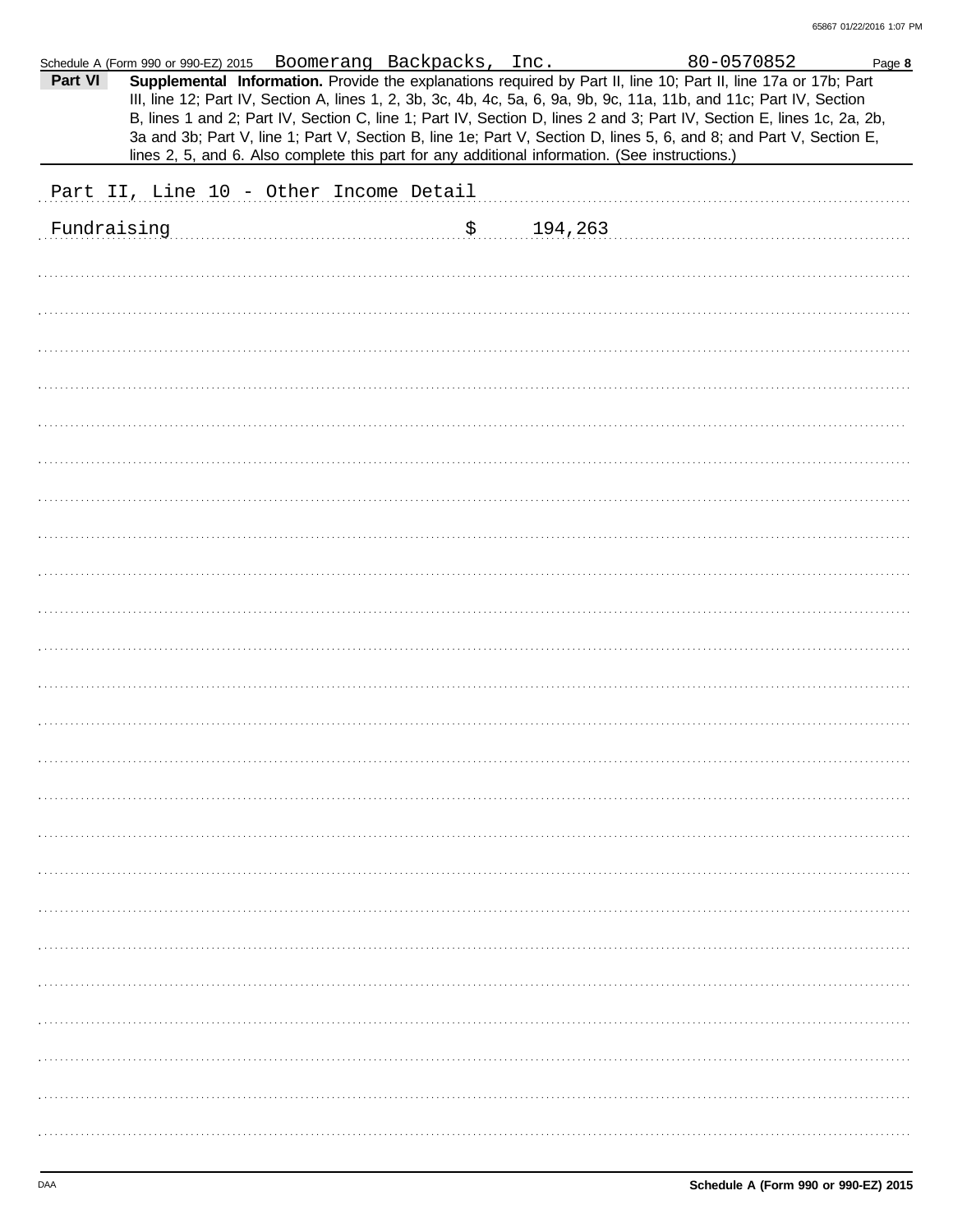| 65867 01/22/2016 1:07 PM |  |
|--------------------------|--|
|                          |  |

| <b>SCHEDULE G</b>                                      | Supplemental Information Regarding Fundraising or Gaming Activities                                                                                                                                                                     |                                        |                              |             |                                       |                                          | OMB No. 1545-0047                |  |
|--------------------------------------------------------|-----------------------------------------------------------------------------------------------------------------------------------------------------------------------------------------------------------------------------------------|----------------------------------------|------------------------------|-------------|---------------------------------------|------------------------------------------|----------------------------------|--|
| (Form 990 or 990-EZ)                                   | Complete if the organization answered "Yes" on Form 990, Part IV, lines 17, 18, or 19, or if the<br>organization entered more than \$15,000 on Form 990-EZ, line 6a.<br>LI Attach to Form 990 or Form 990-EZ.                           |                                        |                              |             |                                       |                                          |                                  |  |
| Department of the Treasury<br>Internal Revenue Service | U Information about Schedule G (Form 990 or 990-EZ) and its instructions is at www.irs.gov/form990.                                                                                                                                     |                                        | Open to Public<br>Inspection |             |                                       |                                          |                                  |  |
| Name of the organization                               | Employer identification number                                                                                                                                                                                                          |                                        |                              |             |                                       |                                          |                                  |  |
|                                                        | Boomerang Backpacks,<br>80-0570852<br>Inc.<br>Fundraising Activities. Complete if the organization answered "Yes" on Form 990, Part IV, line 17.                                                                                        |                                        |                              |             |                                       |                                          |                                  |  |
| Part I                                                 | Form 990-EZ filers are not required to complete this part.                                                                                                                                                                              |                                        |                              |             |                                       |                                          |                                  |  |
| 1.                                                     | Indicate whether the organization raised funds through any of the following activities. Check all that apply.                                                                                                                           |                                        |                              |             |                                       |                                          |                                  |  |
| Mail solicitations<br>a                                |                                                                                                                                                                                                                                         | e                                      |                              |             | Solicitation of non-government grants |                                          |                                  |  |
| Internet and email solicitations<br>b                  |                                                                                                                                                                                                                                         | Solicitation of government grants<br>f |                              |             |                                       |                                          |                                  |  |
| Phone solicitations<br>c                               |                                                                                                                                                                                                                                         | Special fundraising events<br>g        |                              |             |                                       |                                          |                                  |  |
| In-person solicitations<br>d                           |                                                                                                                                                                                                                                         |                                        |                              |             |                                       |                                          |                                  |  |
|                                                        | 2a Did the organization have a written or oral agreement with any individual (including officers, directors, trustees<br>or key employees listed in Form 990, Part VII) or entity in connection with professional fundraising services? |                                        |                              |             |                                       |                                          | No<br>Yes                        |  |
|                                                        | b If "Yes," list the ten highest paid individuals or entities (fundraisers) pursuant to agreements under which the fundraiser is to be<br>compensated at least \$5,000 by the organization.                                             |                                        |                              |             |                                       |                                          |                                  |  |
|                                                        |                                                                                                                                                                                                                                         |                                        | (iii) Did fund-              | raiser have |                                       | (v) Amount paid to                       | (vi) Amount paid to              |  |
|                                                        | (i) Name and address of individual<br>or entity (fundraiser)                                                                                                                                                                            | (ii) Activity                          | control of                   | custody or  | (iv) Gross receipts<br>from activity  | (or retained by)<br>fundraiser listed in | (or retained by)<br>organization |  |
|                                                        |                                                                                                                                                                                                                                         |                                        | contributions?               |             |                                       | col. (i)                                 |                                  |  |
|                                                        |                                                                                                                                                                                                                                         |                                        | Yes   No                     |             |                                       |                                          |                                  |  |
| 1                                                      |                                                                                                                                                                                                                                         |                                        |                              |             |                                       |                                          |                                  |  |
| $\mathbf{2}$                                           |                                                                                                                                                                                                                                         |                                        |                              |             |                                       |                                          |                                  |  |
|                                                        |                                                                                                                                                                                                                                         |                                        |                              |             |                                       |                                          |                                  |  |
| 3                                                      |                                                                                                                                                                                                                                         |                                        |                              |             |                                       |                                          |                                  |  |
|                                                        |                                                                                                                                                                                                                                         |                                        |                              |             |                                       |                                          |                                  |  |
| Δ                                                      |                                                                                                                                                                                                                                         |                                        |                              |             |                                       |                                          |                                  |  |
|                                                        |                                                                                                                                                                                                                                         |                                        |                              |             |                                       |                                          |                                  |  |
| 5                                                      |                                                                                                                                                                                                                                         |                                        |                              |             |                                       |                                          |                                  |  |
|                                                        |                                                                                                                                                                                                                                         |                                        |                              |             |                                       |                                          |                                  |  |
|                                                        |                                                                                                                                                                                                                                         |                                        |                              |             |                                       |                                          |                                  |  |
|                                                        |                                                                                                                                                                                                                                         |                                        |                              |             |                                       |                                          |                                  |  |
|                                                        |                                                                                                                                                                                                                                         |                                        |                              |             |                                       |                                          |                                  |  |
| 7                                                      |                                                                                                                                                                                                                                         |                                        |                              |             |                                       |                                          |                                  |  |
|                                                        |                                                                                                                                                                                                                                         |                                        |                              |             |                                       |                                          |                                  |  |
| 8                                                      |                                                                                                                                                                                                                                         |                                        |                              |             |                                       |                                          |                                  |  |
|                                                        |                                                                                                                                                                                                                                         |                                        |                              |             |                                       |                                          |                                  |  |
| 9                                                      |                                                                                                                                                                                                                                         |                                        |                              |             |                                       |                                          |                                  |  |
|                                                        |                                                                                                                                                                                                                                         |                                        |                              |             |                                       |                                          |                                  |  |
| 10                                                     |                                                                                                                                                                                                                                         |                                        |                              |             |                                       |                                          |                                  |  |
|                                                        |                                                                                                                                                                                                                                         |                                        |                              |             |                                       |                                          |                                  |  |
|                                                        |                                                                                                                                                                                                                                         |                                        |                              |             |                                       |                                          |                                  |  |
| Total<br>3<br>registration or licensing.               | List all states in which the organization is registered or licensed to solicit contributions or has been notified it is exempt from                                                                                                     |                                        |                              |             |                                       |                                          |                                  |  |
|                                                        |                                                                                                                                                                                                                                         |                                        |                              |             |                                       |                                          |                                  |  |
|                                                        |                                                                                                                                                                                                                                         |                                        |                              |             |                                       |                                          |                                  |  |
|                                                        |                                                                                                                                                                                                                                         |                                        |                              |             |                                       |                                          |                                  |  |
|                                                        |                                                                                                                                                                                                                                         |                                        |                              |             |                                       |                                          |                                  |  |
|                                                        |                                                                                                                                                                                                                                         |                                        |                              |             |                                       |                                          |                                  |  |

For Paperwork Reduction Act Notice, see the Instructions for Form 990 or 990-EZ. Schedule G (Form 990 or 990-EZ) 2015<br><sup>DAA</sup>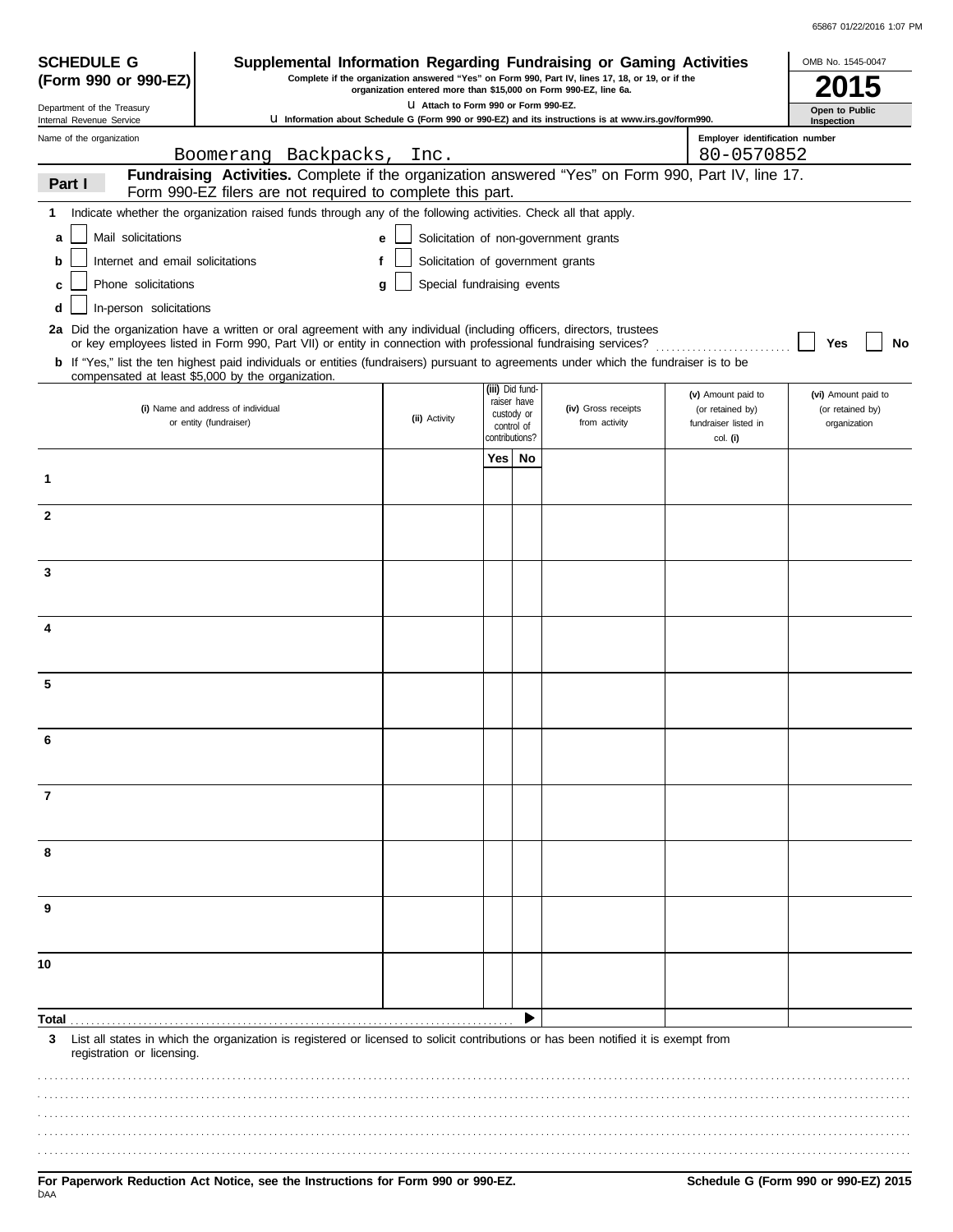| 990 or 990-EZ) 2015<br>Schedule<br>-orm<br>. . | 2.5223225<br>ome<br>na<br>mю<br>℆ | $\sim$ $\sim$<br>----<br>R <sub>n</sub><br>. .<br><i>rnacrs</i><br>n.<br>$\ddot{\phantom{1}}$ | ınc | $^{\prime}$ 1. | Page |
|------------------------------------------------|-----------------------------------|-----------------------------------------------------------------------------------------------|-----|----------------|------|
|                                                |                                   |                                                                                               |     |                |      |

| Part II | <b>Fundraising Events.</b> Complete if the organization answered "Yes" on Form 990, Part IV, line 18, or reported more |
|---------|------------------------------------------------------------------------------------------------------------------------|
|         | than \$15,000 of fundraising event contributions and gross income on Form 990-EZ, lines 1 and 6b. List events with     |
|         | gross receipts greater than \$5,000.                                                                                   |

|          |          |                              | (a) Event #1                                                                                             | (b) Event #2            | (c) Other events |                                      |
|----------|----------|------------------------------|----------------------------------------------------------------------------------------------------------|-------------------------|------------------|--------------------------------------|
|          |          |                              |                                                                                                          |                         |                  | (d) Total events                     |
|          |          |                              | Golf and Bash                                                                                            |                         | None             | (add col. (a) through                |
|          |          |                              | (event type)                                                                                             | (event type)            | (total number)   | $col.$ (c))                          |
|          |          |                              |                                                                                                          |                         |                  |                                      |
| Revenue  |          | 1 Gross receipts             | 40,367                                                                                                   |                         |                  | 40,367                               |
|          |          |                              |                                                                                                          |                         |                  |                                      |
|          |          | 2 Less: Contributions        |                                                                                                          |                         |                  |                                      |
|          |          | 3 Gross income (line 1 minus | 40,367                                                                                                   |                         |                  | 40,367                               |
|          |          | line 2) $\ldots$             |                                                                                                          |                         |                  |                                      |
|          |          | 4 Cash prizes                |                                                                                                          |                         |                  |                                      |
|          |          |                              |                                                                                                          |                         |                  |                                      |
|          |          | 5 Noncash prizes             |                                                                                                          |                         |                  |                                      |
|          |          |                              |                                                                                                          |                         |                  |                                      |
|          |          | 6 Rent/facility costs        |                                                                                                          |                         |                  |                                      |
| Expenses |          |                              |                                                                                                          |                         |                  |                                      |
|          |          | 7 Food and beverages         |                                                                                                          |                         |                  |                                      |
| Direct   |          |                              |                                                                                                          |                         |                  |                                      |
|          |          | 8 Entertainment              |                                                                                                          |                         |                  |                                      |
|          |          |                              |                                                                                                          |                         |                  |                                      |
|          |          | 9 Other direct expenses      |                                                                                                          |                         |                  |                                      |
|          |          |                              |                                                                                                          |                         |                  |                                      |
|          |          |                              |                                                                                                          |                         |                  | 40,367                               |
|          | Part III |                              | Gaming. Complete if the organization answered "Yes" on Form 990, Part IV, line 19, or reported more      |                         |                  |                                      |
|          |          |                              | than \$15,000 on Form 990-EZ, line 6a.                                                                   |                         |                  |                                      |
|          |          |                              | (a) Bingo                                                                                                | (b) Pull tabs/instant   | (c) Other gaming | (d) Total gaming (add                |
|          |          |                              |                                                                                                          | bingo/progressive bingo |                  | col. (a) through col. (c))           |
| Revenue  |          |                              |                                                                                                          |                         |                  |                                      |
|          |          | 1 Gross revenue              |                                                                                                          |                         |                  |                                      |
|          |          |                              |                                                                                                          |                         |                  |                                      |
|          |          |                              |                                                                                                          |                         |                  |                                      |
| Expenses |          | 3 Noncash prizes             |                                                                                                          |                         |                  |                                      |
|          |          |                              |                                                                                                          |                         |                  |                                      |
| Direct   |          | 4 Rent/facility costs        |                                                                                                          |                         |                  |                                      |
|          |          |                              |                                                                                                          |                         |                  |                                      |
|          |          | 5 Other direct expenses      |                                                                                                          |                         |                  |                                      |
|          |          |                              | Yes<br>%                                                                                                 | Yes<br>%                | Yes<br>%         |                                      |
|          |          | 6 Volunteer labor            | No                                                                                                       | No                      | No               |                                      |
|          |          |                              |                                                                                                          |                         |                  |                                      |
|          |          |                              | 7 Direct expense summary. Add lines 2 through 5 in column (d)                                            |                         |                  |                                      |
|          |          |                              |                                                                                                          |                         |                  |                                      |
|          |          |                              |                                                                                                          |                         |                  |                                      |
| 9        |          |                              | Enter the state(s) in which the organization conducts gaming activities:                                 |                         |                  |                                      |
| a        |          |                              |                                                                                                          |                         |                  | Yes<br>No                            |
|          |          | <b>b</b> If "No," explain:   |                                                                                                          |                         |                  |                                      |
|          |          |                              |                                                                                                          |                         |                  |                                      |
|          |          |                              |                                                                                                          |                         |                  |                                      |
|          |          |                              | 10a Were any of the organization's gaming licenses revoked, suspended or terminated during the tax year? |                         |                  | Yes<br>No                            |
|          |          | <b>b</b> If "Yes," explain:  |                                                                                                          |                         |                  |                                      |
|          |          |                              |                                                                                                          |                         |                  |                                      |
|          |          |                              |                                                                                                          |                         |                  |                                      |
| DAA      |          |                              |                                                                                                          |                         |                  | Schedule G (Form 990 or 990-EZ) 2015 |
|          |          |                              |                                                                                                          |                         |                  |                                      |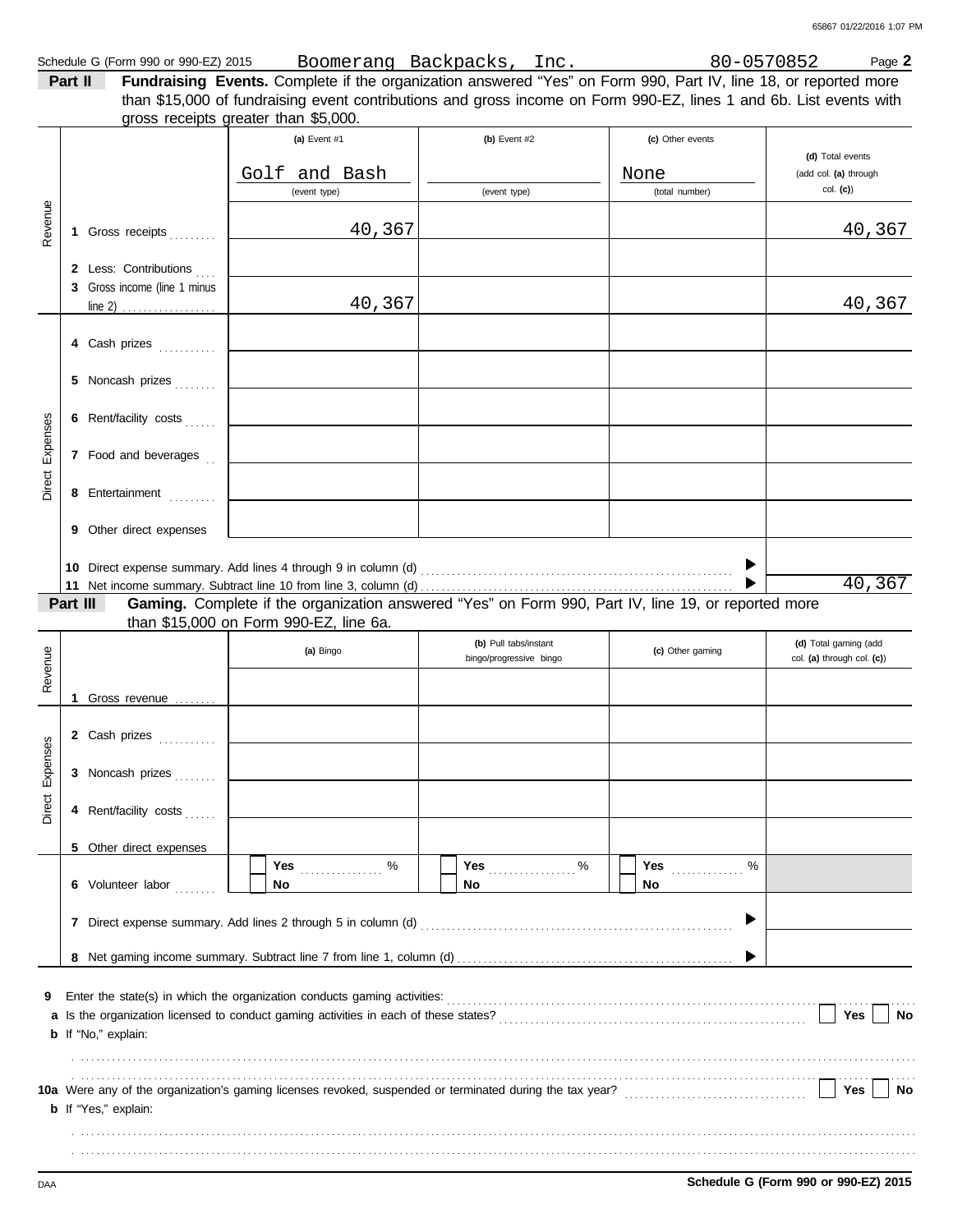|     | 80-0570852<br>Boomerang Backpacks, Inc.<br>Schedule G (Form 990 or 990-EZ) 2015                                                                                                                                                     |                 |     | Page 3 |
|-----|-------------------------------------------------------------------------------------------------------------------------------------------------------------------------------------------------------------------------------------|-----------------|-----|--------|
| 11  | Does the organization conduct gaming activities with nonmembers?                                                                                                                                                                    |                 | Yes | No     |
| 12  | Is the organization a grantor, beneficiary or trustee of a trust or a member of a partnership or other entity                                                                                                                       |                 |     |        |
|     |                                                                                                                                                                                                                                     |                 | Yes | No     |
| 13  | Indicate the percentage of gaming activity conducted in:                                                                                                                                                                            |                 |     |        |
| а   |                                                                                                                                                                                                                                     | 13а             |     | %      |
| b   | An outside facility <b>contained an activity of the facility contained and the contained and activity of the contained and contained and contained and contained and contained and contained and contained and contained and c</b>  | 13 <sub>b</sub> |     | %      |
| 14  | Enter the name and address of the person who prepares the organization's gaming/special events books and                                                                                                                            |                 |     |        |
|     | records:                                                                                                                                                                                                                            |                 |     |        |
|     |                                                                                                                                                                                                                                     |                 |     |        |
|     |                                                                                                                                                                                                                                     |                 |     |        |
|     |                                                                                                                                                                                                                                     |                 |     |        |
|     |                                                                                                                                                                                                                                     |                 |     |        |
| 15a | Does the organization have a contract with a third party from whom the organization receives gaming                                                                                                                                 |                 |     |        |
|     |                                                                                                                                                                                                                                     |                 | Yes | No     |
|     |                                                                                                                                                                                                                                     |                 |     |        |
|     |                                                                                                                                                                                                                                     |                 |     |        |
|     | If "Yes," enter name and address of the third party:                                                                                                                                                                                |                 |     |        |
|     |                                                                                                                                                                                                                                     |                 |     |        |
|     |                                                                                                                                                                                                                                     |                 |     |        |
|     | Address <b>u</b>                                                                                                                                                                                                                    |                 |     |        |
| 16  | Gaming manager information:                                                                                                                                                                                                         |                 |     |        |
|     |                                                                                                                                                                                                                                     |                 |     |        |
|     |                                                                                                                                                                                                                                     |                 |     |        |
|     |                                                                                                                                                                                                                                     |                 |     |        |
|     | Description of services provided <b>u</b> encourance encourance and a service of the service of the services of the services of the service of the service of the service of the service of the service of the service of the servi |                 |     |        |
|     |                                                                                                                                                                                                                                     |                 |     |        |
|     | Director/officer<br>Employee<br>Independent contractor                                                                                                                                                                              |                 |     |        |
|     |                                                                                                                                                                                                                                     |                 |     |        |
| 17  | Mandatory distributions:                                                                                                                                                                                                            |                 |     |        |
| a   | Is the organization required under state law to make charitable distributions from the gaming proceeds to                                                                                                                           |                 |     |        |
|     |                                                                                                                                                                                                                                     |                 | Yes | No     |
|     | Enter the amount of distributions required under state law to be distributed to other exempt organizations or                                                                                                                       |                 |     |        |
|     | spent in the organization's own exempt activities during the tax year $\mathbf u$                                                                                                                                                   |                 |     |        |
|     | Supplemental Information. Provide the explanations required by Part I, line 2b, columns (iii) and (v); and<br>Part IV                                                                                                               |                 |     |        |
|     | Part III, lines 9, 9b, 10b, 15b, 15c, 16, and 17b, as applicable. Also provide any additional information (see                                                                                                                      |                 |     |        |
|     | instructions).                                                                                                                                                                                                                      |                 |     |        |
|     |                                                                                                                                                                                                                                     |                 |     |        |
|     |                                                                                                                                                                                                                                     |                 |     |        |
|     |                                                                                                                                                                                                                                     |                 |     |        |
|     |                                                                                                                                                                                                                                     |                 |     |        |
|     |                                                                                                                                                                                                                                     |                 |     |        |
|     |                                                                                                                                                                                                                                     |                 |     |        |
|     |                                                                                                                                                                                                                                     |                 |     |        |
|     |                                                                                                                                                                                                                                     |                 |     |        |
|     |                                                                                                                                                                                                                                     |                 |     |        |
|     |                                                                                                                                                                                                                                     |                 |     |        |
|     |                                                                                                                                                                                                                                     |                 |     |        |
|     |                                                                                                                                                                                                                                     |                 |     |        |
|     |                                                                                                                                                                                                                                     |                 |     |        |

Schedule G (Form 990 or 990-EZ) 2015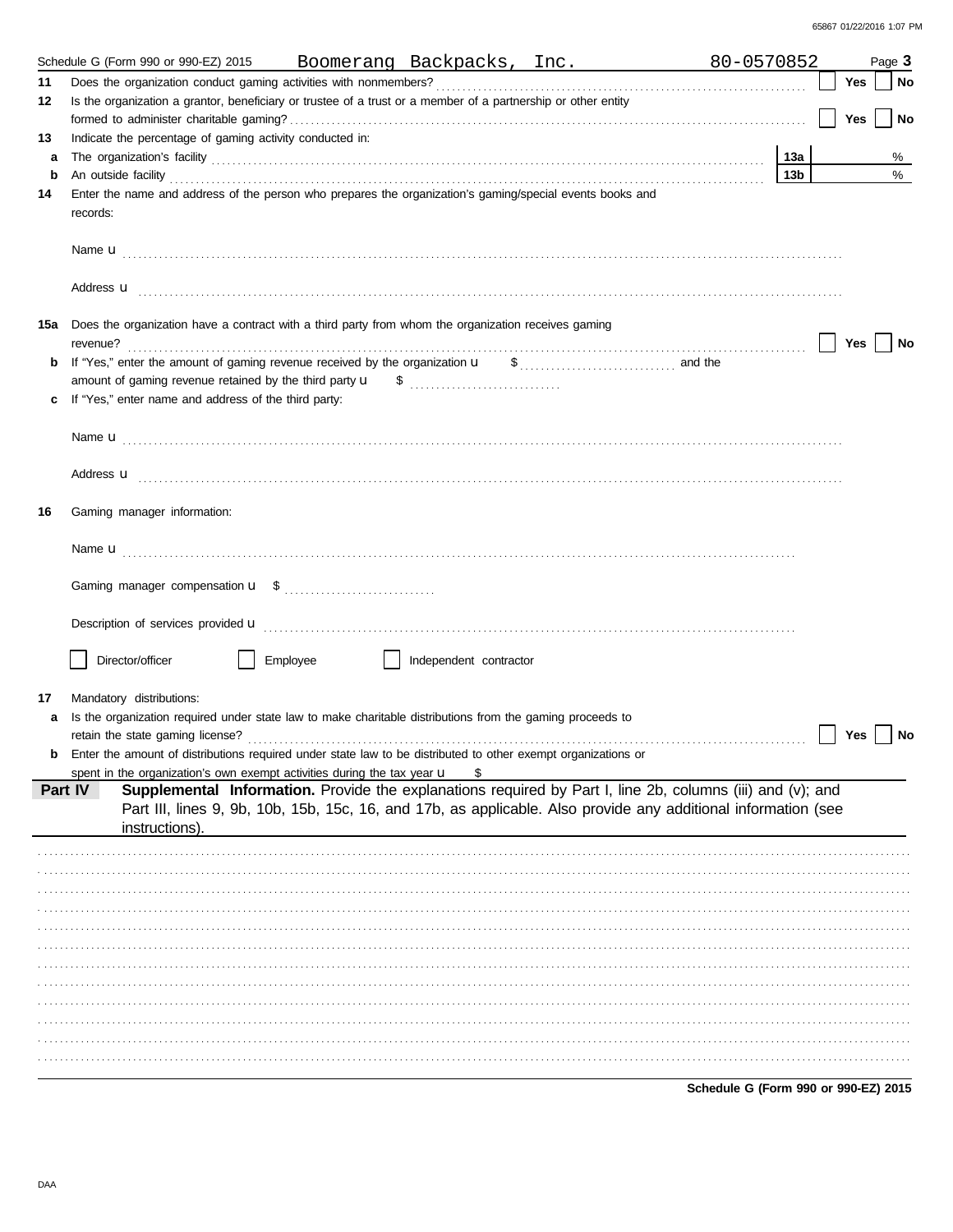| Supplemental Information to Form 990 or 990-EZ<br><b>SCHEDULE O</b><br>(Form 990 or 990-EZ)<br>Complete to provide information for responses to specific questions on |                                                                                                                           |                                              | OMB No. 1545-0047<br>2015 |  |  |
|-----------------------------------------------------------------------------------------------------------------------------------------------------------------------|---------------------------------------------------------------------------------------------------------------------------|----------------------------------------------|---------------------------|--|--|
|                                                                                                                                                                       | Form 990 or 990-EZ or to provide any additional information.<br>u Attach to Form 990 or 990-EZ.                           |                                              | Open to Public            |  |  |
| Department of the Treasury<br>Internal Revenue Service                                                                                                                | La Information about Schedule O (Form 990 or 990-EZ) and its instructions is at www.irs.gov/form990.                      |                                              | <b>Inspection</b>         |  |  |
| Name of the organization                                                                                                                                              | Boomerang Backpacks, Inc.                                                                                                 | Employer identification number<br>80-0570852 |                           |  |  |
|                                                                                                                                                                       | Form 990, Part I, Line 6                                                                                                  |                                              |                           |  |  |
|                                                                                                                                                                       | Help pack backpacks, distribute backpacks, pick-up backpacks                                                              |                                              |                           |  |  |
|                                                                                                                                                                       | Form 990, Part VI, Line 11b - Organization's Process to Review Form 990<br>Form 990 reviewed and approved prior to filing |                                              |                           |  |  |
|                                                                                                                                                                       | Form 990, Part VI, Line 12c - Enforcement of Conflicts Policy                                                             |                                              |                           |  |  |
|                                                                                                                                                                       |                                                                                                                           |                                              |                           |  |  |
|                                                                                                                                                                       | Review policy at annual meeting                                                                                           |                                              |                           |  |  |
|                                                                                                                                                                       |                                                                                                                           |                                              |                           |  |  |
|                                                                                                                                                                       |                                                                                                                           |                                              |                           |  |  |
|                                                                                                                                                                       | Form 990, Part VI, Line 19 - Governing Documents Disclosure Explanation                                                   |                                              |                           |  |  |
| As requested                                                                                                                                                          |                                                                                                                           |                                              |                           |  |  |
|                                                                                                                                                                       |                                                                                                                           |                                              |                           |  |  |
|                                                                                                                                                                       |                                                                                                                           |                                              |                           |  |  |
|                                                                                                                                                                       |                                                                                                                           |                                              |                           |  |  |
|                                                                                                                                                                       |                                                                                                                           |                                              |                           |  |  |
|                                                                                                                                                                       |                                                                                                                           |                                              |                           |  |  |
|                                                                                                                                                                       |                                                                                                                           |                                              |                           |  |  |
|                                                                                                                                                                       |                                                                                                                           |                                              |                           |  |  |
|                                                                                                                                                                       |                                                                                                                           |                                              |                           |  |  |
|                                                                                                                                                                       |                                                                                                                           |                                              |                           |  |  |
|                                                                                                                                                                       |                                                                                                                           |                                              |                           |  |  |
|                                                                                                                                                                       |                                                                                                                           |                                              |                           |  |  |
|                                                                                                                                                                       |                                                                                                                           |                                              |                           |  |  |
|                                                                                                                                                                       |                                                                                                                           |                                              |                           |  |  |
|                                                                                                                                                                       |                                                                                                                           |                                              |                           |  |  |
|                                                                                                                                                                       |                                                                                                                           |                                              |                           |  |  |
|                                                                                                                                                                       |                                                                                                                           |                                              |                           |  |  |
|                                                                                                                                                                       |                                                                                                                           |                                              |                           |  |  |
|                                                                                                                                                                       |                                                                                                                           |                                              |                           |  |  |
|                                                                                                                                                                       |                                                                                                                           |                                              |                           |  |  |
|                                                                                                                                                                       |                                                                                                                           |                                              |                           |  |  |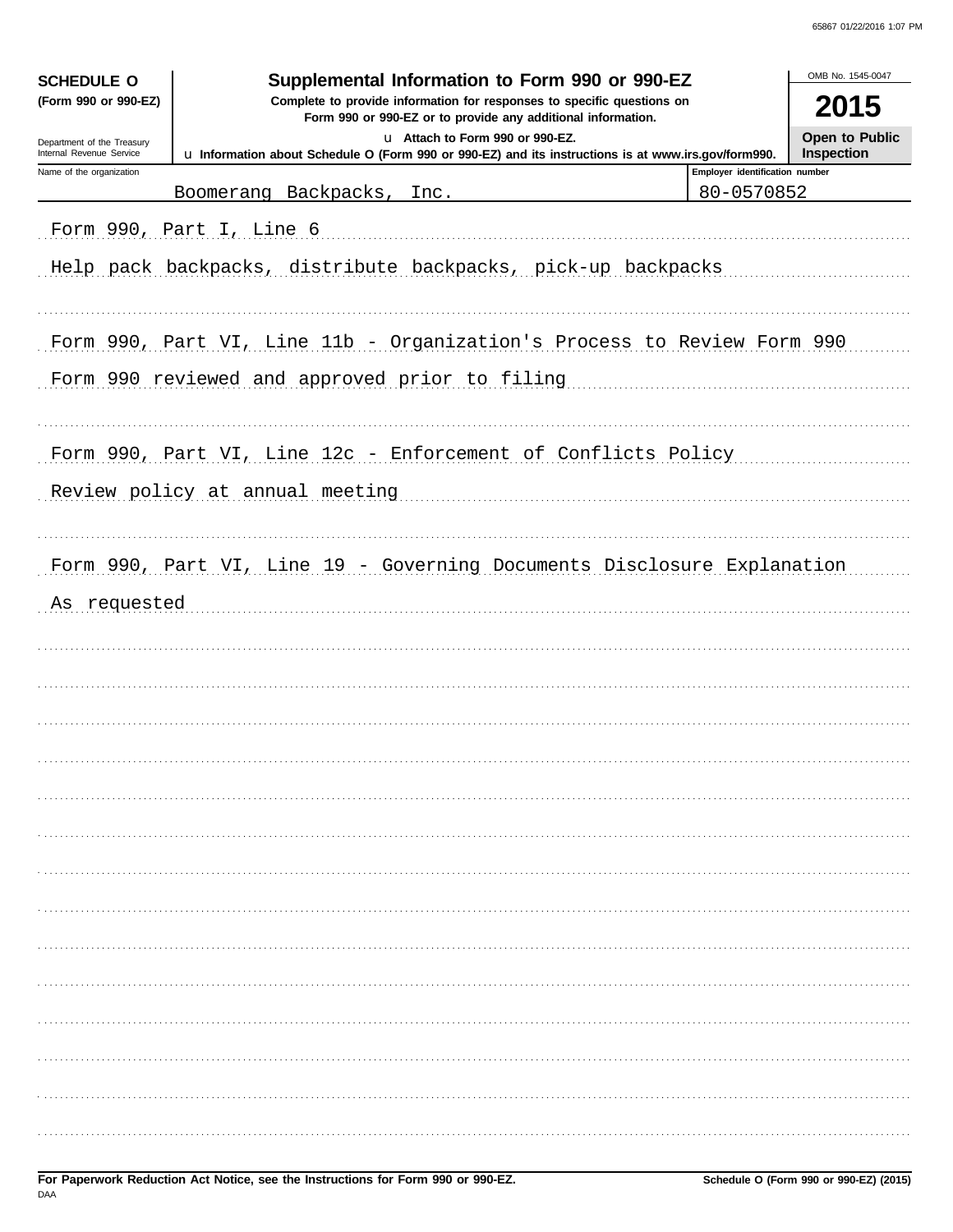**NP-20**

State Form 51062 (R7 / 8-13)

## **Indiana Department of Revenue Indiana Nonprofit Organization's Annual Report For the Calendar Year or Fiscal Year**

**MM/DD/YYYY**

**Beginning** 01 01 2015 and Ending 12 31 2015

**MM/DD/YYYY**

Check if: Change of Address Amended Report Final Report: Indicate Date Closed

**Due on the 15th day of the 5th month following the end of the tax year. NO FEE REQUIRED.**

| Name of Organization              |              |              | Telephone Number                       |
|-----------------------------------|--------------|--------------|----------------------------------------|
| BOOMERANG BACKPACKS, INC.         |              |              |                                        |
| Address                           |              | County       | Indiana Taxpayer Identification Number |
| 4616 E DUPONT ROAD RM/STE C       |              | <b>NOBLE</b> | 0139152130 000                         |
| City                              | <b>State</b> | Zip Code     | Federal Identification Number          |
| WAYNE<br>FORT                     | ΙN           | 46825        | 0570852<br>80                          |
| Printed Name of Person to Contact |              |              | Contact's Telephone Number             |
| COCKROFT<br>MARK                  |              |              |                                        |

If you are filing a federal return, attach a completed copy of Form 990, 990EZ, or 990PF.

**Note:** If your organization has unrelated business income of more than \$1,000 as defined under **Section 513** of the Internal Revenue Code, **you must also file Form IT-20NP.**

### **Current Information**

- 1. Have any changes not previously reported to the Department been made in your governing instruments, (e.g.) articles of incorporation, bylaws, or other instruments of similar importance? If yes, attach a detailed description of changes.
- 2. Indicate number of years your organization has been in continuous existence.
- 3. Attach a schedule, listing the names, titles and addresses of your current officers. SEE STATEMENT 1
- 4. Briefly describe the purpose or mission of your organization below.

TO NOURISH LOW INCOME ELEMENTARY STUDENTS ON WEEKENDS BY PROVIDING BACKPACKS FULL OF FOOD, AND TO INSPIRE HIGH SCHOOL STUDENTS TO EXPERIENC COMMUNITY SERVICE THROUGH PROJECT BASED LEARNING AND STUDENT INTERNSHIPS

### Email Address:

I declare under the penalties of perjury that I have examined this return, including all attachments, and to the best of my knowledge and belief, it is true, complete, and correct.

Signature of Officer or Trustee

Name of Person(s) to Contact **Daytime Telephone Number** Daytime Telephone Number MARK COCKROFT

Title Date DIRECTOR<br>Title

.

6

**Important:** Please submit this completed form and/or extension to: Indiana Department of Revenue, Tax Administration P.O. Box 6481 Indianapolis, IN 46206-6481 Telephone: (317) 232-0129

### **Extensions of Time to File**

The Department recognizes the Internal Revenue Service application for automatic extension of time to file, Form 8868. **Please forward a copy of your federal extension, identified with your Nonprofit Taxpayer Identification Number (TID), to the Indiana Department of Revenue, Tax Administration by the original due date to prevent cancellation of your sales tax exemption.** Always indicate your Indiana Taxpayer Identification number on your request for an extension of time to file.

Reports post marked within thirty (30) days after the federal extension due date, as requested on Federal Form 8868, will be considered as timely filed. A copy of the federal extension must also be attached to the Indiana report. In the event that a federal extension is not needed, a taxpayer may request in writing an Indiana extension of time to file from the: Indiana Department of Revenue, Tax Administration, P.O. Box 6481, Indianapolis, IN 46206-6481, (317) 232-0129.

within sixty (60) days after receiving such notice the taxpayer does not file Form NP-20, the taxpayer's exemption from sales tax will be canceled. If Form NP-20 or extension is not timely filed, the taxpayer will be notified by the Department pursuant to I.C. 6-2.5-5-21(d), to file Form NP-20. If



25413111022